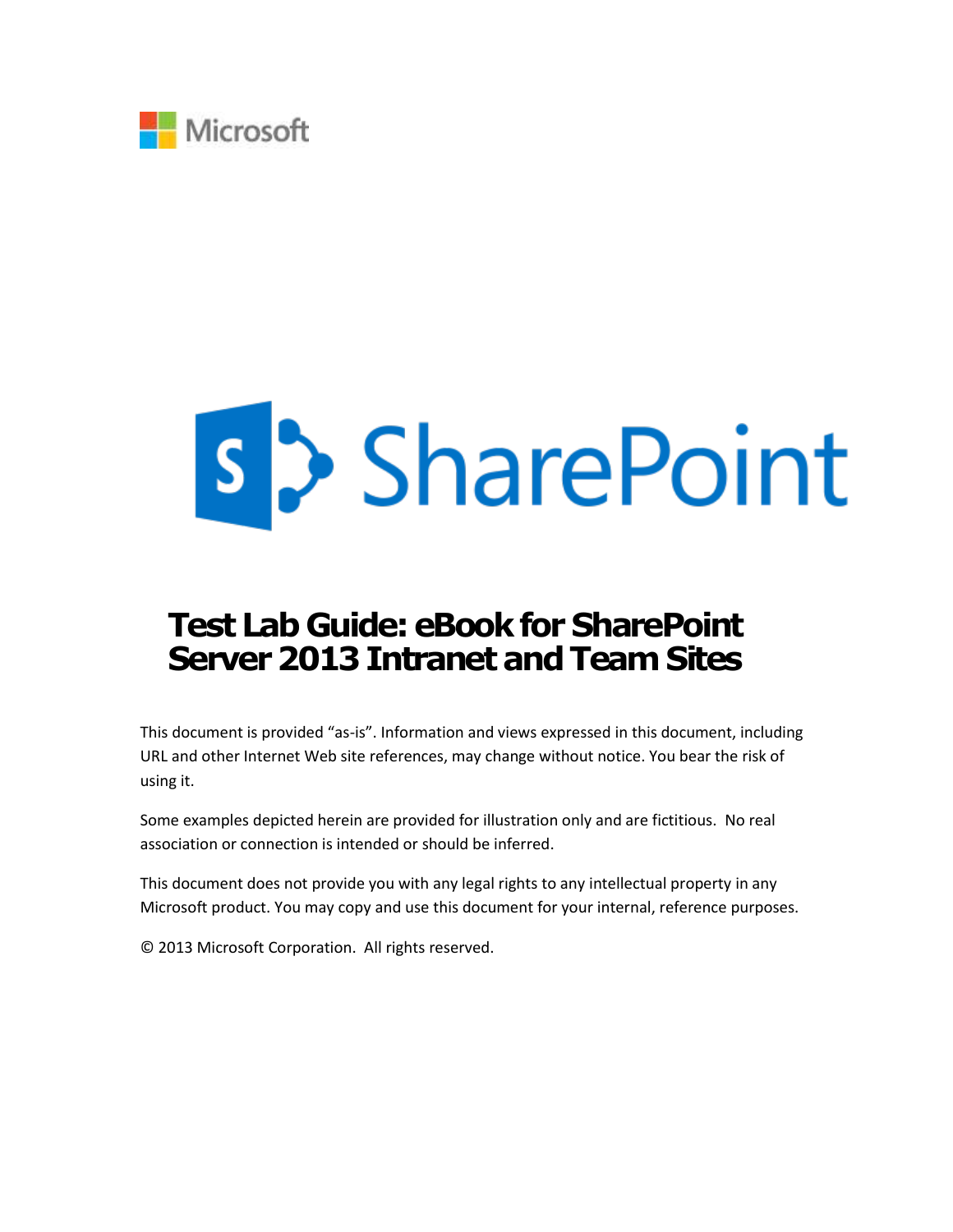# **Test Lab Guide: eBook for SharePoint Server 2013 Intranet and Team Sites**

Joe Davies Microsoft Corporation Published: May 2013

**Applies to:** SharePoint Server 2013

**Summary**: This Microsoft Test Lab Guide (TLG) e-Book provides you with step-by-step instructions to create the SharePoint Server 2013 three-tier farm with intranet and team sites test lab. This paper does not describe how to install and configure SharePoint Server 2013 in a pilot or production environment. For more information, se[e Install and deploy SharePoint 2013.](http://technet.microsoft.com/en-US/sharepoint/fp142376)

| <b>Date</b> | <b>Description</b>              |
|-------------|---------------------------------|
| May 8, 2013 | $\parallel$ Initial publication |

# **Contents**

| © 2013 Microsoft Corporation. All rights reserved. | Page 2 |
|----------------------------------------------------|--------|

To comment on this paper or request more documentation on these features, contact the **[Microsoft](mailto:itspdocs@microsoft.com?subject=Test%20Lab%20Guide%20feedback:)  [Office and Servers Team](mailto:itspdocs@microsoft.com?subject=Test%20Lab%20Guide%20feedback:)** (itspdocs@microsoft.com).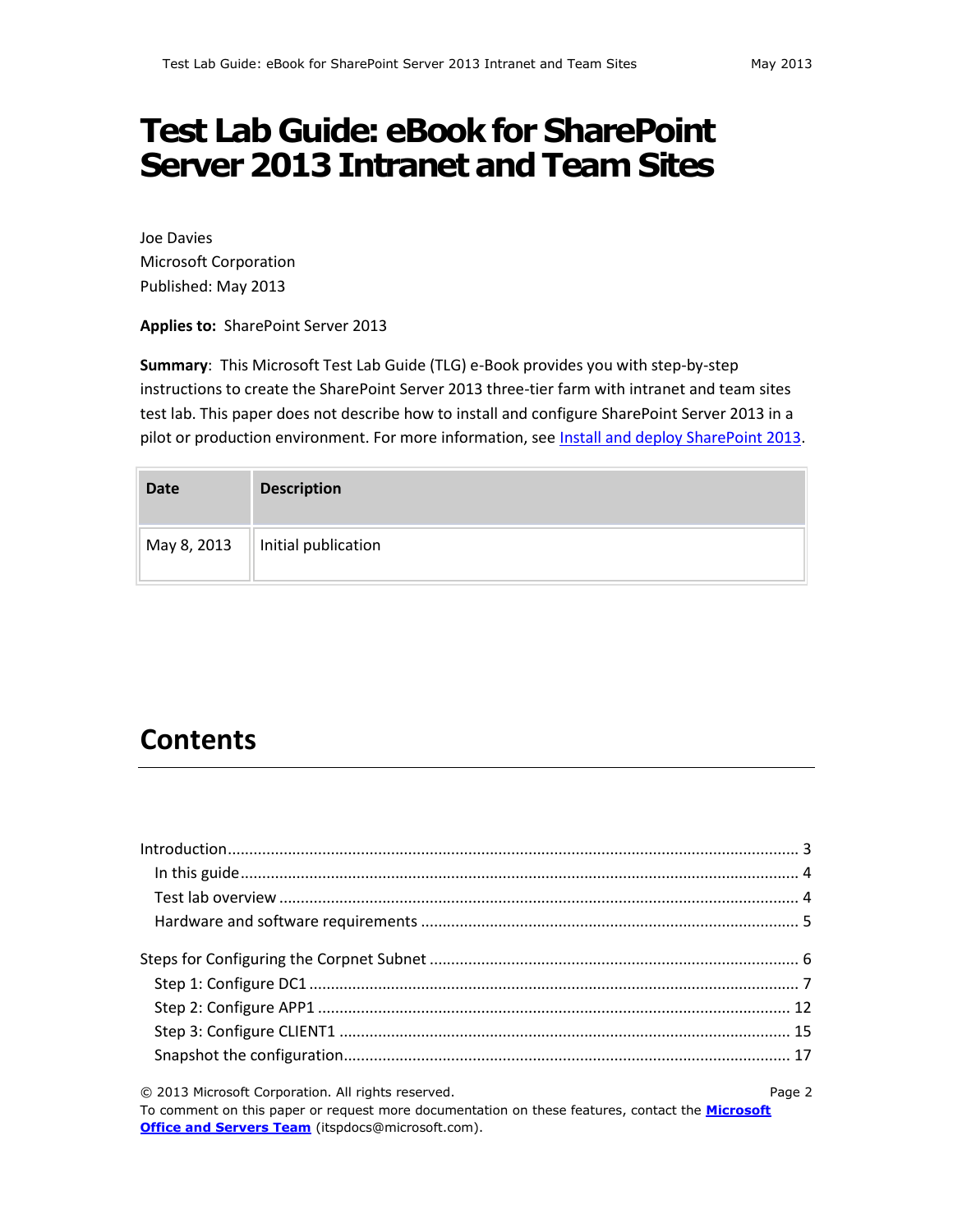# <span id="page-2-0"></span>**Introduction**

Test Lab Guides (TLGs) allow you to get valuable hands-on experience with new products and technologies using a pre-defined and tested methodology that results in a working configuration. When you use a TLG to create a test lab, instructions define what servers to create, how to configure the operating systems and system services, and how to install and configure any additional products or technologies. A TLG experience enables you to see all of the components and the configuration steps on both the front-end and back-end that are required for a product or technology or for a multi-product or technology solution.

A challenge in creating useful TLGs is to enable their reusability and extensibility. Because creating a test lab can represent a significant investment of time and resources, your ability to reuse and extend the work required to create test labs is important. An ideal test lab environment would enable you to create a basic lab configuration, save that configuration, and then build out multiple test labs in the future by starting with the base configuration.

The purpose of this TLG eBook is to enable you to create the SharePoint Server 2013 three-tier farm test lab and then configure a set of intranet and team sites. Depending on how you deploy your test lab environment, you can image the drives for test lab if you are using physical

© 2013 Microsoft Corporation. All rights reserved. Page 3

To comment on this paper or request more documentation on these features, contact the **[Microsoft](mailto:itspdocs@microsoft.com?subject=Test%20Lab%20Guide%20feedback:)  [Office and Servers Team](mailto:itspdocs@microsoft.com?subject=Test%20Lab%20Guide%20feedback:)** (itspdocs@microsoft.com).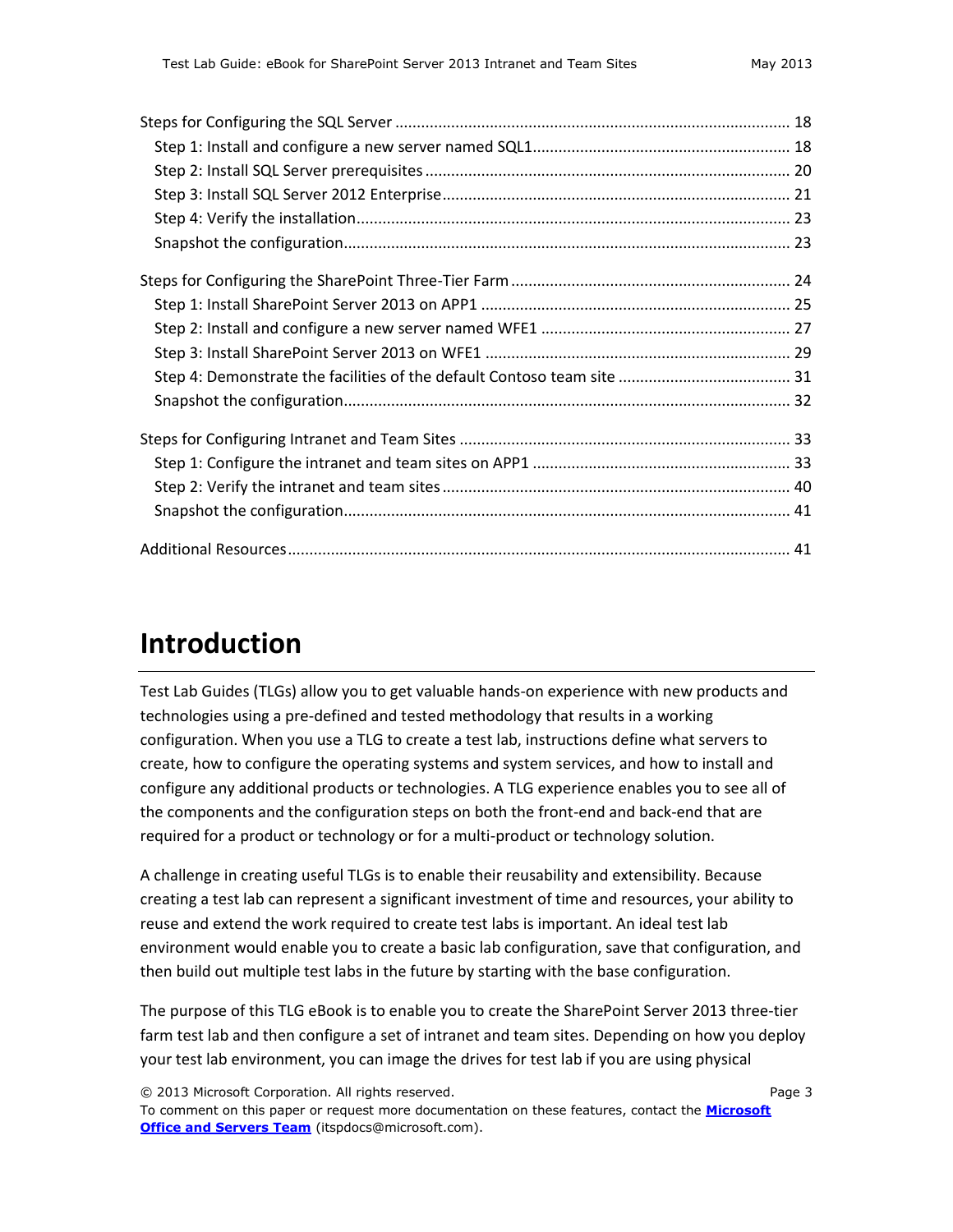computers or you can create snapshots of the test lab virtual machines. This enables you to easily return to baseline configuration where most of the routine client, server, and networking services have already been configured so that you can focus on learning about specific aspects of SharePoint Server 2013. For this reason, make sure that you create disk images or virtual machine snapshots after completing all the steps in this TLG.

## <span id="page-3-0"></span>**In this guide**

This document contains instructions for setting up the SharePoint Server 2013 three-tier farm test lab by deploying four server computers running Windows Server 2008 R2 Enterprise Edition and one client computer running Windows 7 Enterprise or Ultimate. The resulting configuration simulates a private intranet subnet containing a SharePoint three-tier farm.

#### **Important**

The following instructions are for configuring the SharePoint three-tier farm test lab. Individual computers are needed to separate the services provided on the network and to clearly show the desired functionality. This configuration is neither designed to reflect best practices nor does it reflect a desired or recommended configuration for a production network. The configuration, including IP addresses and all other configuration parameters, is designed only to work on a separate test lab network.

<span id="page-3-1"></span>**Note** This document is a customized, end-to-end version of the following set of TLGs published by Microsoft:

- **[Test Lab Guide: Base Configuration](http://go.microsoft.com/fwlink/?LinkId=198140)**
- [Test Lab Guide: Install SQL Server 2012 Enterprise](http://www.microsoft.com/download/en/details.aspx?displaylang=en&id=29572)
- [Test Lab Guide: Configure SharePoint Server 2013 in a Three-Tier Farm](http://go.microsoft.com/fwlink/p/?LinkId=255045)
- [Test Lab Guide: Configure Intranet and Team Sites with SharePoint Server 2013](http://go.microsoft.com/fwlink/p/?LinkId=255055)

## **Test lab overview**

The SharePoint three-tier farm test lab consists of the following:

- One computer running Windows Server 2008 R2 Enterprise Edition named DC1 that is configured as an intranet domain controller, Domain Name System (DNS) server, Dynamic Host Configuration Protocol (DHCP) server, and an enterprise root certification authority (CA).
- One intranet member server running Windows Server 2008 R2 Enterprise Edition with Service Pack 1 named SQL1 that is configured as a SQL database server.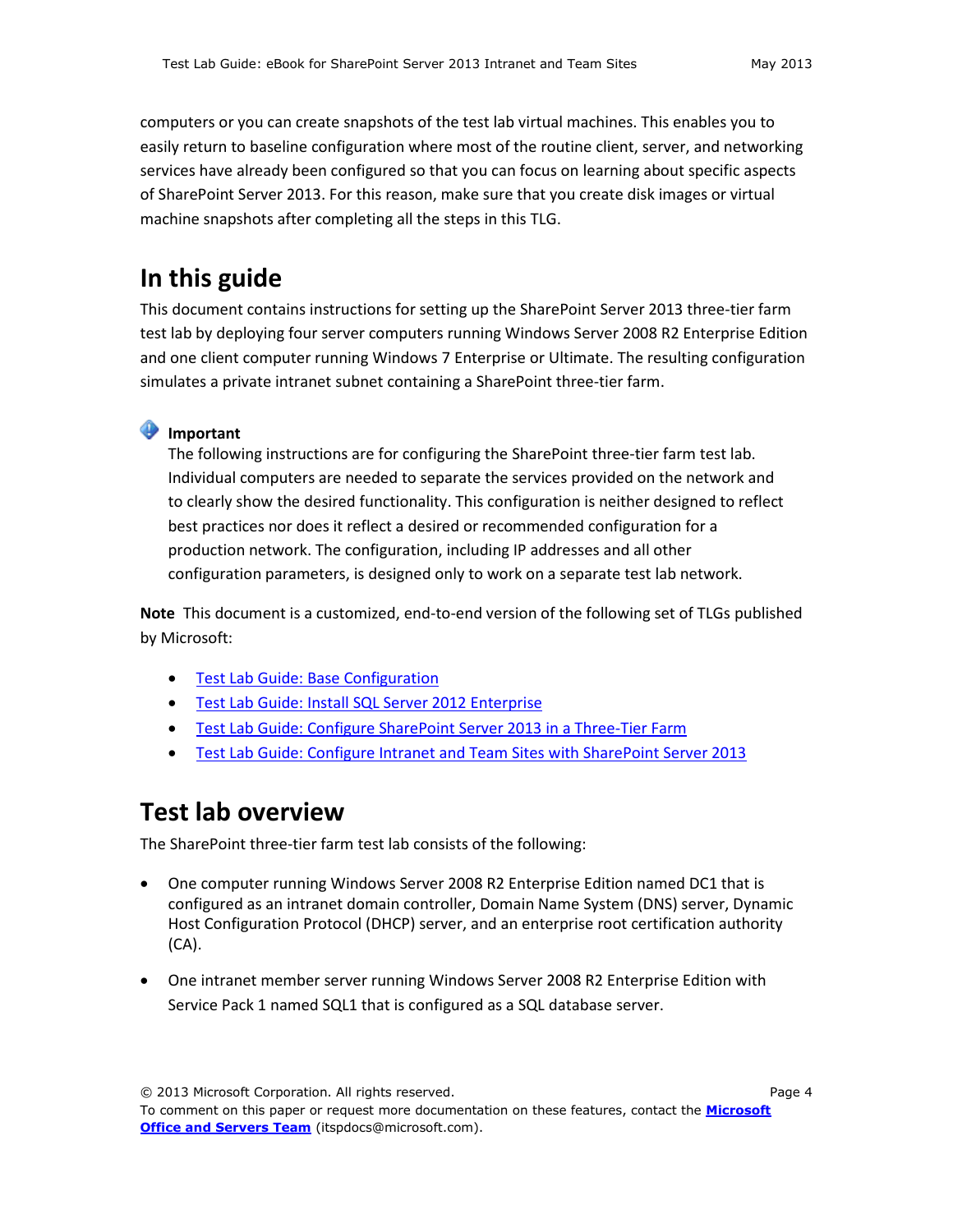- One intranet member server running Windows Server 2008 R2 Enterprise Edition with Service Pack 1 named APP1 that is configured as the SharePoint Server 2013 application server.
- One intranet member server running Windows Server 2008 R2 Enterprise Edition with Service Pack 1 named WFE1 that is configured as the SharePoint front-end web server.
- One web client computer running Windows 7 Enterprise or Ultimate named CLIENT1.

The SharePoint three-tier farm test lab consists of the Corpnet subnet. Computers on the Corpnet subnet can connect using a physical hub, switch, or virtual switch. See the following figure for the configuration of the SharePoint three-tier farm test lab.



Corpnet subnet

This document describes how to build out the SharePoint three-tier farm test lab and then create intranet and team sites in the following sections:

- Steps for configuring the Corpnet subnet (DC1, APP1, and CLIENT1)
- Steps for configuring the SQL server (SQL1)
- Steps for configuring the SharePoint Server 2013 three-tier farm (WFE1)
- Steps for configuring intranet and team sites

## <span id="page-4-0"></span>**Hardware and software requirements**

The following are required components of the test lab:

© 2013 Microsoft Corporation. All rights reserved. Page 5 To comment on this paper or request more documentation on these features, contact the **[Microsoft](mailto:itspdocs@microsoft.com?subject=Test%20Lab%20Guide%20feedback:)  [Office and Servers Team](mailto:itspdocs@microsoft.com?subject=Test%20Lab%20Guide%20feedback:)** (itspdocs@microsoft.com).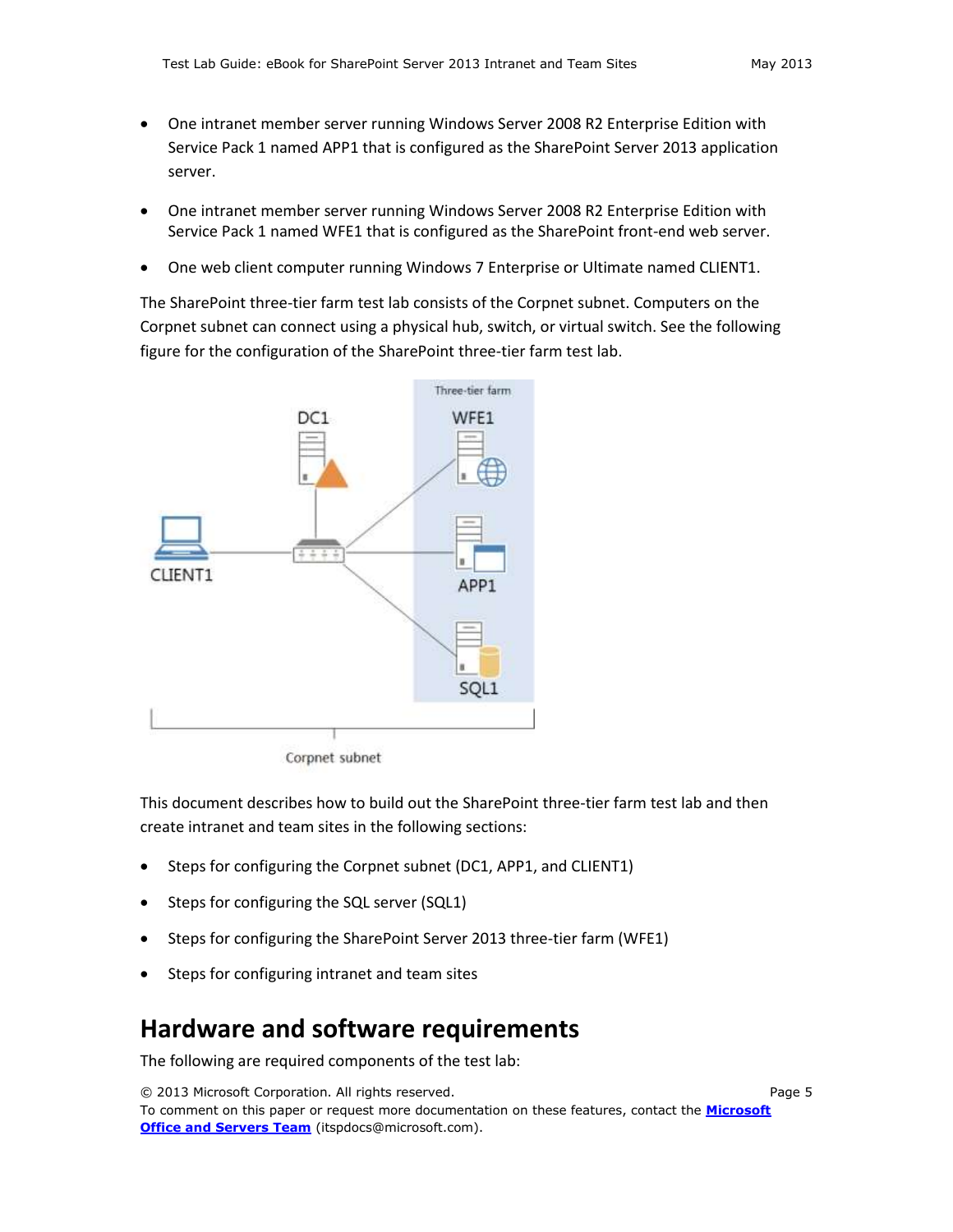The product disc or files for Windows Server 2008 R2 Enterprise Edition.

For an evaluation copy of Windows Server 2008 R2 Enterprise Edition in download and virtual hard disk (VHD) form, see [Windows Server 2008 R2 Evaluation Free 180-Day Trial](http://go.microsoft.com/fwlink/?LinkID=102582) (http://go.microsoft.com/fwlink/?LinkID=102582).

- The product disc or files for Windows 7 Enterprise or Ultimate.
- Four computers that meet the minimum hardware requirements for Windows Server 2008 R2 Enterprise Edition.
- One computer that meets the minimum hardware requirements for Windows 7 Enterprise or Ultimate.
- The product disc or files for Microsoft SQL Server 2012. See [SQL Server 2012 Evaluation](http://go.microsoft.com/fwlink/p/?id=29066) for an evaluation version of Microsoft SQL Server 2012. Alternately, the product disc or files for Microsoft SQL Server 2008 R2 with Service Pack 1. Se[e SQL Server 2008 R2 Trial](http://www.isaserver.org/tutorials/Test-Lab-Guide-Part1.html) for a trial version of Microsoft SQL Server 2008 R2.
- The [product disc or files for SharePoint Server 2013.](http://go.microsoft.com/fwlink/p/?LinkId=257555)
- If you wish to deploy the SharePoint three-tier farm test lab in a virtualized environment, your virtualization solution must support Windows Server 2008 R2 Enterprise Edition and Windows 7 Enterprise or Ultimate 64-bit virtual machines. The server hardware must support the amount of RAM required to run the virtual operating systems included in the Base Configuration test lab and any other virtual machines required by additional TLGs.

#### **Important**

Run Windows Update on all computers or virtual machines either during the installation or immediately after installing the operating systems. After running Windows Update, you can isolate your physical or virtual SharePoint three-tier farm test lab from your production network.

## <span id="page-5-0"></span>**Steps for Configuring the Corpnet Subnet**

There are three steps to setting up the Corpnet subnet of the Base Configuration test lab.

- 1. Configure DC1.
- 2. Configure APP1.
- 3. Configure CLIENT1.



© 2013 Microsoft Corporation. All rights reserved. Page 6 To comment on this paper or request more documentation on these features, contact the **[Microsoft](mailto:itspdocs@microsoft.com?subject=Test%20Lab%20Guide%20feedback:)  [Office and Servers Team](mailto:itspdocs@microsoft.com?subject=Test%20Lab%20Guide%20feedback:)** (itspdocs@microsoft.com).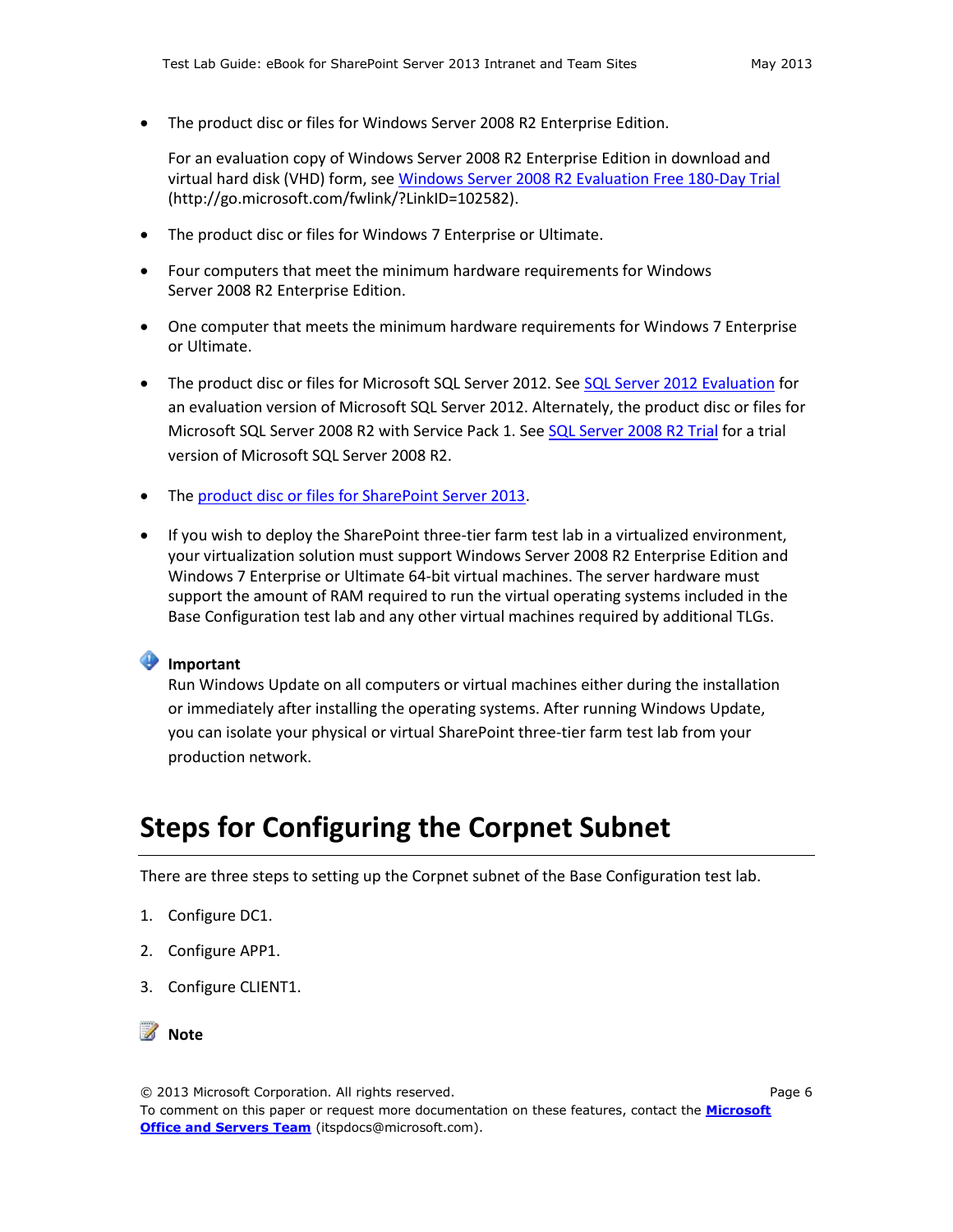You must be logged on as a member of the Domain Admins group or a member of the Administrators group on each computer to complete the tasks described in this guide. If you cannot complete a task while you are logged on with an account that is a member of the Administrators group, try performing the task while you are logged on with an account that is a member of the Domain Admins group.

The following figure shows the resulting test lab for these steps.



The following sections provide details about how to perform these steps.

## <span id="page-6-0"></span>**Step 1: Configure DC1**

DC1 configuration consists of the following:

- Install the operating system.
- Configure TCP/IP.
- Install Active Directory and DNS.
- Install DHCP.
- Install an enterprise root CA.
- Create a user account in Active Directory.
- Configure computer certificate auto-enrollment.
- Configure computer account maximum password age.

In this procedure, you install Windows Server 2008 R2 Enterprise Edition as a standalone server.

© 2013 Microsoft Corporation. All rights reserved. Page 7 To comment on this paper or request more documentation on these features, contact the **[Microsoft](mailto:itspdocs@microsoft.com?subject=Test%20Lab%20Guide%20feedback:)  [Office and Servers Team](mailto:itspdocs@microsoft.com?subject=Test%20Lab%20Guide%20feedback:)** (itspdocs@microsoft.com).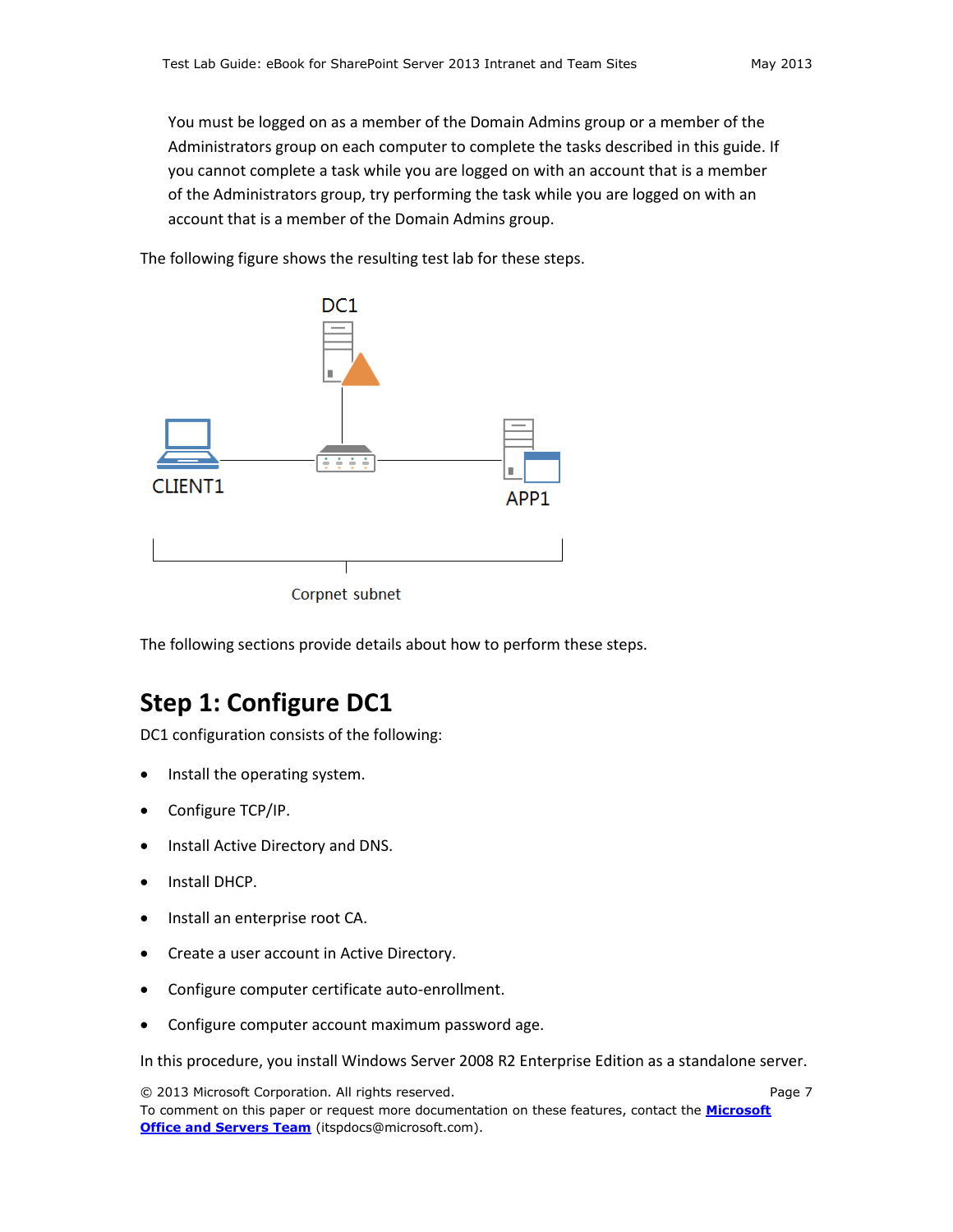#### **To install the operating system on DC1**

- 1. Start the installation of Windows Server 2008 R2.
- 2. Follow the instructions to complete the installation, specifying Windows Server 2008 R2 Enterprise Edition (full installation) and a strong password for the local Administrator account. Log on using the local Administrator account.
- 3. Connect DC1 to a network that has Internet access and run Windows Update to install the latest updates for Windows Server 2008 R2.
- 4. Connect DC1 to the Corpnet subnet.

In this procedure, you configure the TCP/IP protocol with a static IP address of 10.0.0.1 and the subnet mask of 255.255.255.0.

#### **► To configure TCP/IP on DC1**

- 1. In **Initial Configuration Tasks**, click **Configure networking**.
- 2. In **Network Connections**, right-click **Local Area Connection**, and then click **Properties**.
- 3. Click **Internet Protocol Version 4 (TCP/IPv4)**, and then click **Properties**.
- 4. Select **Use the following IP address**. In **IP address**, type **10.0.0.1**. In **Subnet mask**, type **255.255.255.0**. Select **Use the following DNS server addresses**. In **Preferred DNS server**, type **10.0.0.1**.
- 5. Click **Advanced**, and then click the **DNS** tab.
- 6. In **DNS suffix for this connection**, type **corp.contoso.com**, click **OK** twice, and then click **Close**.
- 7. Close the **Network Connections** window.
- 8. In **Initial Configuration Tasks**, click **Provide computer name and domain**.
- 9. In **System Properties**, click **Change**. In **Computer name**, type **DC1**, click **OK** twice, and then click **Close**. When you are prompted to restart the computer, click **Restart Now**.
- 10. After restarting, login using the local administrator account.
- 11. In **Initial Configuration Tasks**, click **Do not show this window at logon**, and then click **Close**.

In this procedure, you configure DC1 as a domain controller and DNS server for the corp.contoso.com domain.

#### **To configure DC1 as a domain controller and DNS server**

© 2013 Microsoft Corporation. All rights reserved. Page 8 To comment on this paper or request more documentation on these features, contact the **[Microsoft](mailto:itspdocs@microsoft.com?subject=Test%20Lab%20Guide%20feedback:)  [Office and Servers Team](mailto:itspdocs@microsoft.com?subject=Test%20Lab%20Guide%20feedback:)** (itspdocs@microsoft.com).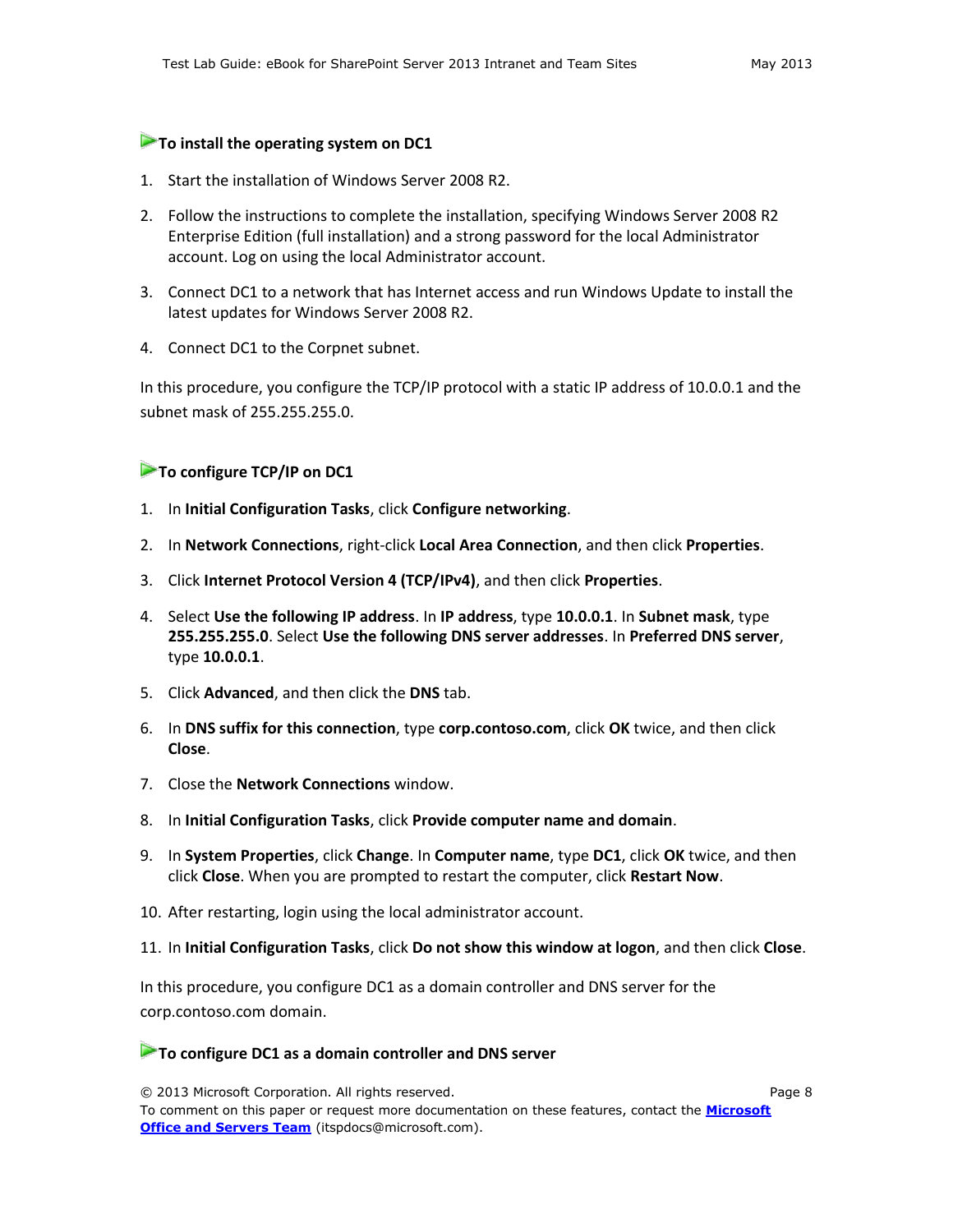- 1. In the console tree of **Server Manager**, click **Roles**. In the details pane, click **Add Roles**, and then click **Next**.
- 2. On the Select Server Roles page, click **Active Directory Domain Services**, click **Add Required Features**, click **Next** twice, and then click **Install**. When installation is complete, click **Close**.
- 3. To start the Active Directory Installation Wizard, click **Start**, type **dcpromo**, and then press ENTER.
- 4. In the **Active Directory Installation Wizard** dialog box, click **Next** twice.
- 5. On the Choose a Deployment Configuration page, click **Create a new domain in a new forest**, and then click **Next**.
- 6. On the Name the Forest Root Domain page, type **corp.contoso.com**, and then click **Next**.
- 7. On the Set Forest Functional Level page, in **Forest Functional Level**, click **Windows Server 2008 R2**, and then click **Next**.
- 8. On the Additional Domain Controller Options page, click **Next**, click **Yes** to continue, and then click **Next**.
- 9. On the Directory Services Restore Mode Administrator Password page, type a strong password twice, and then click **Next**.
- 10. On the Summary page, click **Next**.
- 11. Wait while the wizard completes the configuration of Active Directory and DNS services, and then click **Finish**.
- 12. When you are prompted to restart the computer, click **Restart Now**.
- 13. After the computer restarts, log in to the CORP domain using the Administrator account.

In this procedure, you configure DC1 as a DHCP server so that CLIENT1 can automatically configure itself when it connects to the Corpnet subnet.

#### **To install and configure the DHCP server role**

- 1. In the console tree of **Server Manager**, click **Roles**.
- 2. In the details pane, under **Roles Summary**, click **Add roles**, and then click **Next**.
- 3. On the Select Server Roles page, click **DHCP Server**, and then click **Next** twice.
- 4. On the Select Network Connection Bindings page, verify that **10.0.0.1** is selected, and then click **Next**.
- 5. On the Specify IPv4 DNS Server Settings page, verify that **corp.contoso.com** is listed under **Parent domain**.

© 2013 Microsoft Corporation. All rights reserved. Page 9 To comment on this paper or request more documentation on these features, contact the **[Microsoft](mailto:itspdocs@microsoft.com?subject=Test%20Lab%20Guide%20feedback:)  [Office and Servers Team](mailto:itspdocs@microsoft.com?subject=Test%20Lab%20Guide%20feedback:)** (itspdocs@microsoft.com).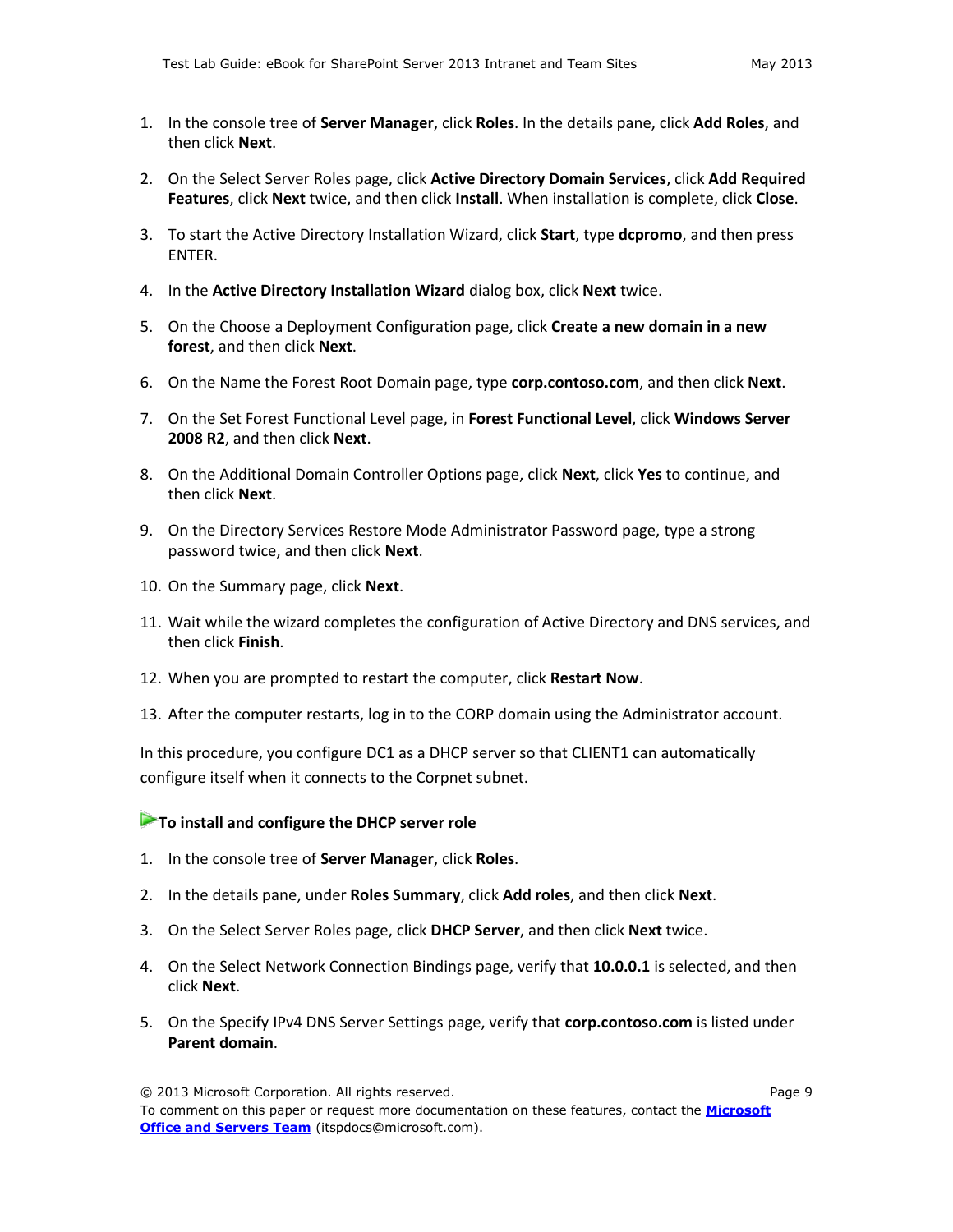- 6. Type **10.0.0.1** under **Preferred DNS server IP address**, and then click **Validate**. Verify that the result returned is **Valid**, and then click **Next**.
- 7. On the **Specify WINS Server Settings** page, accept the default setting of **WINS is not required on this network**, and then click **Next**.
- 8. On the **Add or Edit DHCP Scopes** page, click **Add**.
- 9. In the **Add Scope** dialog box, type **Corpnet** next to **Scope Name**. Next to **Starting IP Address**, type **10.0.0.100**, next to **Ending IP Address**, type **10.0.0.150**, and next to **Subnet Mask**, type **255.255.255.0**. Click **OK**, and then click **Next**.
- 10. On the Configure DHCPv6 Stateless Mode page, select **Disable DHCPv6 stateless mode for this server**, and then click **Next**.
- 11. On the Authorize DHCP Server page, select **Use current credentials**. Verify that **CORP\Administrator** is displayed next to **User Name**, and then click **Next**.
- 12. On the Confirm Installation Selections page, click **Install**.
- 13. Verify the installation was successful, and then click **Close**.

In this procedure, you install an enterprise root CA on DC1 to provide digital certificates for domain member computers.

#### **To install an enterprise root CA on DC1**

- 1. In the console tree of **Server Manager**, click **Roles**.
- 2. Under **Roles Summary**, click **Add roles**, and then click **Next**.
- 3. On the Select Server Roles page, click **Active Directory Certificate Services**, and then click **Next** twice.
- 4. On the Role Services page, click **Next**.
- 5. On the Setup Type page, click **Enterprise**, and then click **Next**.
- 6. On the CA Type page, click **Root CA**, and then click **Next**.
- 7. On the Private Key page, click **Create a new private key**, and then click **Next**.
- 8. On the Cryptography page, click **Next**.
- 9. On the CA Name page, click **Next**.
- 10. On the Validity Period page, click **Next**.
- 11. On the Certificate Database page, click **Next**.
- 12. On the Confirm Installation Selections page, click **Install**.

<sup>© 2013</sup> Microsoft Corporation. All rights reserved. Page 10 To comment on this paper or request more documentation on these features, contact the **[Microsoft](mailto:itspdocs@microsoft.com?subject=Test%20Lab%20Guide%20feedback:)  [Office and Servers Team](mailto:itspdocs@microsoft.com?subject=Test%20Lab%20Guide%20feedback:)** (itspdocs@microsoft.com).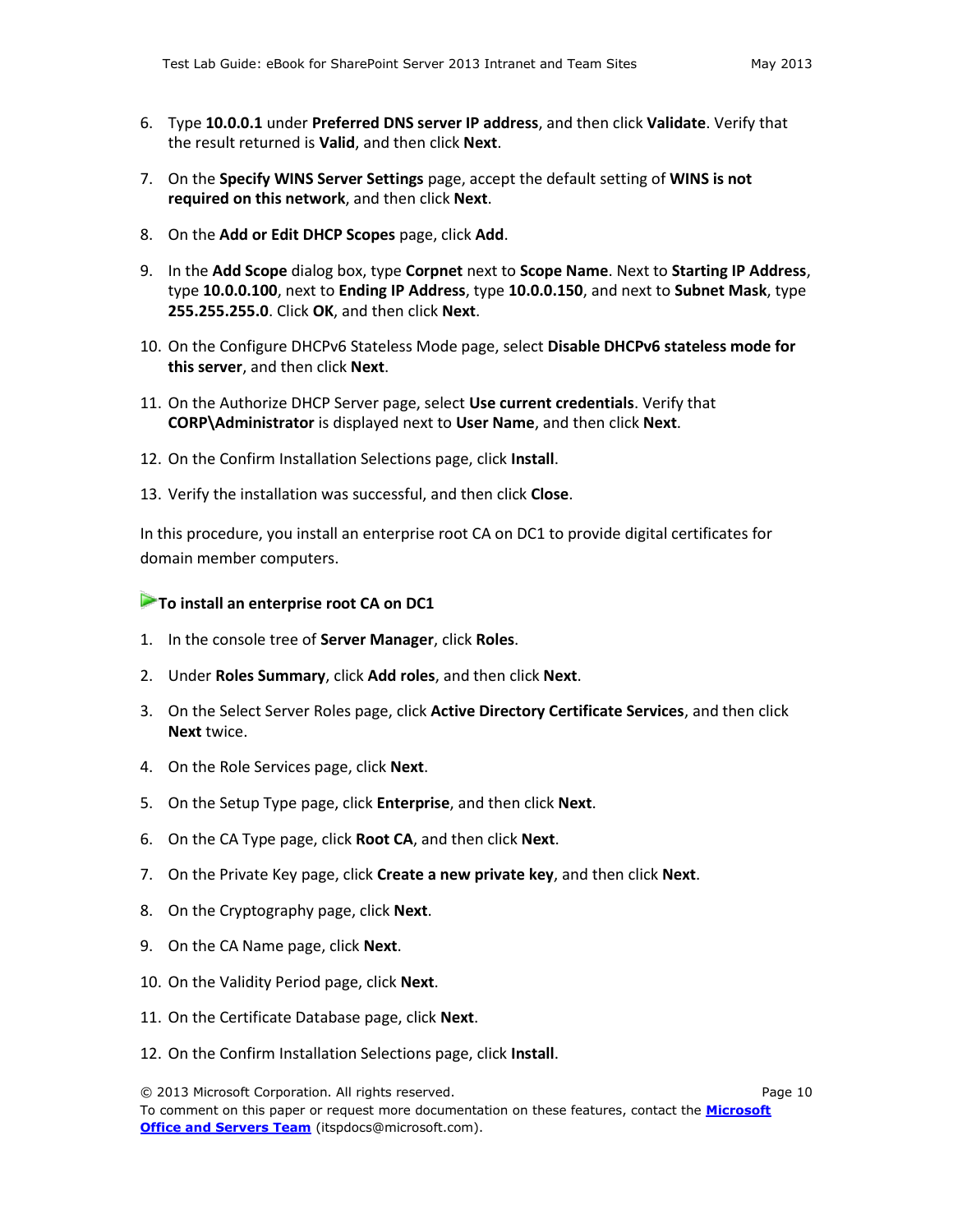#### 13. On the Results page, click **Close**.

In this procedure, you create a user account in Active Directory that will be used when logging in to CORP domain member computers.

#### **To create a user account in Active Directory**

- 1. Click **Start**, point to **Administrative Tools**, and then click **Active Directory Users and Computers**.
- 2. In the console tree, open **corp.contoso.com**, right-click **Users**, point to **New**, and then click **User**.
- 3. In the **New Object - User** dialog box, in **Full name**, type **User1**, and in **User logon name**, type **User1**.
- 4. Click **Next**.
- 5. In **Password**, type the password that you want to use for this account, and in **Confirm password**, type the password again.
- 6. Clear **User must change password at next logon** and select **Password never expires**.
- 7. Click **Next**, and then click **Finish**.
- 8. In the console tree, click **Users**.
- 9. In the details pane, double-click **Domain Admins**.
- 10. In the **Domain Admins Properties** dialog box, click the **Members** tab, and then click **Add**.
- 11. Under **Enter the object names to select (examples)**, type **User1**, and then click **OK** twice.
- 12. Close the Active Directory Users and Computers console.

In this procedure, you configure Group Policy so that domain members automatically request computer certificates.

#### **To configure computer certificate auto-enrollment in Group Policy**

- 1. Click **Start**, click **Administrative Tools**, and then click **Group Policy Management**.
- 2. In the console tree, open **Forest: corp.contoso.com\Domains\corp.contoso.com**.
- 3. In the details pane, right-click **Default Domain Policy**, and then click **Edit**.
- 4. In the console tree of the Group Policy Management Editor, open **Computer Configuration\Policies\Windows Settings\Security Settings\Public Key Policies**.
- 5. In the details pane, right-click **Automatic Certificate Request Settings**, point to **New**, and then click **Automatic Certificate Request**.

© 2013 Microsoft Corporation. All rights reserved. Page 11 To comment on this paper or request more documentation on these features, contact the **[Microsoft](mailto:itspdocs@microsoft.com?subject=Test%20Lab%20Guide%20feedback:)  [Office and Servers Team](mailto:itspdocs@microsoft.com?subject=Test%20Lab%20Guide%20feedback:)** (itspdocs@microsoft.com).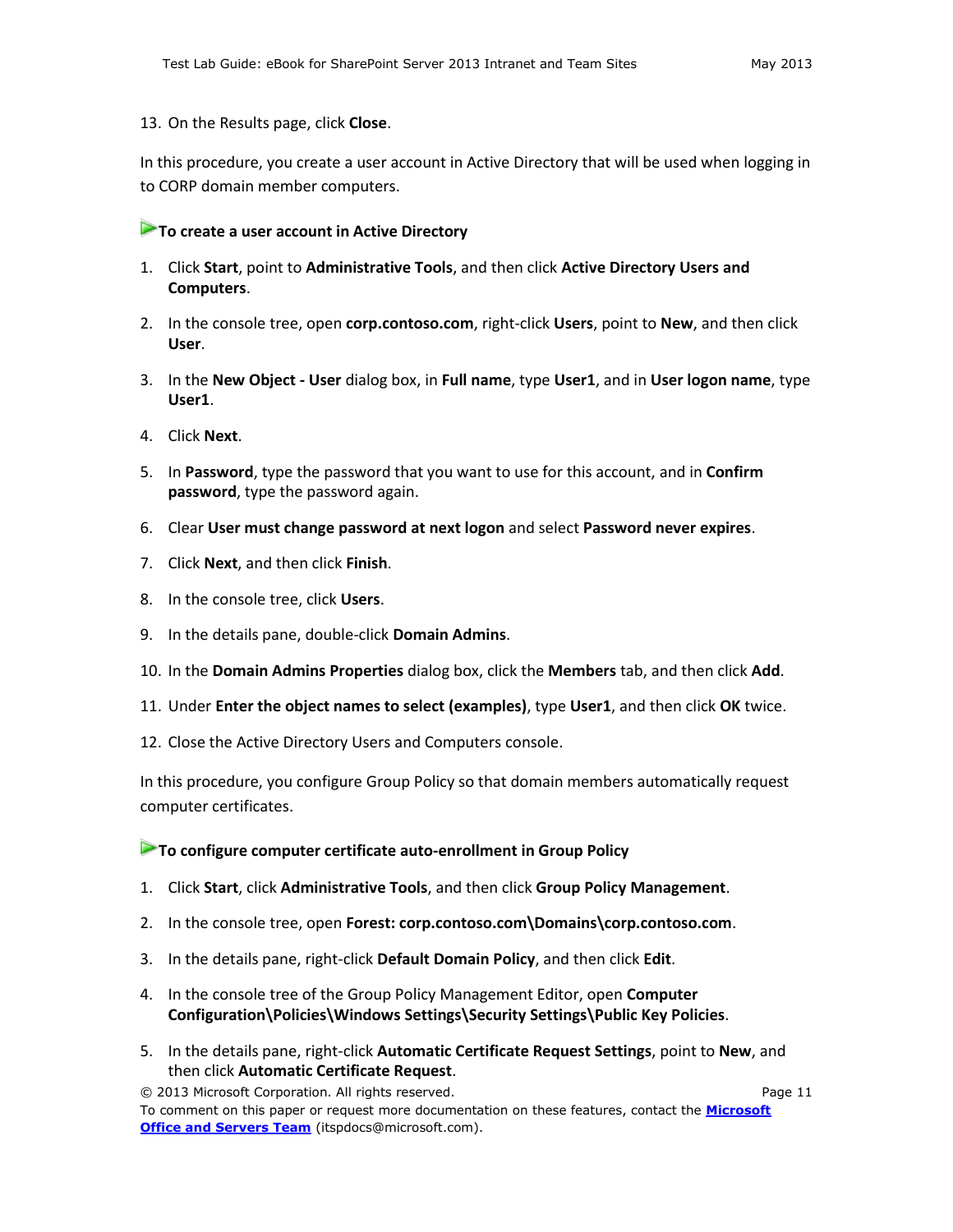- 6. In the Automatic Certificate Request Wizard, click **Next**.
- 7. On the Certificate Template page, click **Computer**, click **Next**, and then click **Finish**.
- 8. Leave the Group Policy Management Editor and Group Policy Management consoles open for the next procedure.

In this procedure, you configure Group Policy so that computer accounts have a maximum password age of 999 days. By default, computer accounts change their passwords automatically every 30 days. If you are saving computer images or snapshots and restoring them later, this setting ensures that the disk images or virtual snapshots will be restorable for up to 999 days.

#### **To configure the maximum computer account password age in Group Policy**

- 1. In the console tree of the Group Policy Management Editor, open **Computer Configuration\Policies\Windows Settings\Security Settings\Local Policies\Security Options**.
- 2. In the details pane, double-click **Domain member: Maximum machine account password age**.
- 3. On the **Security Policy Setting** tab, select **Define this policy setting**, type **999**, and then click **OK**.
- 4. Close the Group Policy Management Editor and Group Policy Management consoles.

## <span id="page-11-0"></span>**Step 2: Configure APP1**

APP1 configuration consists of the following:

- Install the operating system.
- Configure TCP/IP.
- Join the computer to the domain.
- Install the Web Server (IIS) role.
- Configure the Secure Hypertext Transfer Protocol (HTTPS) security binding.
- Create a shared folder on APP1.

In this procedure, you install Windows Server 2008 R2 Enterprise Edition.

#### **To install the operating system on APP1**

1. Start the installation of Windows Server 2008 R2 Enterprise Edition.

© 2013 Microsoft Corporation. All rights reserved. Page 12

To comment on this paper or request more documentation on these features, contact the **[Microsoft](mailto:itspdocs@microsoft.com?subject=Test%20Lab%20Guide%20feedback:)  [Office and Servers Team](mailto:itspdocs@microsoft.com?subject=Test%20Lab%20Guide%20feedback:)** (itspdocs@microsoft.com).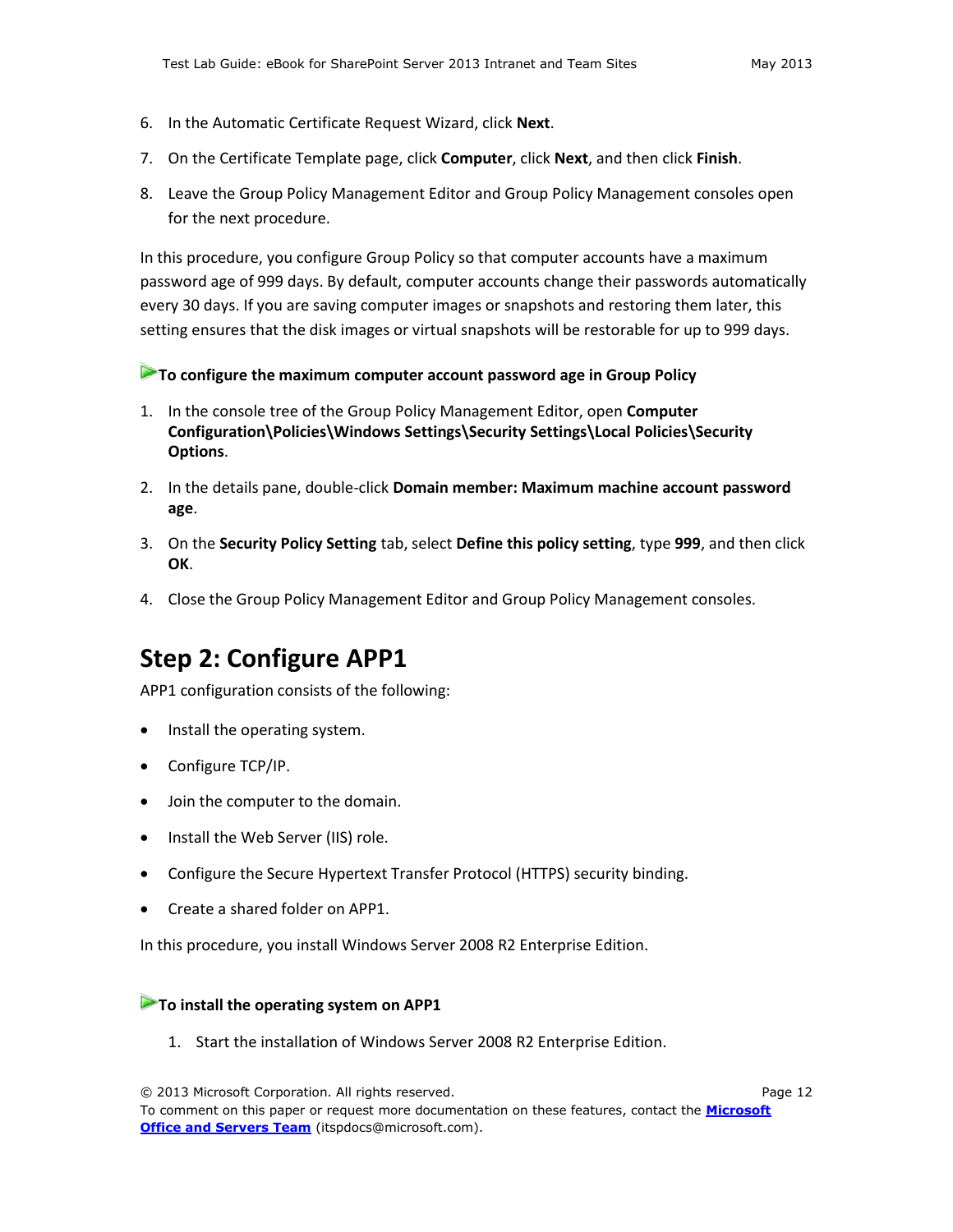- 2. Follow the instructions to complete the installation, specifying a strong password for the local Administrator account. Log on using the local Administrator account.
- 3. Connect APP1 to a network that has Internet access and run Windows Update to install the latest updates for Windows Server 2008 R2.
- 4. Connect APP1 to the Corpnet subnet.

In this procedure, you configure TCP/IP.

#### **To configure TCP/IP properties**

- 1. In **Initial Configuration Tasks**, click **Configure networking**.
- 2. In the **Network Connections** window, right-click **Local Area Connection**, and then click **Properties**.
- 3. Click **Internet Protocol Version 4 (TCP/IPv4)**, and then click **Properties**.
- 4. Select **Use the following IP address**. In **IP address**, type **10.0.0.3**. In **Subnet mask**, type **255.255.255.0**.
- 5. Select **Use the following DNS server addresses**. In **Preferred DNS server**, type **10.0.0.1**.
- 6. Click **Advanced**, and then click the **DNS** tab. In **DNS suffix for this connection**, type **corp.contoso.com**, click **OK** twice, and then click **Close**.
- 7. Close the **Network Connections** window and leave the **Initial Configuration Tasks** window open.
- 8. To check name resolution and network communication between APP1 and DC1, click **Start**, click **All Programs**, click **Accessories**, and then click **Command Prompt**.
- 9. In the Command Prompt window, type **ping dc1.corp.contoso.com**.
- 10. Verify that there are four replies from 10.0.0.1.
- 11. Close the Command Prompt window.

In this procedure, you join APP1 to the corp.contoso.com domain.

#### **To join APP1 to the CORP domain**

- 1. In **Initial Configuration Tasks**, click **Provide Computer Name and Domain**.
- 2. In the **System Properties** dialog box, on the **Computer Name** tab, click **Change**.
- 3. In **Computer Name**, type **APP1**. In **Member of**, click **Domain**, and then type **corp.contoso.com**.

© 2013 Microsoft Corporation. All rights reserved. Page 13 To comment on this paper or request more documentation on these features, contact the **[Microsoft](mailto:itspdocs@microsoft.com?subject=Test%20Lab%20Guide%20feedback:)  [Office and Servers Team](mailto:itspdocs@microsoft.com?subject=Test%20Lab%20Guide%20feedback:)** (itspdocs@microsoft.com).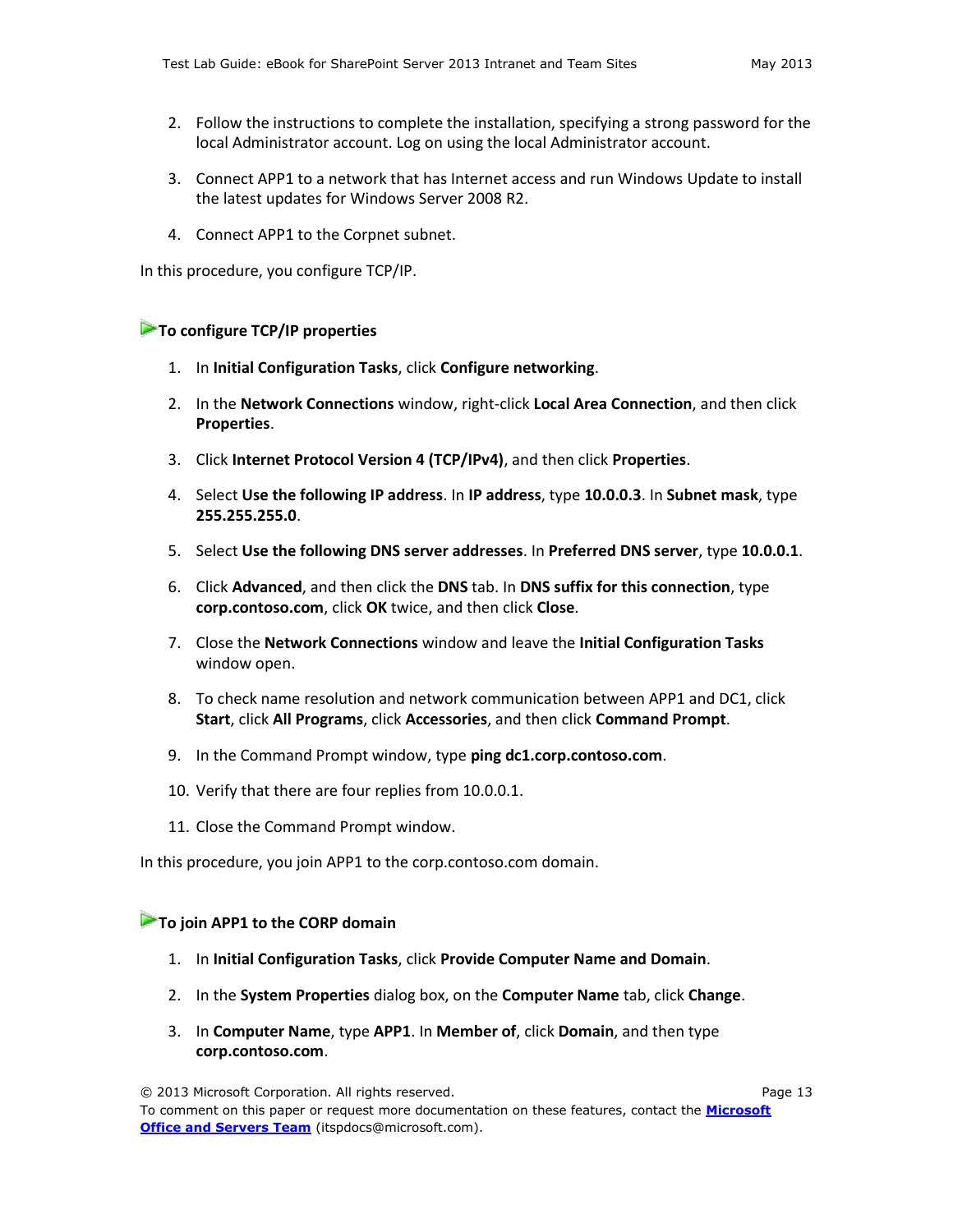- 4. Click **OK**.
- 5. When you are prompted for a user name and password, type **User1** and its password, and then click **OK**.
- 6. When you see a dialog box welcoming you to the corp.contoso.com domain, click **OK**.
- 7. When you are prompted that you must restart the computer, click **OK**.
- 8. On the **System Properties** dialog box, click **Close**.
- 9. When you are prompted to restart the computer, click **Restart Now**.
- 10. After the computer restarts, click **Switch User**, and then click **Other User** and log on to the CORP domain with the User1 account.
- 11. In **Initial Configuration Tasks**, click **Do not show this window at logon**, and then click **Close**.

In this procedure, you install the Web Server (IIS) role to make APP1 a web server.

#### **To install the Web Server (IIS) role**

- 1. In the console tree of **Server Manager**, click **Roles**. In the details pane, click **Add Roles**, and then click **Next**.
- 2. On the Select Server Roles page, select **Web Server (IIS)**, and then click **Next** three times.
- 3. Click **Install**.
- 4. Verify that the installation was successful, and then click **Close**.

In this procedure, you configure the HTTPS security binding so that APP1 can host HTTPS-based URLs.

#### **To configure the HTTPS security binding**

- 1. Click **Default Web site**.
- 2. In the **Actions** pane, click **Bindings**.
- 3. In the **Site Bindings** dialog box, click **Add**.
- 4. In the **Add Site Binding** dialog box, in the **Type** list, click **https**. In **SSL Certificate**, click the certificate with the name **app1.corp.contoso.com**. Click **OK**, and then click **Close**.
- 5. Close the Internet Information Services (IIS) Manager console.

© 2013 Microsoft Corporation. All rights reserved. Page 14 To comment on this paper or request more documentation on these features, contact the **[Microsoft](mailto:itspdocs@microsoft.com?subject=Test%20Lab%20Guide%20feedback:)  [Office and Servers Team](mailto:itspdocs@microsoft.com?subject=Test%20Lab%20Guide%20feedback:)** (itspdocs@microsoft.com). In this procedure, you create a shared folder and a text file within the folder on APP1.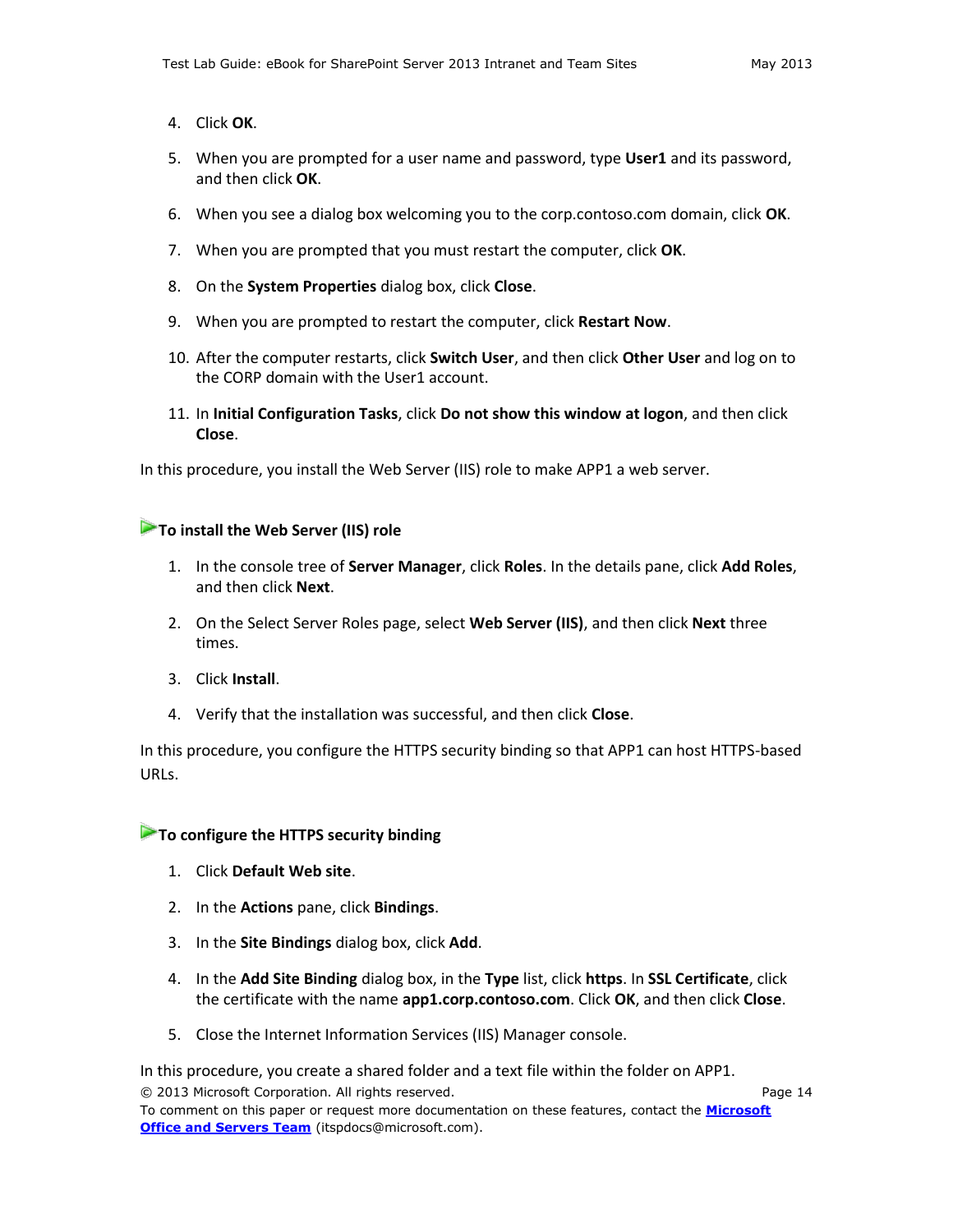#### **To create a shared folder**

- 1. On APP1, click **Start**, and then click **Computer**.
- 2. Double-click **Local Disk (C:)**.
- 3. Click **New Folder**, type **Files**, and then press ENTER. Leave the **Local Disk** window open.
- 4. Click **Start**, click **All Programs**, click **Accessories**, right-click **Notepad**, and then click **Run as administrator**.
- 5. In the **Untitled – Notepad** window, type **This is a shared file**.
- 6. Click **File**, click **Save**, double-click **Computer**, double-click **Local Disk (C:)**, and then double-click the **Files** folder.
- 7. In **File name**, type **example.txt**, and then click **Save**. Close the **Notepad** window.
- 8. In the **Local Disk** window, right-click the **Files** folder, point to **Share with**, and then click **Specific people**.
- 9. Click **Share**, and then click **Done**.
- 10. Close the **Local Disk** window.

## <span id="page-14-0"></span>**Step 3: Configure CLIENT1**

CLIENT1 configuration consists of the following:

- Install the operating system.
- Join CLIENT1 to the CORP domain.
- Verify the computer certificate.
- Test access to intranet resources on the Corpnet subnet.

In this procedure, you install Windows 7 Enterprise or Ultimate on CLIENT1.

#### **To install the operating system on CLIENT1**

- 1. Start the installation of Windows 7 Enterprise or Ultimate.
- 2. When you are prompted for a user name, type **User1**. When you are prompted for a computer name, type **CLIENT1**.
- 3. When you are prompted for a password, type a strong password twice.

© 2013 Microsoft Corporation. All rights reserved. Page 15 To comment on this paper or request more documentation on these features, contact the **[Microsoft](mailto:itspdocs@microsoft.com?subject=Test%20Lab%20Guide%20feedback:)  [Office and Servers Team](mailto:itspdocs@microsoft.com?subject=Test%20Lab%20Guide%20feedback:)** (itspdocs@microsoft.com).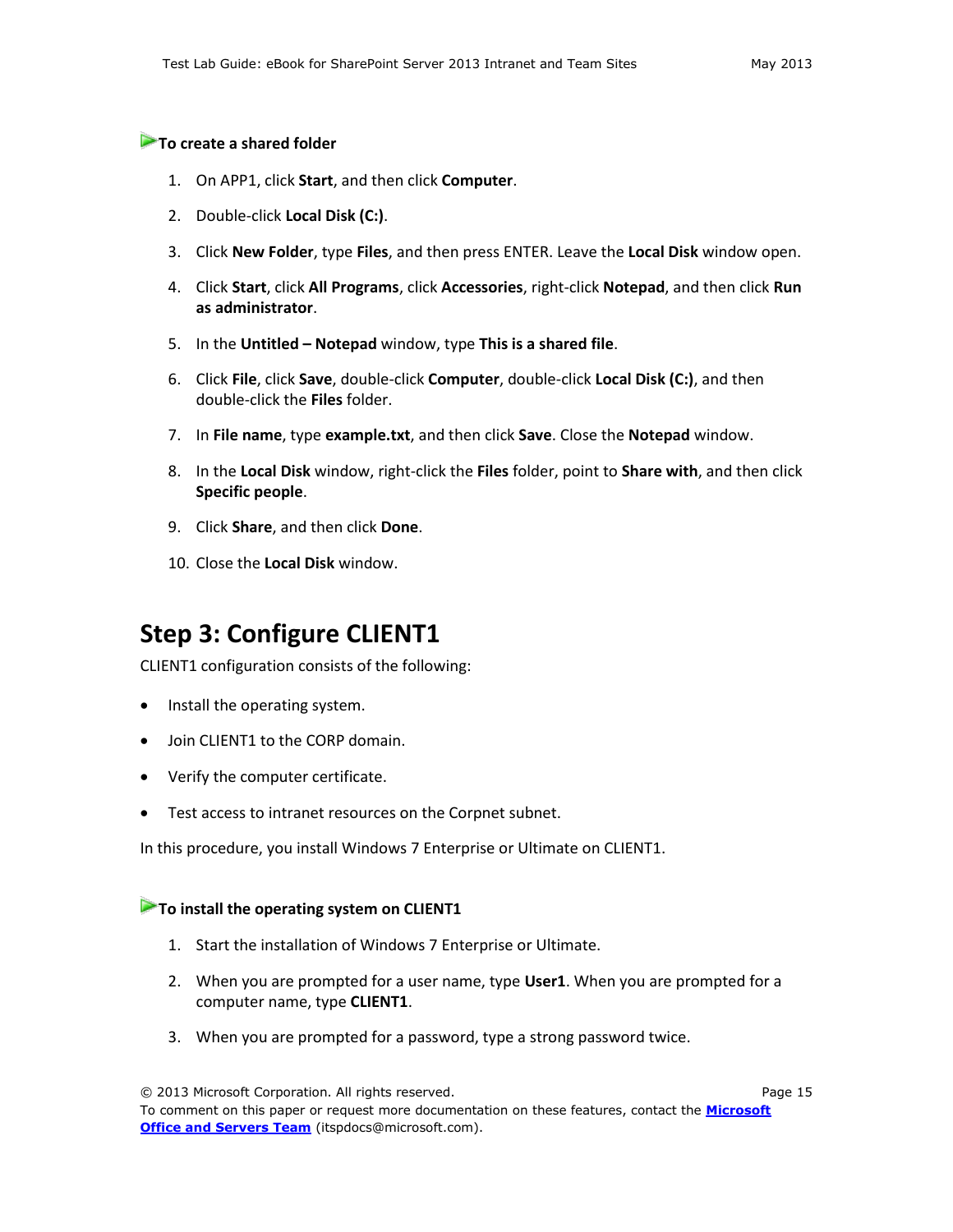- 4. When you are prompted for protection settings, click **Use recommended settings**.
- 5. When you are prompted for your computer's current location, click **Work**.
- 6. Connect CLIENT1 to a network that has Internet access and run Windows Update to install the latest updates for Windows 7.
- 7. Connect CLIENT1 to the Corpnet subnet.

In this procedure, you join CLIENT1 to the corp.contoso.com domain.

#### **To join CLIENT1 to the CORP domain**

- 1. Click **Start**, right-click **Computer**, and then click **Properties**.
- 2. On the **System** page, click **Advanced system settings**.
- 3. In the **System Properties** dialog box, click the **Computer Name** tab. On the **Computer Name** tab, click **Change**.
- 4. In the **Computer Name/Domain Changes** dialog box, click **Domain**, type **corp.contoso.com**, and then click **OK**.
- 5. When you are prompted for a user name and password, type the user name and password for the User1 domain account, and then click **OK**.
- 6. When you see a dialog box that welcomes you to the corp.contoso.com domain, click **OK**.
- 7. When you see a dialog box that prompts you to restart the computer, click **OK**.
- 8. In the **System Properties** dialog box, click **Close**. Click the button that restarts the computer.
- 9. After the computer restarts, log on as CORP\User1.

In this procedure, you verify that a computer certificate has been installed on CLIENT1.

#### **To verify that CLIENT1 has a computer certificate installed**

- 1. On CLIENT1, click **Start**, type **mmc**, and then press ENTER.
- 2. Click **File**, and then click **Add/Remove Snap-in**.
- 3. Click **Certificates**, click **Add**, select **Computer account**, click **Next**, select **Local computer**, click **Finish**, and then click **OK**.
- 4. In the console tree, open **Certificates (Local Computer)\Personal\Certificates**.
- 5. In the details pane, verify that a certificate with the name CLIENT1.corp.contoso.com is

© 2013 Microsoft Corporation. All rights reserved. Page 16 To comment on this paper or request more documentation on these features, contact the **[Microsoft](mailto:itspdocs@microsoft.com?subject=Test%20Lab%20Guide%20feedback:)  [Office and Servers Team](mailto:itspdocs@microsoft.com?subject=Test%20Lab%20Guide%20feedback:)** (itspdocs@microsoft.com).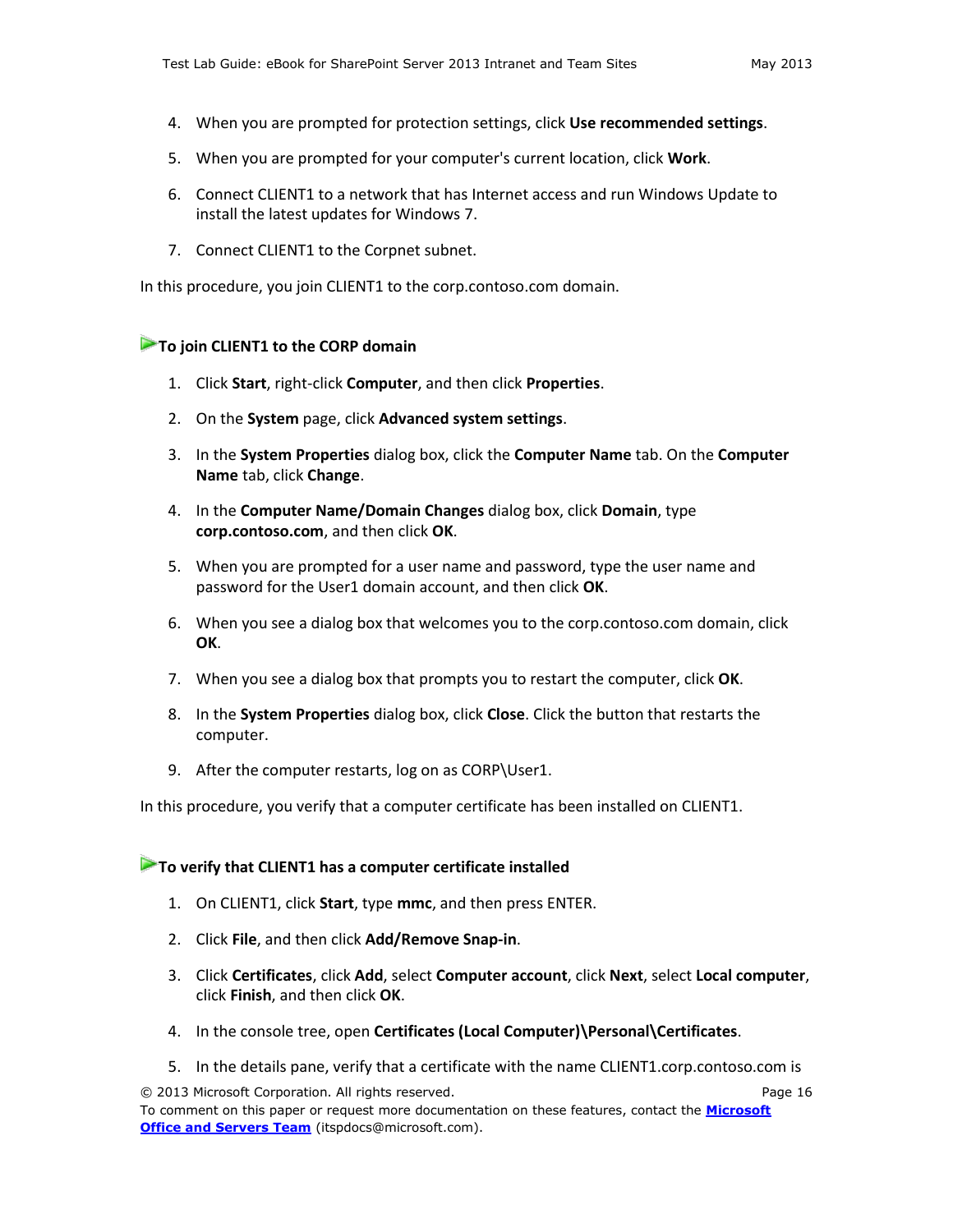#### present with **Intended Purposes** of **Client Authentication** and **Server Authentication**.

6. Close the console window. When you are prompted to save settings, click **No**.

In this procedure, you verify that intranet web and file share resources on APP1 can be accessed by CLIENT1.

#### **To test access to intranet resources**

- 1. From the taskbar, click the Internet Explorer icon.
- 2. In the **Welcome to Internet Explorer 8** window, click **Next**. In the **Turn on Suggested Sites** window, click **No, don't turn on**, and then click **Next**. In the **Choose your settings** dialog box, click **Use express settings**, and then click **Finish**.
- 3. In the toolbar, click **Tools**, and then click **Internet Options**. For **Home page**, click **Use blank**, and then click **OK**.
- 4. In the **Address** bar, type **http://app1.corp.contoso.com/**, and then press ENTER. You should see the default IIS 7 web page for APP1.
- 5. In the **Address** bar, type **https://app1.corp.contoso.com/**, and then press ENTER. You should see the default IIS 7 web page for APP1.
- 6. Leave the Internet Explorer window open.
- 7. Click **Start**, type **\\app1\Files**, and then press ENTER.
- 8. You should see a folder window with the contents of the Files shared folder.
- 9. In the **Files** shared folder window, double-click the **Example.txt** file. You should see the contents of the Example.txt file.
- 10. Close the **example.txt - Notepad** and the **Files** shared folder windows.

## <span id="page-16-0"></span>**Snapshot the configuration**

This completes the Base Configuration test lab. To save this configuration for additional test labs, do the following:

- 1. On all physical computers or virtual machines in the test lab, close all windows and then perform a graceful shutdown.
- 2. If your lab is based on virtual machines, save a snapshot of each virtual machine and name the snapshots **Base Configuration**. If your lab uses physical computers, create disk images to save the Base Configuration.

© 2013 Microsoft Corporation. All rights reserved. Page 17 To comment on this paper or request more documentation on these features, contact the **[Microsoft](mailto:itspdocs@microsoft.com?subject=Test%20Lab%20Guide%20feedback:)  [Office and Servers Team](mailto:itspdocs@microsoft.com?subject=Test%20Lab%20Guide%20feedback:)** (itspdocs@microsoft.com).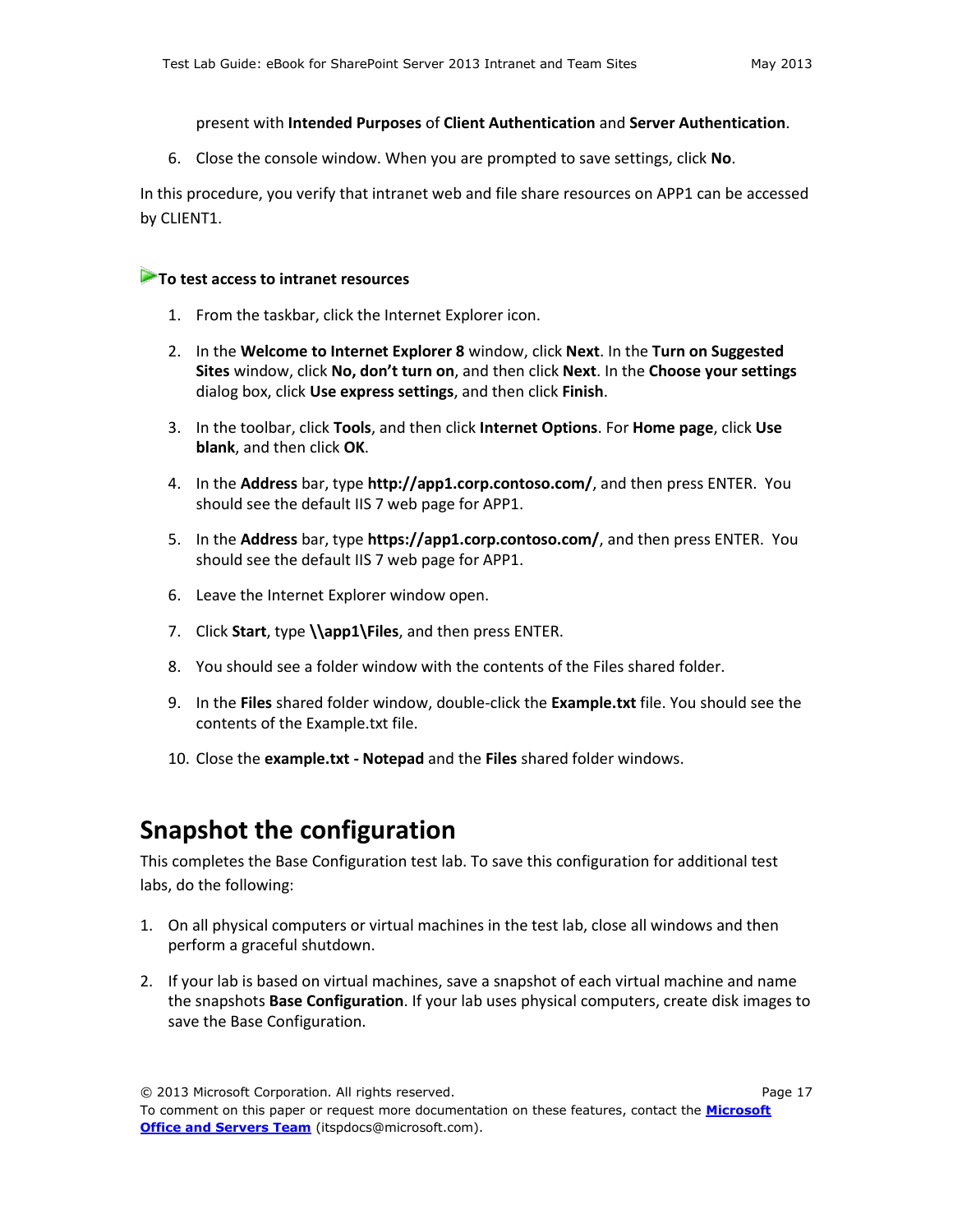## <span id="page-17-0"></span>**Steps for Configuring the SQL Server**

There are four steps to setting up the SQL server (SQL1) in the test lab.

- 1. Install and configure a new server named SQL1.
- 2. Install SQL Server prerequisites.
- 3. Install SQL Server 2012 Enterprise.
- 4. Verify the installation.

The following figure shows the resulting test lab for these steps.



## <span id="page-17-1"></span>**Step 1: Install and configure a new server named SQL1**

SQL1 configuration consists of the following:

- Install the operating system.
- Configure TCP/IP properties.
- Join SQL1 to the CORP domain.

In this procedure, you install the Windows Server 2008 R2 operating system and the latest updates on a new server named SQL1.

© 2013 Microsoft Corporation. All rights reserved. Page 18 To comment on this paper or request more documentation on these features, contact the **[Microsoft](mailto:itspdocs@microsoft.com?subject=Test%20Lab%20Guide%20feedback:)  [Office and Servers Team](mailto:itspdocs@microsoft.com?subject=Test%20Lab%20Guide%20feedback:)** (itspdocs@microsoft.com).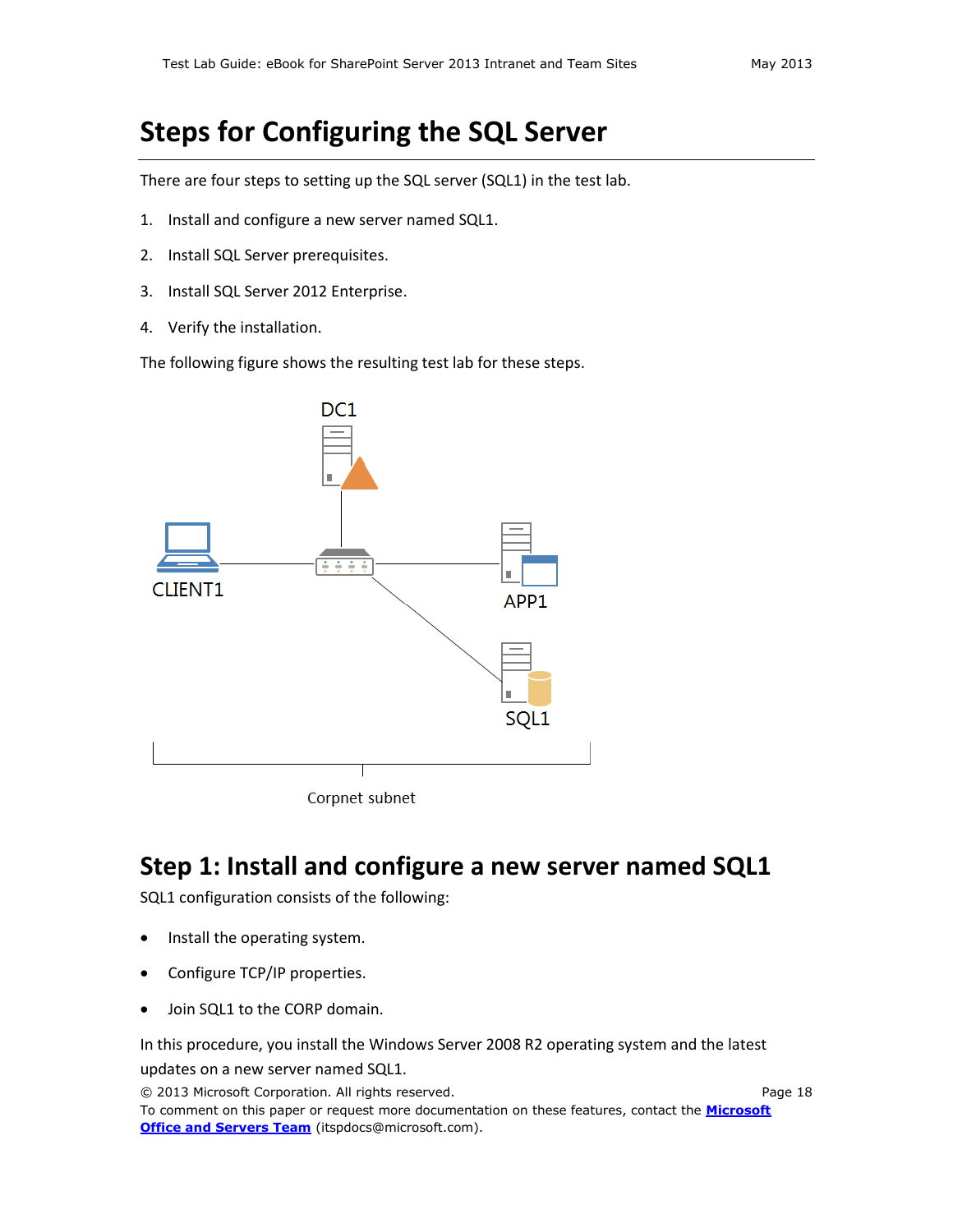#### **To install Windows Server 2008 R2 on SQL1**

- 1. Start the installation of Windows Server 2008 R2.
- 2. Follow the instructions to complete the installation, specifying Windows Server 2008 R2 Enterprise Edition (full installation), the computer name SQL1, and a strong password for the local Administrator account.
- 3. Once the installation completes, log on using the local Administrator account.
- 4. Connect SQL1 to a network that has Internet access and run Windows Update to install the latest updates for Windows Server 2008 R2, including Windows Server 2008 R2 Service Pack 1.
- 5. Once the updates are complete, restart SQL1 and log on as the local Administrator.
- 6. Connect SQL1 to the Corpnet subnet.

In this procedure, you configure the TCP/IP properties on SQL1 so that it can join the corp.contoso.com domain.

#### **To configure the TCP/IP properties on SQL1**

- 1. In **Initial Configuration Tasks**, click **Configure networking**.
- 2. In the **Network Connections** window, right-click **Local Area Connection**, and then click **Properties**.
- 3. Click **Internet Protocol Version 4 (TCP/IPv4),** and then click **Properties**.
- 4. Select **Use the following IP address**. In **IP address**, type **10.0.0.4**. In **Subnet mask**, type **255.255.255.0**. In **Default Gateway**, type **10.0.0.1**. In **Preferred DNS server**, type **10.0.0.1**.
- 5. Click **Advanced**, and then click the **DNS** tab. In **DNS suffix for this connection**, type **corp.contoso.com**, click **OK** twice, and then click **Close**.
- 6. Close the **Network Connections** window and leave the **Initial Configuration Tasks** window open.
- 7. To check name resolution and network communication between SQL1 and DC1, click **Start**, click **All Programs**, click **Accessories**, and then click **Command Prompt**.
- 8. In the Command Prompt window, type **ping dc1.corp.contoso.com**.
- 9. Verify that there are four replies from 10.0.0.1.
- 10. Close the Command Prompt window.

In this procedure, you join SQL1 to the corp.contoso.com domain.

#### **To join SQL1 to the corp.contoso.com domain**

- 1. In **Initial Configuration Tasks**, click **Provide Computer Name and Domain**.
- 2. In the **System Properties** dialog box, on the **Computer Name** tab, click **Change**.

© 2013 Microsoft Corporation. All rights reserved. Page 19

To comment on this paper or request more documentation on these features, contact the **[Microsoft](mailto:itspdocs@microsoft.com?subject=Test%20Lab%20Guide%20feedback:)  [Office and Servers Team](mailto:itspdocs@microsoft.com?subject=Test%20Lab%20Guide%20feedback:)** (itspdocs@microsoft.com).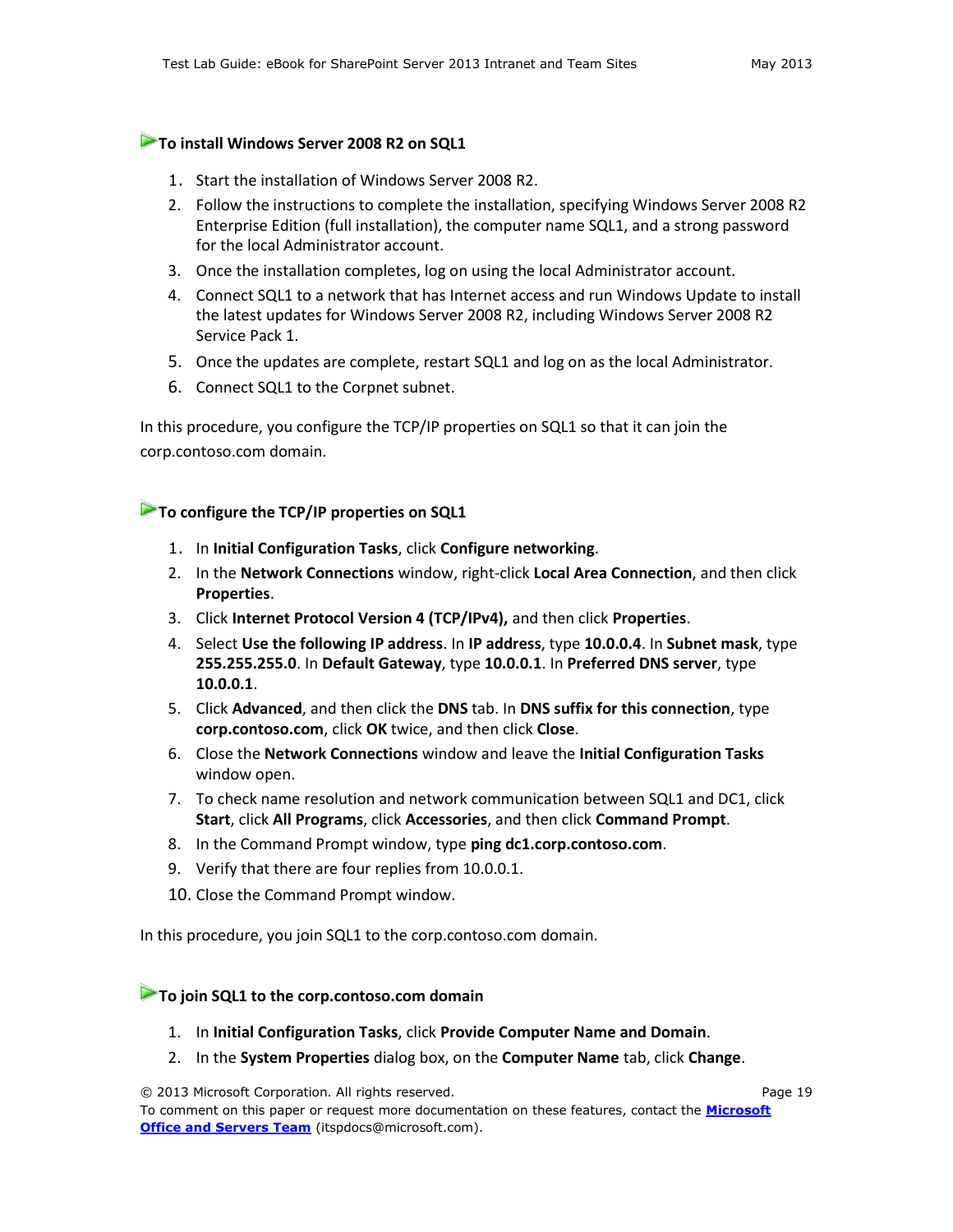- 3. In **Member of**, click **Domain,** type **corp.contoso.com**, and then click **OK**.
- 4. When you are prompted for a user name and password, type **User1** and its password, and then click **OK**.
- 5. When you see a dialog box welcoming you to the corp.contoso.com domain, click **OK**.
- 6. When you are prompted that you must restart the computer, click **OK**.
- 7. On the **System Properties** dialog box, click **Close**.
- 8. When you are prompted to restart the computer, click **Restart Now**.
- 9. After the computer restarts, click **Switch User**, and then click **Other User** and log on to the CORP domain with the User1 account.
- 10. In **Initial Configuration Tasks**, click **Do not show this window at logon**, and then click **Close**.

## <span id="page-19-0"></span>**Step 2: Install SQL Server prerequisites**

Installing SQL Server prerequisites consists of the following:

- Create the ServiceAccounts organizational unit and the service accounts.
- Install the .NET Framework 3.5.

In this procedure, you create an organizational unit in the corp.contoso.com domain named ServiceAccounts and then create two service accounts that will be used by SQL Server 2012.

**To create the ServiceAccounts organizational unit and the service accounts**

- 1. On DC1, log on with the User1 account.
- 2. Click **Start**, click **Administrative Tools**, and click **Active Directory Users and Computers**.
- 3. In the tree pane of **Active Directory Users and Computers**, right-click **corp.contoso.com**, select **New**, and then **Organizational Unit**.
- 4. In **Name**, type **ServiceAccounts**, and then click **OK**.
- 5. Right-click **ServiceAccounts**, select **New,** and then select **User**.
- 6. In **New Object – User**, in the **Full Name** box, type **SQL Server Agent**.
- 7. In **User logon name**, type **SQLAgent,** and click **Next**.
- 8. In **Password** and **Confirm Password**, type **Pass1word\$**.
- 9. Clear **User must change password at next logon**, select **Password never expires,** and click **Next**.
- 10. Click **Finish**.
- 11. Right-click **ServiceAccounts**, select **New,** and then select **User**.
- 12. In **New Object – User**, in the **Full Name** box, type **SQL Server Database Engine**.
- 13. In **User logon name**, type **SQLDatabase** and click **Next**.
- 14. In **Password** and **Confirm Password**, type **Pass1word\$**.

<sup>© 2013</sup> Microsoft Corporation. All rights reserved. Page 20

To comment on this paper or request more documentation on these features, contact the **[Microsoft](mailto:itspdocs@microsoft.com?subject=Test%20Lab%20Guide%20feedback:)  [Office and Servers Team](mailto:itspdocs@microsoft.com?subject=Test%20Lab%20Guide%20feedback:)** (itspdocs@microsoft.com).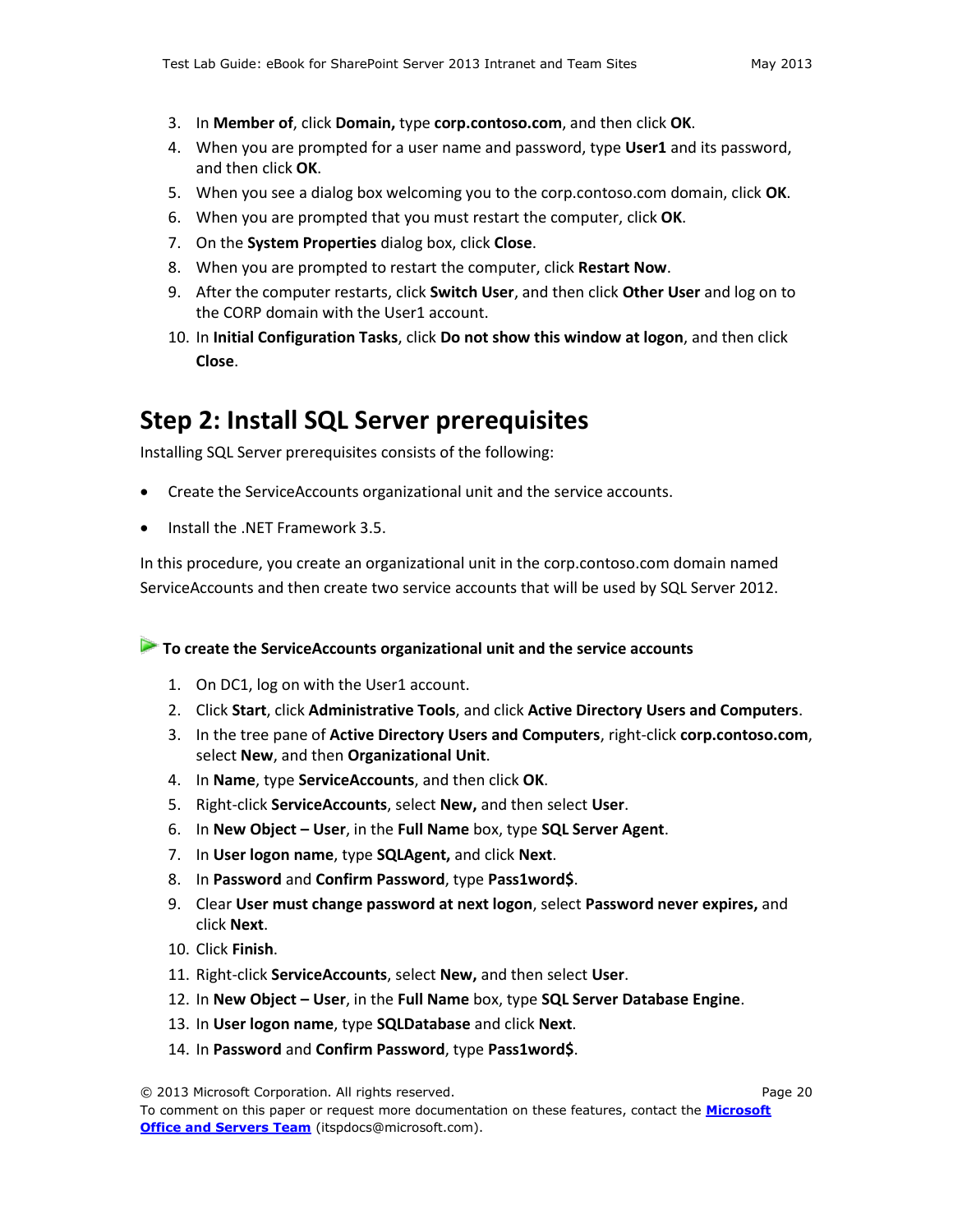- 15. Clear **User must change password at next logon**, select **Password never expires,** and click **Next**.
- 16. Click **Finish**.

In this procedure, you install the .NET 3.5 Framework.

#### **To install the .NET Framework 3.5**

- 1. On SQL1, log on with the User1 account.
- 2. In **Server Manager**, click **Features**, and then click **Add Features**. This will launch the **Add Features Wizard** and you will see the **Select Features** screen.
- 3. Select **.NET Framework 3.5.1 Features**. This will bring up a box that asks states: **You cannot install .NET Framework 3.5.1 Features unless the required role services and features are also installed**. Click **Add Required Features**. The box will disappear. On the Select Features screen, click **Next**.
- 4. On the **Web Server (IIS)** screen, click **Next**.
- 5. On the **Role Services** screen, click **Next**.
- 6. On the **Confirm Installation Selections** screen, click **Install**. This will begin the installation.
- 7. On the **Installation Results** screen, click **Close**.

## <span id="page-20-0"></span>**Step 3: Install SQL Server 2012 Enterprise**

Installing SQL Server 2012 Enterprise consists of the following:

- Install SQL Server 2012 Enterprise.
- Connect to SQL Server 2012 Enterprise using SQL Server Management Studio.

In this procedure, you install SQL Server 2012 Enterprise on SQL1.

#### **To install SQL Server 2012 Enterprise**

- 1. On SQL1, navigate to the directory that contains the SQL Server 2012 Enterprise binaries and double-click **Setup.EXE**. This will launch the SQL Server Installation Center.
- 2. On the **SQL Server Installation Center**, on the left, click **Installation**.
- 3. On the right, click **New SQL Server stand-alone installation or add features to an existing installation**. This will launch the SQL Server 2012 Setup.
- 4. On the **Setup Support Rules** screen, click **OK**. This will close the Setup Support Rules screen and will bring up the **Product Key** screen. From **Specify a free version**, select **Evaluation**. Click **Next**.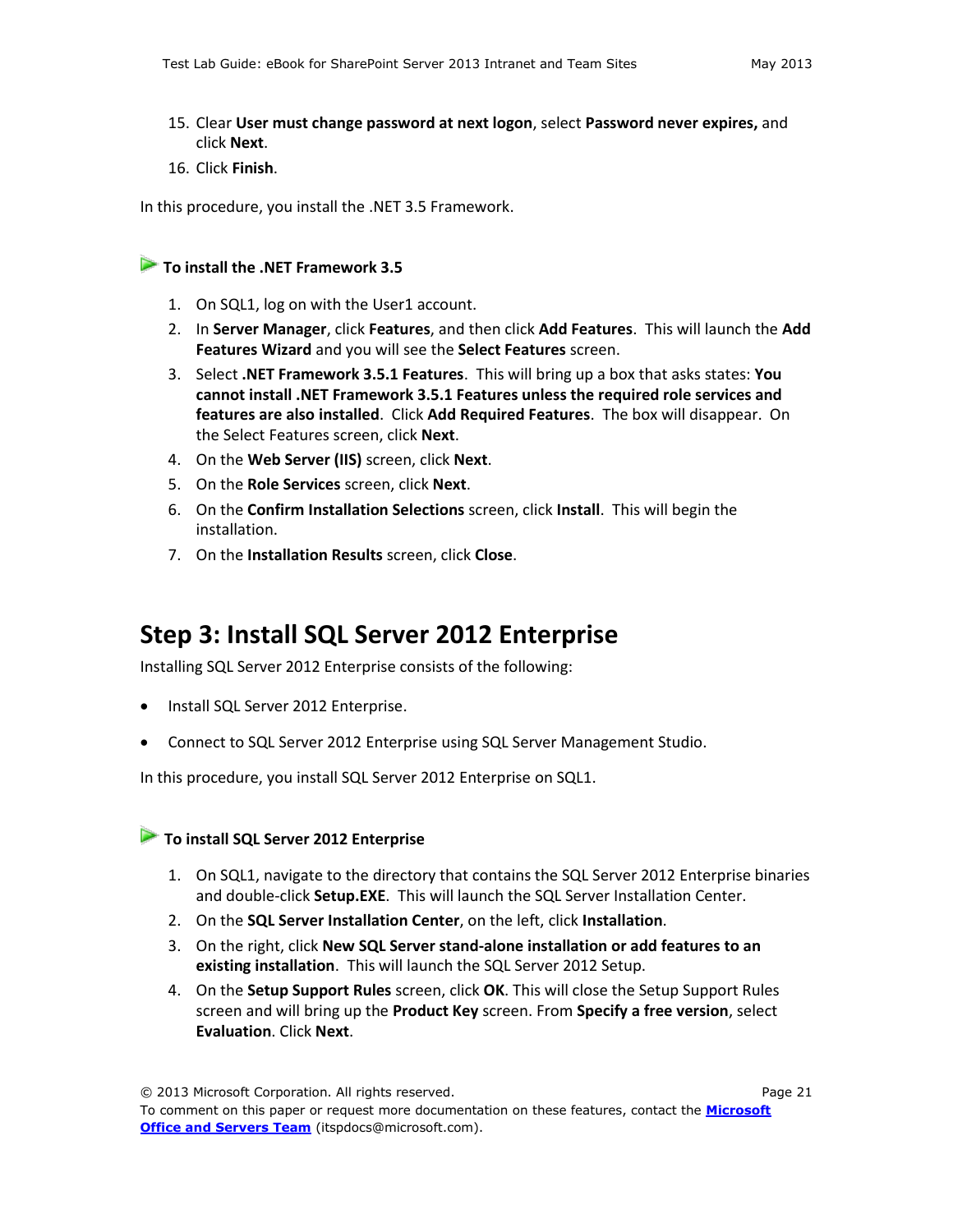- 5. On the **License Terms** screen, read the Licensing terms, place a check in the box next to **I accept the license terms** and click **Next**.
- 6. On the **Product Updates** screen, click **Next**.
- 7. On the **Install Setup Files** screen, click **Install**. This will take a few moments to complete. Once this completes the **Setup Support Rules** screen will appear again.
- 8. On the **Setup Support Rules** screen, click **Next**.
- 9. On the **Setup Role** screen, select **SQL Server Feature Installation** and click **Next**.
- 10. On the **Feature Selection** screen, under **Instance Features** place a check in **Database Engine Services**, under **Shared Features** place a check in **Management Tools – Basic** and **Management Tools – Complete**. Click **Next**.
- 11. On the **Installation Rules** screen, click **Next**.
- 12. On the **Instance Configuration** screen, click **Next**.
- 13. On the **Disk Space Requirements** screen, click **Next**.
- 14. On the **Server Configuration** screen, next to **SQL Server Agent** under **Account Name**, enter **CORP\SQLAgent**, under **Password**, enter **Pass1word\$**.
- 15. On the **Server Configuration** screen, next to **SQL Server Database Engine** under **Account Name**, enter **CORP\SQLDatabase**, under **Password**, enter **Pass1word\$**.
- 16. Click **Next**.
- 17. On the **Database Engine Configuration** screen, click **Add Current User** and click **Next**.
- 18. On the **Error Reporting** screen, click **Next**.
- 19. On the **Installation Configuration Rules** screen, click **Next**.
- 20. On the **Ready to Install** screen, click **Install**.
- 21. On the **Installation Progress** screen, wait until the installation completes.
- 22. On the **Complete** screen, click **Close**.
- 23. Close the **SQL Server Installation Center**.

In this procedure, you configure in inbound rule in Windows Firewall with Advanced Security to allow incoming traffic to the SQL Server service.

#### **To configure the Windows Firewall for an inbound rule**

- 1. On SQL1, log on using the User1 user account.
- 2. From the desktop, click **Start**, point to **Administrative Tools**, and then click **Windows Firewall with Advanced Security**.
- 3. In the tree pane, click **Inbound Rules**, right-click **Inbound Rules**, and then click **New Rule**.
- 4. On the Rule Type page, click **Port**, and then click **Next**.
- 5. On the Protocols and Ports page, type **1433-1434** in **Specific local ports**, and then click **Next**.
- 6. On the **Action** page, click **Next**.
- 7. On the **Profile** page, click **Next**.

© 2013 Microsoft Corporation. All rights reserved. Page 22 To comment on this paper or request more documentation on these features, contact the **[Microsoft](mailto:itspdocs@microsoft.com?subject=Test%20Lab%20Guide%20feedback:)  [Office and Servers Team](mailto:itspdocs@microsoft.com?subject=Test%20Lab%20Guide%20feedback:)** (itspdocs@microsoft.com).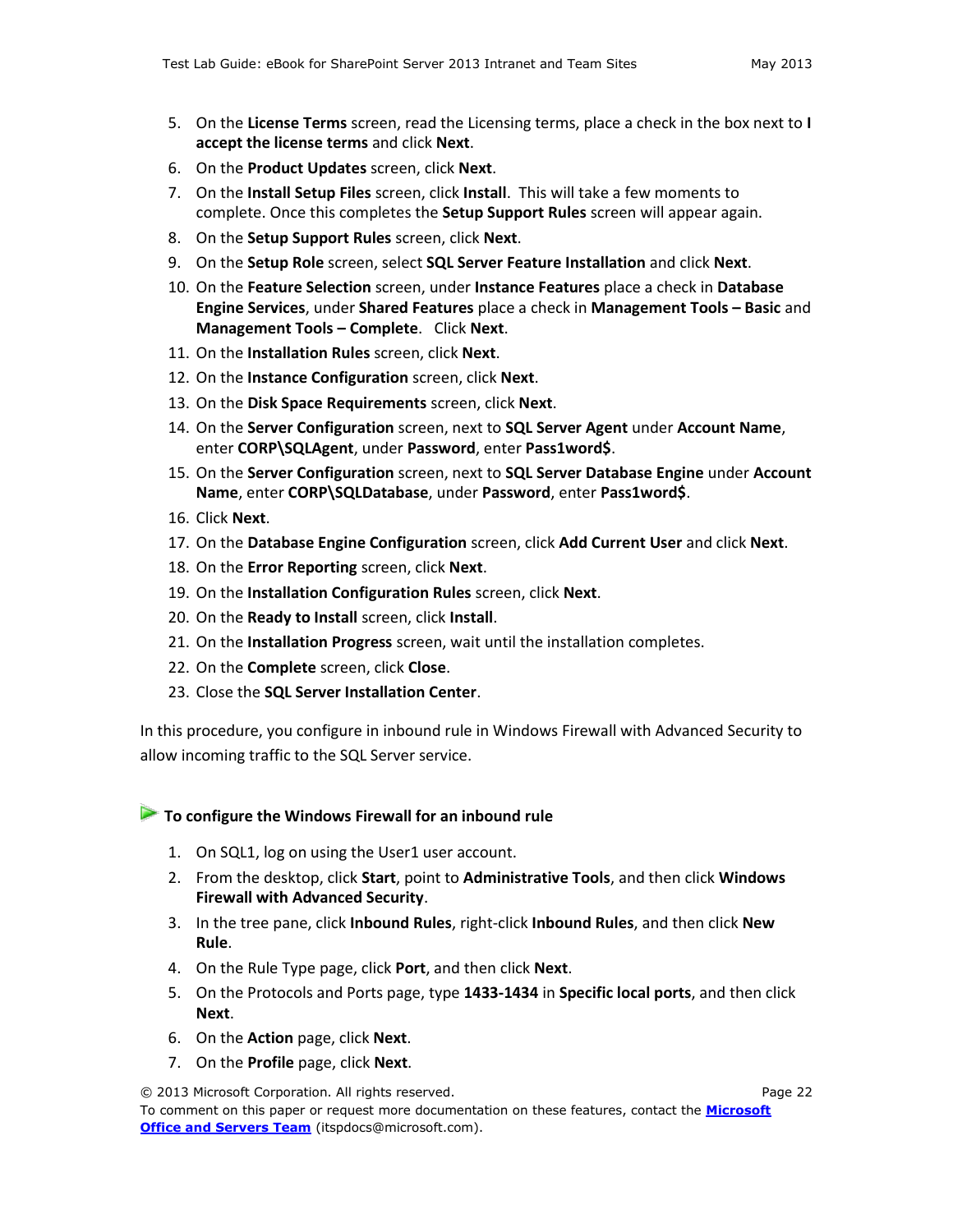8. On the **Name** page, type **SQL Server TCP ports** in **Name**, and then click **Finish**.

## <span id="page-22-0"></span>**Step 4: Verify the installation**

Verifying the installation of SQL Server 2012 Enterprise consists of the following:

- Verify installed SQL Server services are running.
- Configure the Windows Firewall for an inbound rule.

In this procedure, you verify that installed SQL Server services are running.

**To verify installed SQL Server services are running**

- 1. On SQL1, click **Start**, select **Administrative Tools**, and click **Services**.
- 2. Scroll down to **SQL Server (MSSQLSERVER)** and verify that it has a status of **Started**.
- 3. In **Services**, right-click **SQL Server Agent (MSSQLSERVER)**, and click **Start**. This will start the SQL Server Agent.
- 4. When this completes, verify the SQL Server Agent (MSSQLSERVER) has a status of **Started**.
- 5. Close **Services**.

In this procedure, you verify the SQL Server 2012 Enterprise installation by connecting to the database server using SQL Server Management Studio.

#### **To connect to SQL Server 2012 Enterprise using SQL Server Management Studio**

- 1. Click **Start**, click **All Programs**, click **Microsoft SQL Server 2012**, and click **SQL Server Management Studio**.
- 2. On the **Connect to Server** dialog box, under **Server Type:** select **Database Engine**.
- 3. On the **Connect to Server** dialog box, under **Server name:** select **SQL1**.
- 4. On the **Connect to Server** dialog box, under **Authentication:** select **Windows Authentication**.
- 5. Click **Connect**. This should be successful and the database information will be displayed on the left. The SQL Server Agent should have a green arrow.
- 6. Close **Microsoft SQL Server Management Studio**.

## <span id="page-22-1"></span>**Snapshot the configuration**

This completes the installation of SQL Server 2012 Enterprise. To save this configuration so that you can quickly return to a working configuration from which you can test other TLGs or test lab extensions or for your own experimentation and learning, do the following:

© 2013 Microsoft Corporation. All rights reserved. Page 23

To comment on this paper or request more documentation on these features, contact the **[Microsoft](mailto:itspdocs@microsoft.com?subject=Test%20Lab%20Guide%20feedback:)  [Office and Servers Team](mailto:itspdocs@microsoft.com?subject=Test%20Lab%20Guide%20feedback:)** (itspdocs@microsoft.com).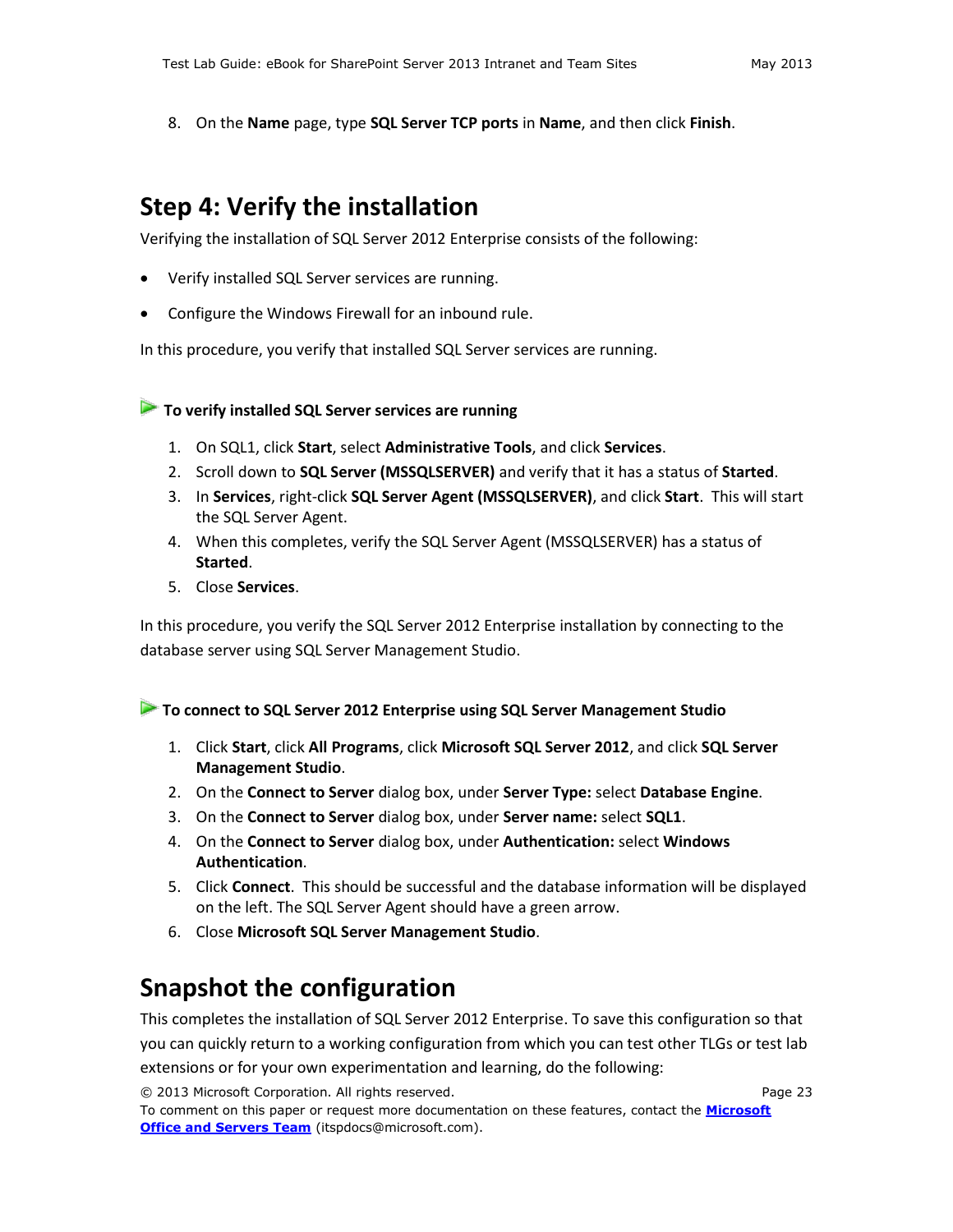- 1. On all physical computers or virtual machines in the test lab, close all windows and then perform a graceful shutdown.
- 2. If your lab is based on virtual machines, save a snapshot of each virtual machine and name the snapshots **TestLabSQLServer**. If your lab uses physical computers, create disk images to save the test lab configuration.

# <span id="page-23-0"></span>**Steps for Configuring the SharePoint Three-Tier Farm**

There are four steps to setting up the three-tier farm in the test lab.

- 1. Install SharePoint Server 2013 on APP1.
- 2. Install and configure a new server named WFE1.
- 3. Install SharePoint Server 2013 on WFE1.
- 4. Demonstrate the facilities of the default Contoso team site.

The following figure shows the resulting test lab for these steps.



The following sections provide details about how to perform these steps.

© 2013 Microsoft Corporation. All rights reserved. Page 24 To comment on this paper or request more documentation on these features, contact the **[Microsoft](mailto:itspdocs@microsoft.com?subject=Test%20Lab%20Guide%20feedback:)  [Office and Servers Team](mailto:itspdocs@microsoft.com?subject=Test%20Lab%20Guide%20feedback:)** (itspdocs@microsoft.com).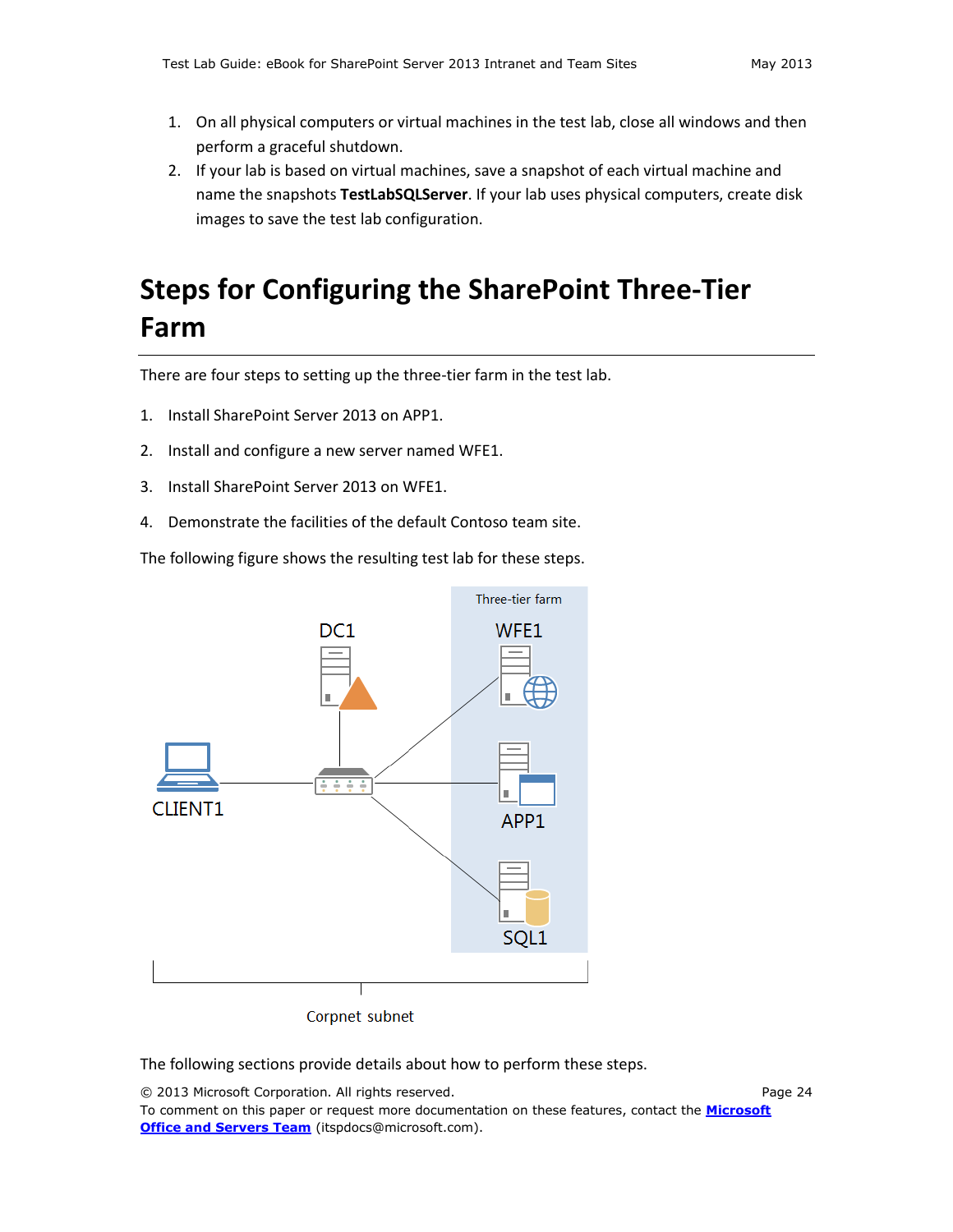## <span id="page-24-0"></span>**Step 1: Install SharePoint Server 2013 on APP1**

Installing SharePoint Server 2013 on APP1 consists of the following:

- Install the SharePoint Server 2013 prerequisite software.
- Prepare DC1 and SQL1.
- Install SharePoint Server 2013.

In this procedure, you install the prerequisite software components for SharePoint Server 2013 on APP1.

#### **To install the SharePoint Server 2013 prerequisite software**

- 1. On APP1, log on using the User1 user account.
- 2. Connect APP1 to a network that has Internet access and configure the TCP/IP protocol on the Local Area Connection as needed. The SharePoint Server 2013 prerequisite installer must download and install components from the Microsoft Download Center. For example, if the network that has access to the Internet uses DHCP, configure the Internet Protocol version 4 (TCP/IPv4) component from the properties of the Local Area Connection in the Network Connections folder to use automatic addressing and to automatically configure a DNS server.
- 3. On APP1, navigate to the location that contains the SharePoint Server 2013 installation files and double-click **default.hta**.
- 4. On the **SharePoint 2013** page, click **Install software prerequisites**.
- 5. On the **Welcome to the Microsoft SharePoint Products Preparation Tool** page, click **Next**.
- 6. On the **License Terms for software product** page, review the terms, select the **I accept the terms of the License Agreement(s)** check box, and then click **Next**.
- 7. On the **Installation Complete** page, click **Finish**.

The computer might restart to install some of the prerequisites. After it does the Products Preparation Tool will run again and install the remaining prerequisites. The computer must be restarted again to install these prerequisites.

8. On the **Installation Complete** page, click **Finish**.

In this procedure, you prepare DC1 and SQL1 for the installation of SharePoint Server 2013 on APP1.

#### **► To prepare DC1 and SQL1**

1. On DC1, click **Start**, point to **Administrative Tools**, and then click **Active Directory Users and Computers**.

© 2013 Microsoft Corporation. All rights reserved. Page 25 To comment on this paper or request more documentation on these features, contact the **[Microsoft](mailto:itspdocs@microsoft.com?subject=Test%20Lab%20Guide%20feedback:)  [Office and Servers Team](mailto:itspdocs@microsoft.com?subject=Test%20Lab%20Guide%20feedback:)** (itspdocs@microsoft.com).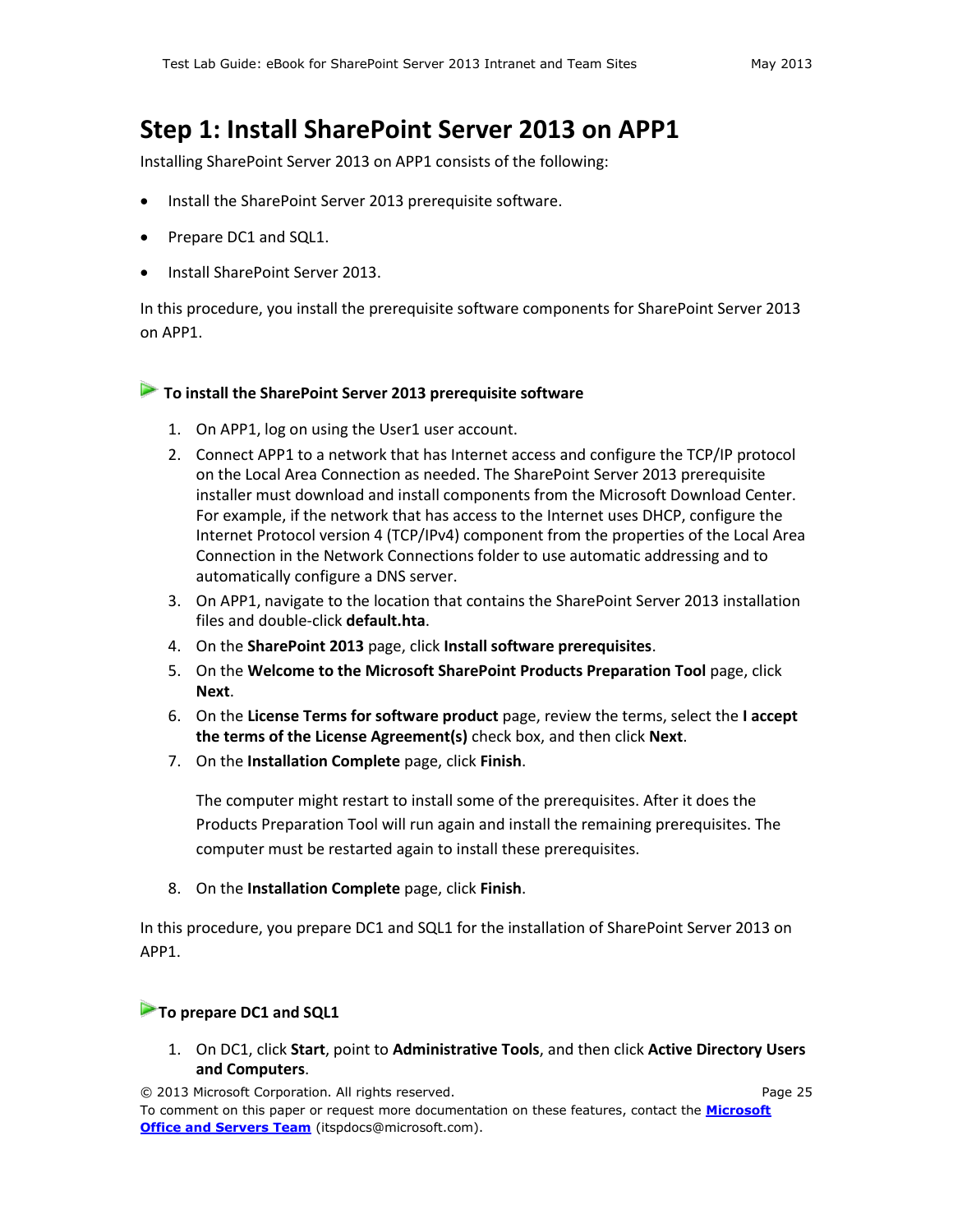- 2. In the console tree, open **corp.contoso.com**, right-click **Users**, point to **New**, and then click **User**.
- 3. In the **New Object - User** dialog box, in **Full name**, type **SPFarmAdmin**, and in **User logon name**, type **SPFarmAdmin**.
- 4. Click **Next**.
- 5. In **Password** and in **Confirm password,** type **P@ssword1**.
- 6. Clear **User must change password at next logon**.
- 7. Click **Next**, and then click **Finish**.
- 8. On SQL1, log on with the User1 account.
- 9. Click **Start**, click **All Programs**, click **Microsoft SQL Server 2012**, and then click **SQL Server Management Studio**.
- 10. In **Connect to Server**, click **Connect**.
- 11. In **SQL Server Management Studio**, in the tree pane, open **Security**.
- 12. Right-click **Logins**, and click **New Login**.
- 13. In **Login – New**, type **CORP\SPFarmAdmin** in **Login name**.
- 14. In the **Select a page** pane, click **Server Roles**.
- 15. In the **Server Roles** pane, select **dbcreator**, and then click **OK**.
- 16. Close **SQL Server Management Studio**.

In this procedure, you install SharePoint Server 2013 on APP1.

#### **To install SharePoint Server 2013**

- 1. Connect APP1 to the Corpnet subnet and configure the TCP/IP protocol on the Local Area Connection as needed. For example, configure the Internet Protocol version 4 (TCP/IPv4) component from the properties of the Local Area Connection in the Network Connections folder to use the address 10.0.0.3 with a subnet mask of 255.255.255.0 and the preferred DNS server of 10.0.0.1.
- 2. Click the **Server Manager** icon. In **Security Information**, click **Configure IE ESC**.
- 3. In the **Internet Explorer Enhanced Security Configuration** dialog box, click **Off** in **Administrators**, click **Off** in **Users**, and then click **OK**.
- 4. Close **Server Manager**.
- 5. Navigate to the location that contains the SharePoint Server 2013 installation files and double-click **default.hta**.
- 6. On the **SharePoint 2013** page, click **Install SharePoint Server**.
- 7. On the **Enter Your Product Key** page, enter your product key as needed, and then click **Continue**. For the 180-day trial version of SharePoint Server 2013, use the product key NQTMW-K63MQ-39G6H-B2CH9-FRDWJ.
- 8. On the **Read the Microsoft Software License Terms** page, review the terms, select the **I accept the terms of this agreement** check box, and then click **Continue**.
- 9. On the **Server Type** tab, click **Complete**, and then click **Install Now**.

<sup>© 2013</sup> Microsoft Corporation. All rights reserved. Page 26

To comment on this paper or request more documentation on these features, contact the **[Microsoft](mailto:itspdocs@microsoft.com?subject=Test%20Lab%20Guide%20feedback:)  [Office and Servers Team](mailto:itspdocs@microsoft.com?subject=Test%20Lab%20Guide%20feedback:)** (itspdocs@microsoft.com).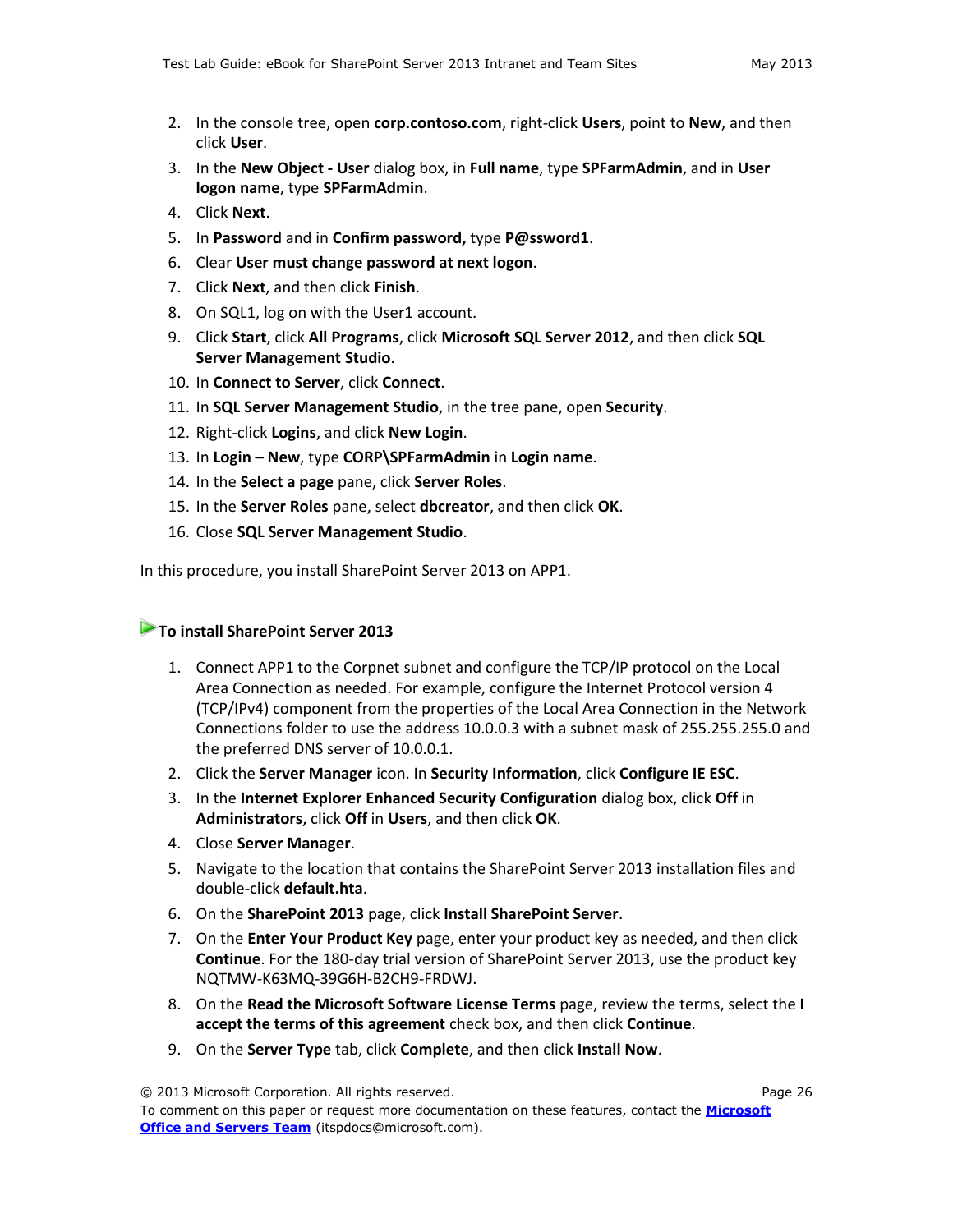- 10. When Setup finishes, a dialog box prompts you to complete the configuration of your server. Ensure that the **Run the SharePoint Products and Technologies Configuration Wizard now** check box is selected, and then click **Close** to start the configuration wizard.
- 11. On the **Welcome to SharePoint Products** page, click **Next**.
- 12. In the dialog box that notifies you that some services might need to be restarted during configuration, click **Yes**.
- 13. On the **Connect to a server farm** page, click **Create a new server farm**, and then click **Next**.
- 14. On the **Specify Configuration Database Settings** page, type **SQL1** in **Database server**, type **CORP\SPFarmAdmin** in **User name**, type **P@ssword1** in **Password**, and then click **Next**.
- 15. On the **Specify Farm Security Settings** page, type **P@ssphrase** in both **Passphrase** and **Confirm passphrase**, and then click **Next**.
- 16. On the **Configure SharePoint Central Administration Web Application** page, click **Next**.
- 17. On the **Completing the SharePoint Products Configuration Wizard** page, click **Next**.
- 18. On the **Configuration Successful** page, click **Finish**. Internet Explorer launches with a tab named Initial Farm Configuration Wizard.
- 19. In the **Help Make SharePoint Better** dialog box, click **No, I don't wish to participate**, and then click **OK**.
- 20. For **How do you want to configure your SharePoint farm?**, click **Start the Wizard**.
- 21. On the **Configure your SharePoint farm** page, in **Service account**, click **Use existing managed account**.
- 22. In **Services**, clear all the check boxes except the box next to **State Service**, and then click **Next**. The **Working on it** page might display for a while before it completes.
- 23. On the **Create Site Collection** page, click **Skip**.
- 24. On the **This completes the Farm Configuration Wizard** page, click **Finish**. The Internet Explorer tab shows the SharePoint 2013 Central Administration site.
- 25. From Central Administration, click **Configure alternate access mappings** under **System Settings**.
- 26. Click the **http://app1** internal URL.
- 27. In **URL, protocol, host and port**, type **http://wfe1/**, click **OK**, and then click **Central Administration**.

## <span id="page-26-0"></span>**Step 2: Install and configure a new server named WFE1**

WFE1 configuration consists of the following:

- Install the operating system.
- Configure TCP/IP properties.
- Join WFE1 to the CORP domain.
- Install the Web Server (IIS) server role on WFE1.

© 2013 Microsoft Corporation. All rights reserved. Page 27 To comment on this paper or request more documentation on these features, contact the **[Microsoft](mailto:itspdocs@microsoft.com?subject=Test%20Lab%20Guide%20feedback:)  [Office and Servers Team](mailto:itspdocs@microsoft.com?subject=Test%20Lab%20Guide%20feedback:)** (itspdocs@microsoft.com).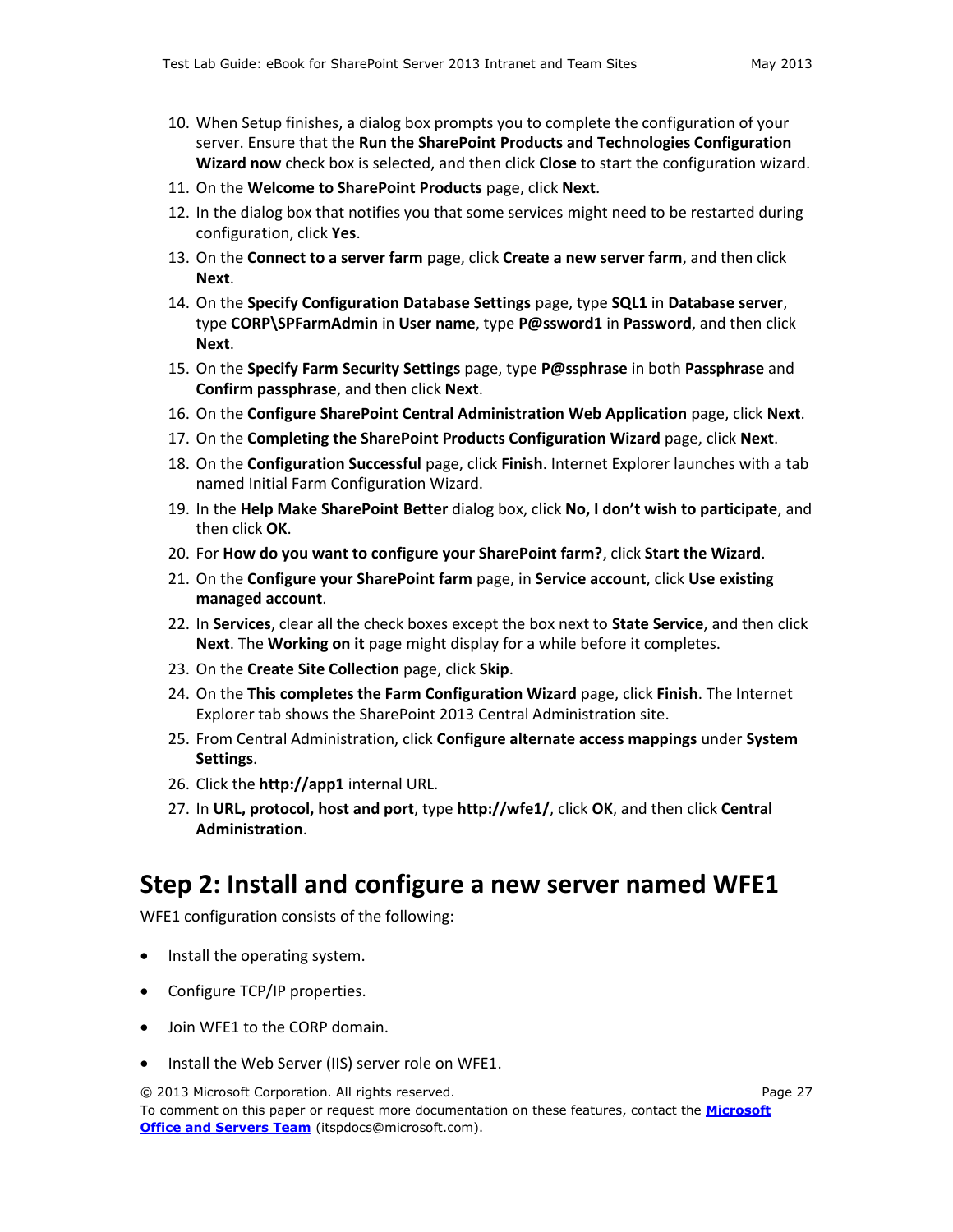In this procedure, you install the Windows Server 2008 R2 operating system and the latest updates on a new server named WFE1.

#### **To install Windows Server 2008 R2 on WFE1**

- 1. Start the installation of Windows Server 2008 R2.
- 2. Follow the instructions to complete the installation, specifying Windows Server 2008 R2 Enterprise Edition (full installation), the computer name WFE1, and a strong password for the local Administrator account.
- 3. Once the installation completes, log on using the local Administrator account.
- 4. Connect WFE1 to a network that has Internet access and run Windows Update to install the latest updates for Windows Server 2008 R2, including Windows Server 2008 R2 Service Pack 1.
- 5. Once the updates are complete, restart WFE1 and log on as the local Administrator.
- 6. Connect WFE1 to the Corpnet subnet.

In this procedure, you configure the TCP/IP properties on WFE1 so that it can join the corp.contoso.com domain.

#### **To configure the TCP/IP properties on WFE1**

- 1. In **Initial Configuration Tasks**, click **Configure networking**.
- 2. In the **Network Connections** window, right-click **Local Area Connection**, and then click **Properties**.
- 3. Click **Internet Protocol Version 4 (TCP/IPv4),** and then click **Properties**.
- 4. Select **Use the following IP address**. In **IP address**, type **10.0.0.5**. In **Subnet mask**, type **255.255.255.0**. In **Default Gateway**, type **10.0.0.1**. In **Preferred DNS server**, type **10.0.0.1**.
- 5. Click **Advanced**, and then click the **DNS** tab. In **DNS suffix for this connection**, type **corp.contoso.com**, click **OK** twice, and then click **Close**.
- 6. Close the **Network Connections** window and leave the **Initial Configuration Tasks** window open.
- 7. To check name resolution and network communication between WFE1 and DC1, click **Start**, click **All Programs**, click **Accessories**, and then click **Command Prompt**.
- 8. In the Command Prompt window, type **ping dc1.corp.contoso.com**.
- 9. Verify that there are four replies from 10.0.0.1.
- 10. Close the Command Prompt window.

In this procedure, you join WFE1 to the corp.contoso.com domain.

<sup>© 2013</sup> Microsoft Corporation. All rights reserved. Page 28

To comment on this paper or request more documentation on these features, contact the **[Microsoft](mailto:itspdocs@microsoft.com?subject=Test%20Lab%20Guide%20feedback:)  [Office and Servers Team](mailto:itspdocs@microsoft.com?subject=Test%20Lab%20Guide%20feedback:)** (itspdocs@microsoft.com).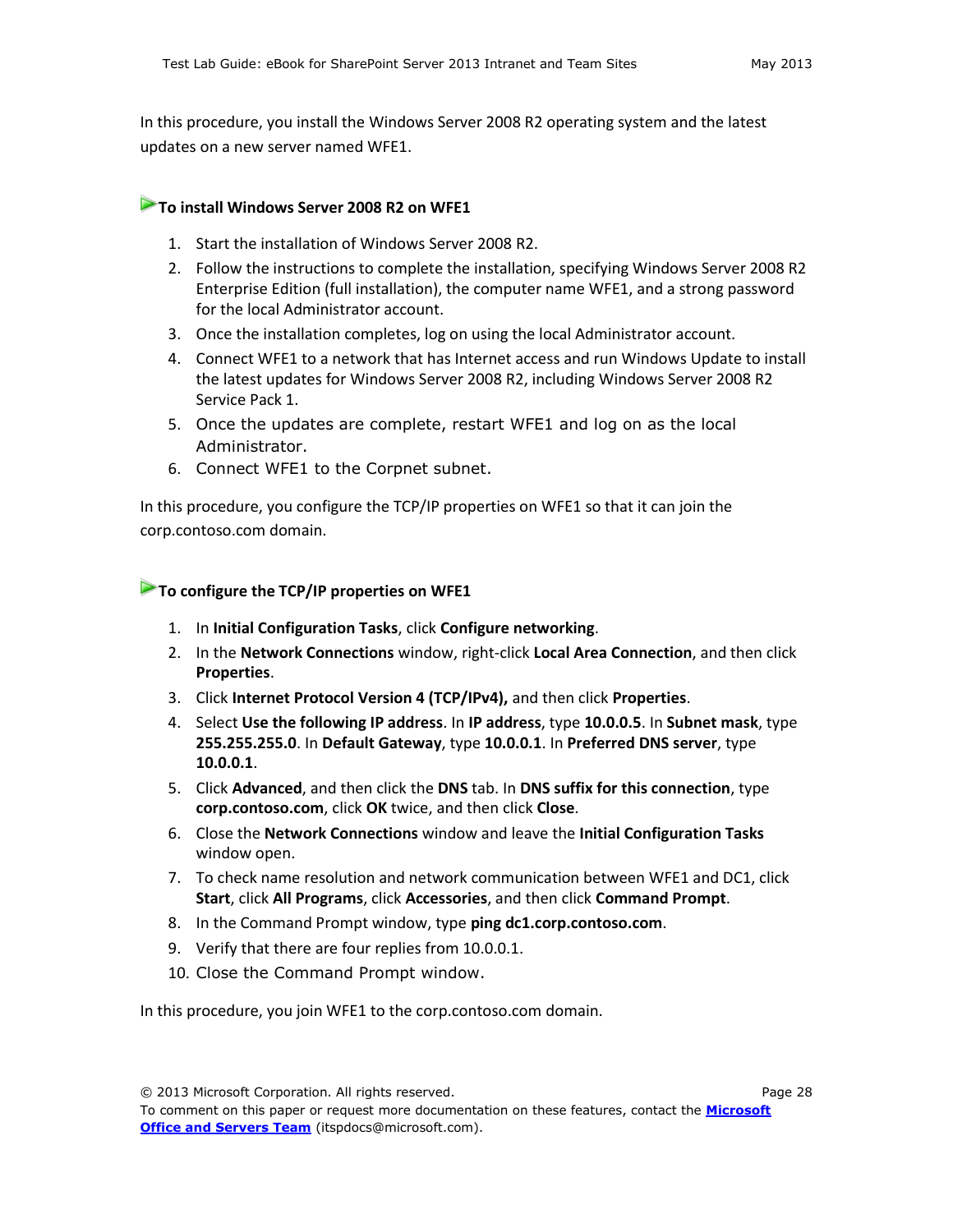#### **To join WFE1 to the corp.contoso.com domain**

- 1. In **Initial Configuration Tasks**, click **Provide Computer Name and Domain**.
- 2. In the **System Properties** dialog box, on the **Computer Name** tab, click **Change**.
- 3. In **Member of**, click **Domain,** type **corp.contoso.com**, and then click **OK**.
- 4. When you are prompted for a user name and password, type **User1** and its password, and then click **OK**.
- 5. When you see a dialog box welcoming you to the corp.contoso.com domain, click **OK**.
- 6. When you are prompted that you must restart the computer, click **OK**.
- 7. On the **System Properties** dialog box, click **Close**.
- 8. When you are prompted to restart the computer, click **Restart Now**.
- 9. After the computer restarts, click **Switch User**, and then click **Other User** and log on to the CORP domain with the User1 account.
- 10. In **Initial Configuration Tasks**, click **Do not show this window at logon**, and then click **Close**.

In this procedure, you install the Web Server (IIS) server role on WFE1.

#### **To install the Web Server (IIS) server role on WFE1**

- 1. In the console tree of Server Manager, click **Roles**. In the details pane, click **Add Roles**, and then click Next.
- 2. On the **Select Server Roles** page, select **Web Server (IIS)**, and then click **Next** three times.
- 3. Click **Install**.
- 4. Verify that the installation was successful, and then click **Close**.

## <span id="page-28-0"></span>**Step 3: Install SharePoint Server 2013 on WFE1**

Installing SharePoint Server 2013 on WFE1 consists of the following:

- Install the SharePoint Server 2013 prerequisite software.
- Install SharePoint Server 2013.

In this procedure, you install the prerequisite software components for SharePoint Server 2013 on WFE1.

#### **To install the SharePoint Server 2013 prerequisite software**

- 1. On WFE1, log on using the User1 user account.
- 2. Click the **Server Manager** icon. In **Security Information**, click **Configure IE ESC**.

© 2013 Microsoft Corporation. All rights reserved. Page 29 To comment on this paper or request more documentation on these features, contact the **[Microsoft](mailto:itspdocs@microsoft.com?subject=Test%20Lab%20Guide%20feedback:)  [Office and Servers Team](mailto:itspdocs@microsoft.com?subject=Test%20Lab%20Guide%20feedback:)** (itspdocs@microsoft.com).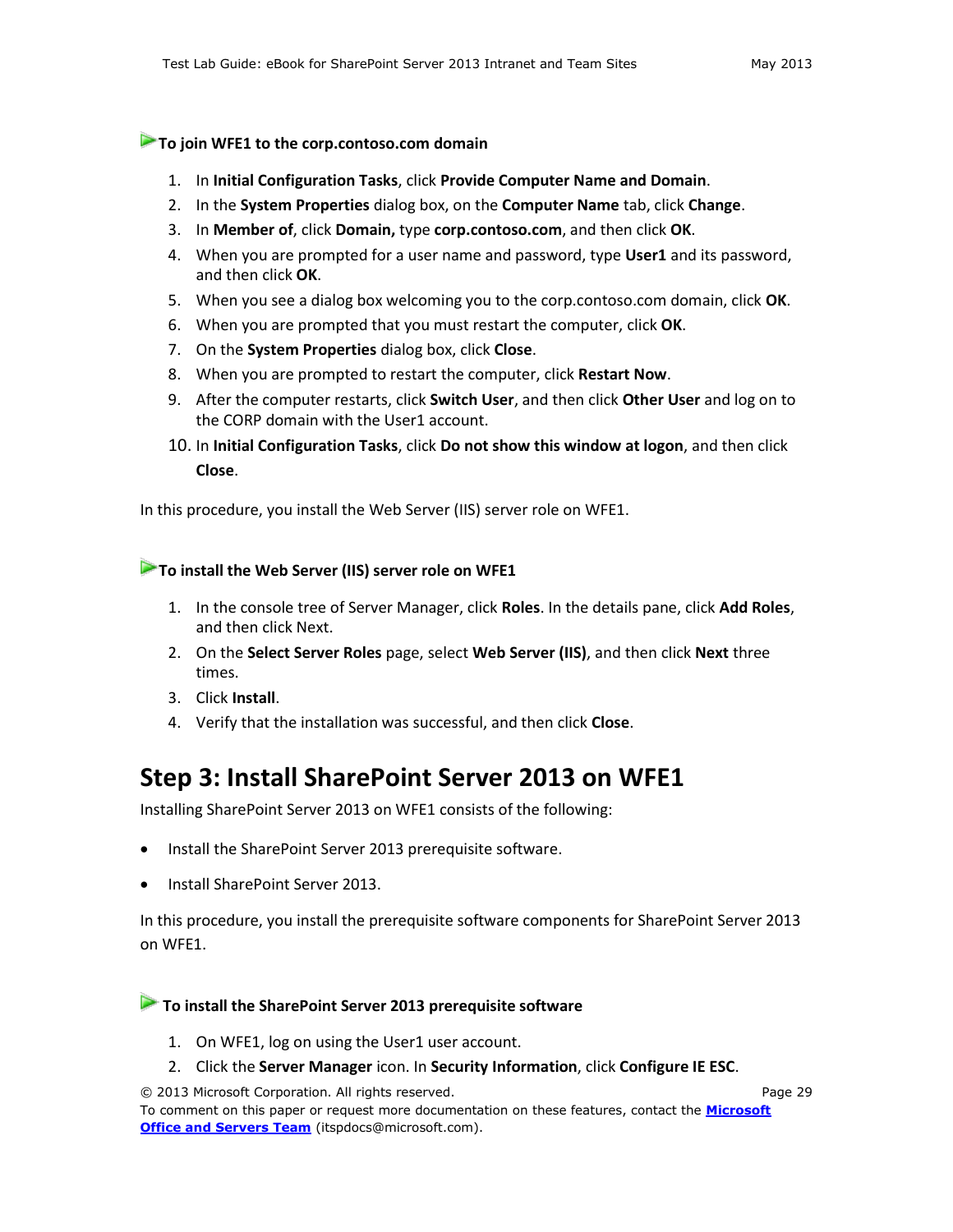- 3. In the **Internet Explorer Enhanced Security Configuration** dialog box, click **Off** in **Administrators**, click **Off** in **Users**, and then click **OK**.
- 4. Close **Server Manager**.
- 5. Connect WFE1 to a network that has Internet access and configure the TCP/IP protocol on the Local Area Connection as needed. The SharePoint Server 2013 prerequisite installer must download and install components from the Microsoft Download Center. For example, if the network that has access to the Internet uses DHCP, configure the Internet Protocol version 4 (TCP/IPv4) component from the properties of the Local Area Connection in the Network Connections folder to use automatic addressing and to automatically configure a DNS server.
- 6. On WFE1, navigate to the drive or folder that contains the SharePoint Server 2013 installation files and double-click **default.hta**.
- 7. On the **SharePoint Server 2013 Start** page, click **Install software prerequisites**.
- 8. On the Welcome to the Microsoft SharePoint 2013 Products Preparation Tool page, click **Next**.
- 9. On the **License Terms for software product** page, review the terms, select the **I accept the terms of the License Agreement(s)** check box, and then click **Next**.
- 10. On the **Installation Complete** page, click **Finish**.
- 11. The computer might restart to install some of the prerequisites. After it does the Products Preparation Tool will run again and install the remaining prerequisites. The computer must be restarted again to install these prerequisites.
- 12. On the **Installation Complete** page, click **Finish**.

In this procedure, you install SharePoint Server 2013 on WFE1 and join the existing SharePoint farm.

#### **To install SharePoint Server 2013**

- 1. Connect WFE1 to the Corpnet subnet and configure the TCP/IP protocol on the Local Area Connection as needed. For example, configure the Internet Protocol version 4 (TCP/IPv4) component from the properties of the Local Area Connection in the Network Connections folder to use the address 10.0.0.5 with a subnet mask of 255.255.255.0 and the preferred DNS server of 10.0.0.1.
- 2. On the **SharePoint Server 2013 Start** page, click **Install SharePoint Server**.
- 3. On the **Enter Your Product Key** page, enter your product key as needed, and then click **Continue**. For the 180-day trial version of SharePoint Server 2013, use the product key NQTMW-K63MQ-39G6H-B2CH9-FRDWJ.
- 4. On the **Read the Microsoft Software License Terms** page, review the terms, select the **I accept the terms of this agreement** check box, and then click **Continue**.
- 5. On the **Server Type** tab, click **Complete**, and then click **Install Now**.
- 6. When Setup finishes, a dialog box prompts you to complete the configuration of your server. Ensure that the **Run the SharePoint Products and Technologies Configuration Wizard now** check box is selected.

© 2013 Microsoft Corporation. All rights reserved. Page 30 To comment on this paper or request more documentation on these features, contact the **[Microsoft](mailto:itspdocs@microsoft.com?subject=Test%20Lab%20Guide%20feedback:)  [Office and Servers Team](mailto:itspdocs@microsoft.com?subject=Test%20Lab%20Guide%20feedback:)** (itspdocs@microsoft.com).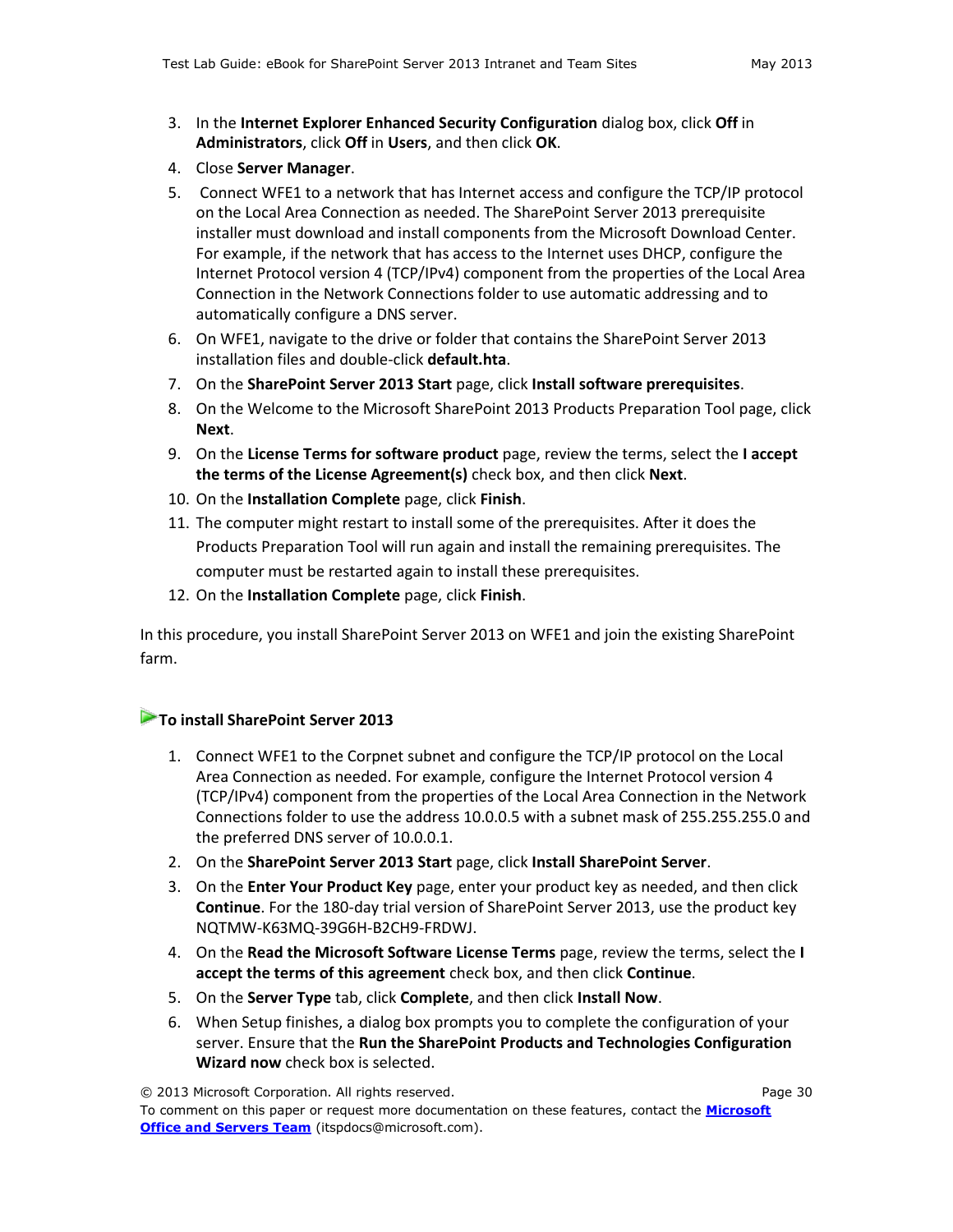- 7. Click **Close** to start the configuration wizard.
- 8. On the **Welcome to SharePoint Products** page, click **Next**.
- 9. In the dialog box that notifies you that some services might need to be restarted during configuration, click **Yes**.
- 10. On the **Connect to a server farm** page, click **Connect to an existing server farm**, and then click **Next**.
- 11. On the **Specify Configuration Database Settings** page, type **SQL1** in **Database server**, and then click **Retrieve Database Names**.
- 12. Click **SharePoint\_Config** in the **Database name** list, and then click **Next**.
- 13. On the **Specify Farm Security Settings** page, type **P@ssphrase** in **Passphrase**, and then click **Next**.
- 14. On the **Completing the SharePoint Products Configuration Wizard** page, click **Next**.
- 15. On the **Configuration Successful** page, click **Finish**. The Internet Explorer tab shows the SharePoint 2013 Central Administration site. Leave Internet Explorer open.
- 16. On APP1, in the Internet Explorer window for SharePoint Central Administration, in **System Settings**, click **Manage servers in this farm** and verify that WFE1 is part of the farm.
- 17. On WFE1, from Internet Explorer and the Central Administration tab, for **How do you want to configure your SharePoint farm?**, click **Start the Wizard**. The **Working on it** page might display for a while before it completes and you might have to start the wizard again.
- 18. On the **Configure your SharePoint farm** page, click **Next**.
- 19. On the **Create Site Collection** page, in **Title and description**, type **Contoso Corporation** in **Title**, from the URL list select "**/**", and then click **OK**. This step creates a team site at the URL http://wfe1.
- 20. On the **This completes the Farm Configuration Wizard** page, click **Finish**.

The Internet Explorer tab shows the SharePoint 2013 Central Administration site, from which you can configure and manage the SharePoint server.

## <span id="page-30-0"></span>**Step 4: Demonstrate the facilities of the default Contoso team site**

In this procedure, you click through the default SharePoint facilities and resources for the Contoso Corporation team site at http://wfe1/.

#### **To see the facilities of the default Contoso Corporation team site**

- 1. On CLIENT1, log on with the CORP\User1 account.
- 2. Start Internet Explorer on CLIENT1.
- 3. In the Address bar, type **http://wfe1/** and then press ENTER.

© 2013 Microsoft Corporation. All rights reserved. Page 31 To comment on this paper or request more documentation on these features, contact the **[Microsoft](mailto:itspdocs@microsoft.com?subject=Test%20Lab%20Guide%20feedback:)  [Office and Servers Team](mailto:itspdocs@microsoft.com?subject=Test%20Lab%20Guide%20feedback:)** (itspdocs@microsoft.com).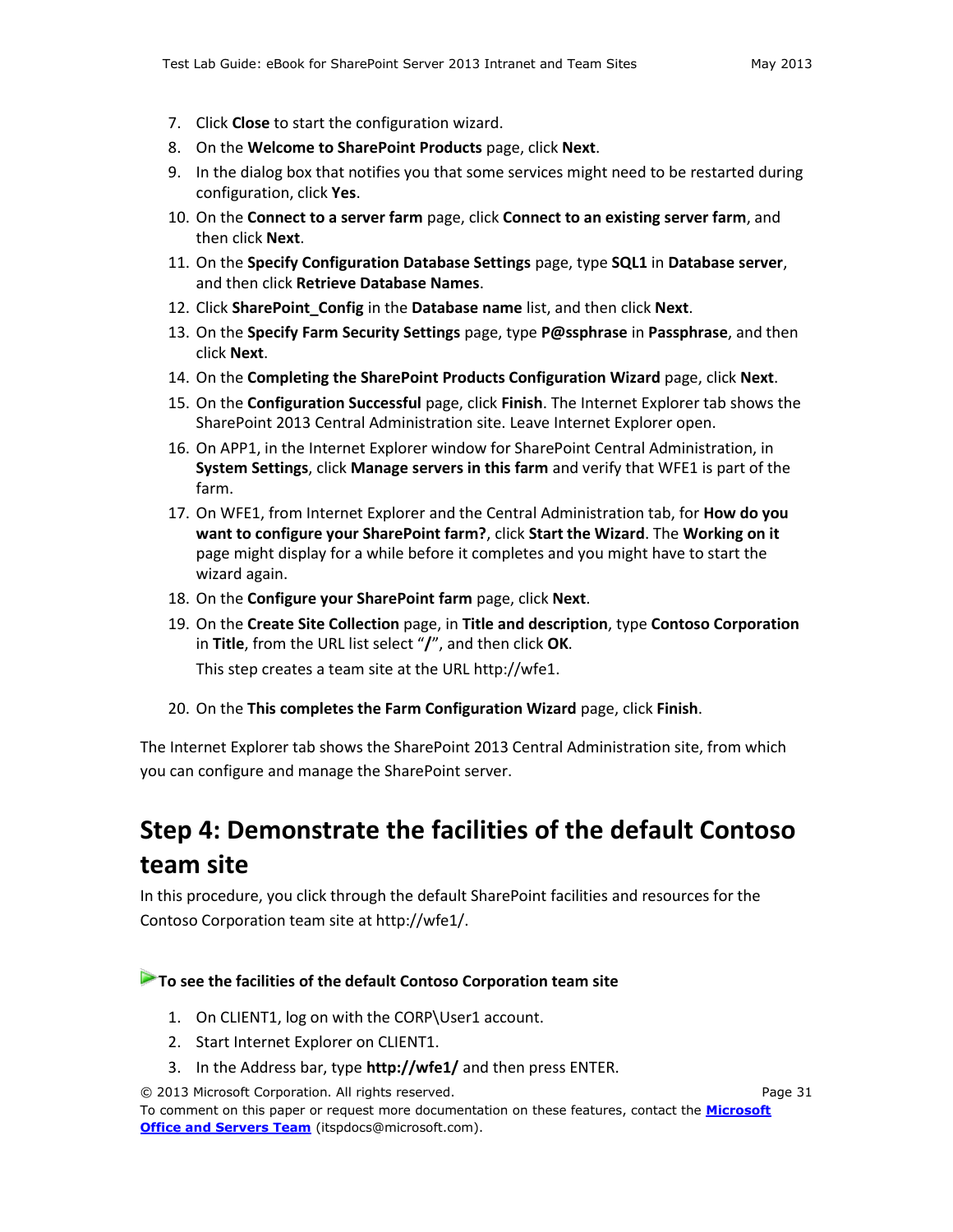You should see a SharePoint team site for the Contoso Corporation. The site might take a while to render.

- 4. To add a new page to the site, click **Site Contents** on the Quick Launch, click the **Site Pages** icon, and then click **New wiki page**.
- 5. In **New page item** box, type the name of the page, and click **Create**.
- 6. Type the new page contents, and then click **Save**.
- 7. Click **Home** on the Quick Launch to return to the home page of the Contoso Corporation team site.
- 8. To add a site to the site collection, click **Site Contents** on the Quick Launch, and then click **New subsite**.
- 9. In **New SharePoint Site**, configure the title, description, web site address, template, permissions and navigation settings, and then click **Create**.
- 10. On the **Home** page of the Contoso Corporation site, click **Documents** on the Quick Launch or **Documents** below the **Get started with your site** section. This is a list of shared documents that you can work on together. Multiple users can work on each document in a central location, which makes document collaboration much easier that sending files around in email. You can click **New document** to add a new document to the list of shared documents.
- 11. Click **Home** on the Quick Launch.
- 12. In the **Get started with your site** section, click **Working on a deadline?**.
- 13. In the **Working on a deadline** dialog box, click **Add Them** to add the Calendar and Tasks apps to your site.
- 14. To access the calendar, click **Calendar** on the Quick Launch. This is a shared team calendar that can be used to manage and share events across your team. You can point to a day and then click **Add** to add a calendar event.
- 15. Click **Home** on the Quick Launch.
- 16. To access the task list, click **Tasks** on the Quick Launch.

This is a shared team task list that can be used to manage and share tasks across your team. You can click **New task** to add a task.

## <span id="page-31-0"></span>**Snapshot the configuration**

This completes the SharePoint Server 2013 three-tier test lab. To save this configuration so that you can quickly return to a working configuration from which you can test other SharePoint TLGs or test lab extensions or for your own experimentation and learning, do the following:

1. On all physical computers or virtual machines in the test lab, close all windows and then perform a graceful shutdown.

© 2013 Microsoft Corporation. All rights reserved. Page 32 To comment on this paper or request more documentation on these features, contact the **[Microsoft](mailto:itspdocs@microsoft.com?subject=Test%20Lab%20Guide%20feedback:)  [Office and Servers Team](mailto:itspdocs@microsoft.com?subject=Test%20Lab%20Guide%20feedback:)** (itspdocs@microsoft.com).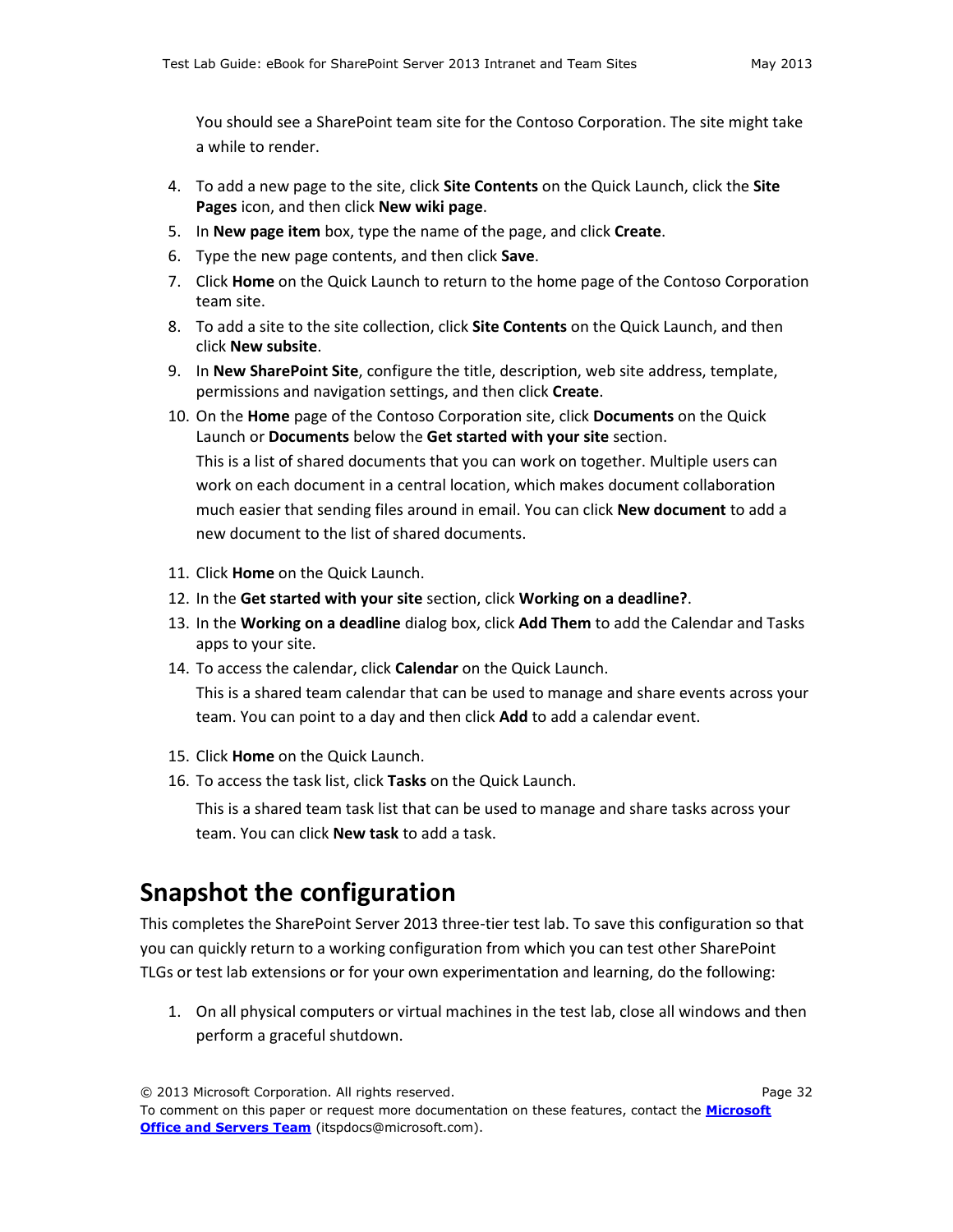2. If your lab is based on virtual machines, save a snapshot of each virtual machine and name the snapshots **SP2013ThreeTier**. If your lab uses physical computers, create disk images to save the SharePoint Server 2013 three-tier test lab configuration.

## <span id="page-32-0"></span>**Steps for Configuring Intranet and Team Sites**

There are two steps to setting up the intranet and team sites in the test lab.

- 1. Configure the intranet and team sites on APP1.
- 2. Verify the intranet and team sites.

The following figure shows the resulting site collections and subsites for these steps.



The following sections provide details about how to perform these steps.

## <span id="page-32-1"></span>**Step 1: Configure the intranet and team sites on APP1**

Configuring the intranet and team sites on APP1 consists of the following:

- Enable DNS name resolution for the new web applications.
- Create the Published Intranet Content web application.
- Create the Teams web application.
- Create the content databases for the Teams web application.
- Create the Teams Sites quota template.

© 2013 Microsoft Corporation. All rights reserved. Page 33 To comment on this paper or request more documentation on these features, contact the **[Microsoft](mailto:itspdocs@microsoft.com?subject=Test%20Lab%20Guide%20feedback:)  [Office and Servers Team](mailto:itspdocs@microsoft.com?subject=Test%20Lab%20Guide%20feedback:)** (itspdocs@microsoft.com).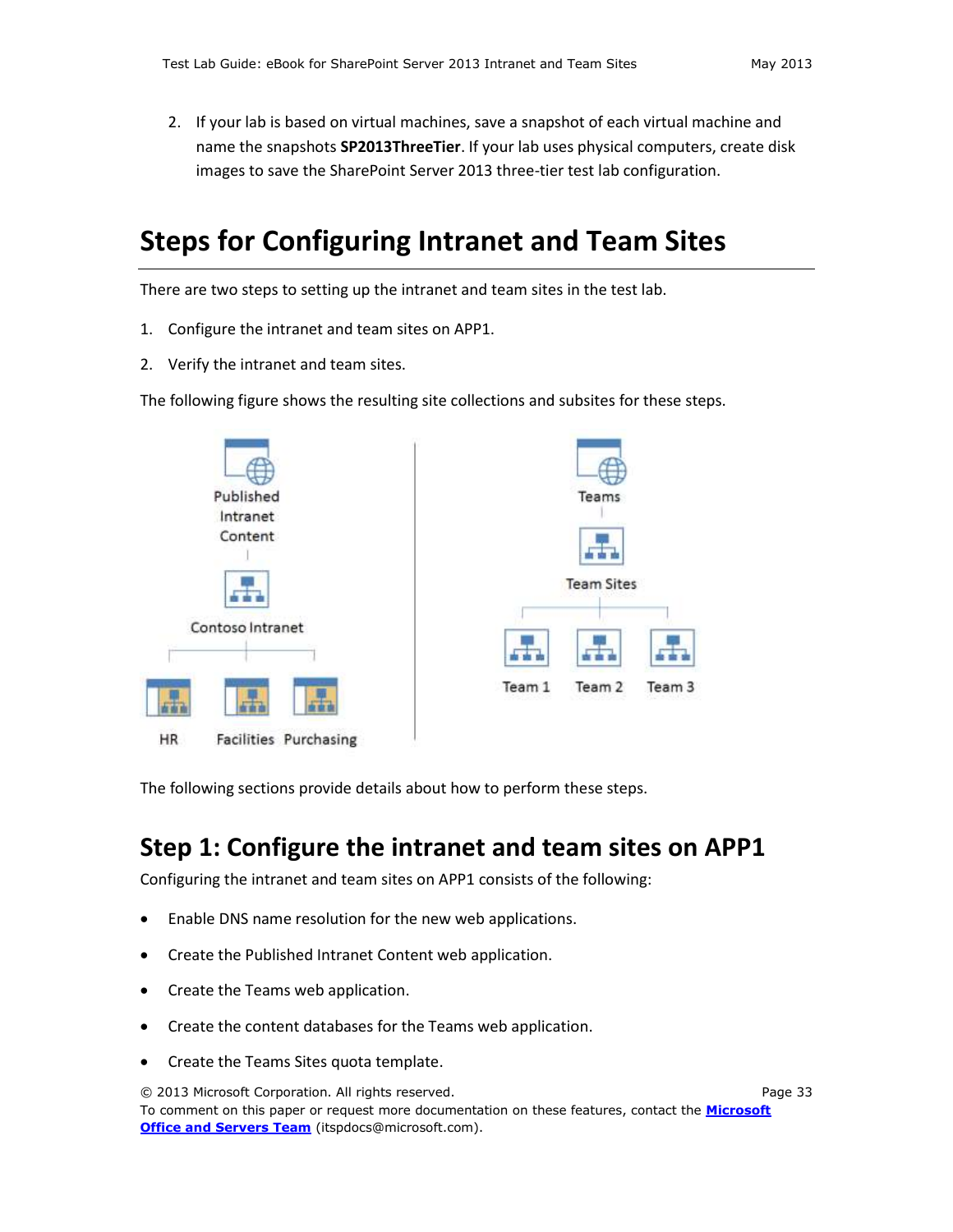- Create the Team Sites site collections.
- Create the Published Intranet Content site collection.
- Create the Contoso Intranet subsites.

In this procedure, you create DNS address records for the names of the new intranet and team sites.

#### **To enable DNS name resolution for the new web applications**

- 1. Log on to DC1 with the CORP\user1 account.
- 2. Click **Start**, point to **Administrative Tools**, and then click **DNS**.
- 3. In the console tree of the DNS Manager snap-in, open **DC1**\**Forward Lookup Zones**.
- 4. Right-click **corp.contoso.com**, and then click **New Host (A or AAAA)**.
- 5. In the **New Host** dialog box, type **intranet** in **Name**, type **10.0.0.3** in **IP address**, and then click **Add Host**. Click **OK**.
- 6. In the **New Host** dialog box, type **teams** in **Name**, type **10.0.0.3** in **IP address**, and then click **Add Host**.
- 7. Click **OK**, and then click **Done**.

In this procedure, you create a new web application for the intranet site collection and subsites.

#### **To create the Published Intranet Content web application**

- 1. Log on to APP1 with the CORP\user1 account.
- 2. Click **Start**, click **All Programs**, click **Microsoft SharePoint 2013 Products**, and then click **SharePoint 2013 Central Administration**.
- 3. In the **Application Management** group, click **Manage web applications**.
- 4. On the **Web Applications** tab, in the **Contribute** group of the ribbon, click **New**.
- 5. In the **Create New Web Application** dialog box, in the **IIS Web Site** section, in **Name**, replace the default text with **Published Intranet Content**.
- 6. In **Port**, replace the default text with **80**.
- 7. In **Host Header**, type **intranet.corp.contoso.com**.
- 8. In the **Public URL** section, change the default URL to **http://intranet.corp.contoso.com**.
- 9. In the **Application Pool** section, in **Create new application pool**, replace the default text for **Application pool name** with **Application Pool 3**.
- 10. In the **Database Name and Authentication** section, change the default **Database Name** to **WSS\_Content\_Intranet**.
- 11. Click **OK** to create the web application.

In this procedure, you create a new web application for the team sites.

© 2013 Microsoft Corporation. All rights reserved. Page 34

To comment on this paper or request more documentation on these features, contact the **[Microsoft](mailto:itspdocs@microsoft.com?subject=Test%20Lab%20Guide%20feedback:)  [Office and Servers Team](mailto:itspdocs@microsoft.com?subject=Test%20Lab%20Guide%20feedback:)** (itspdocs@microsoft.com).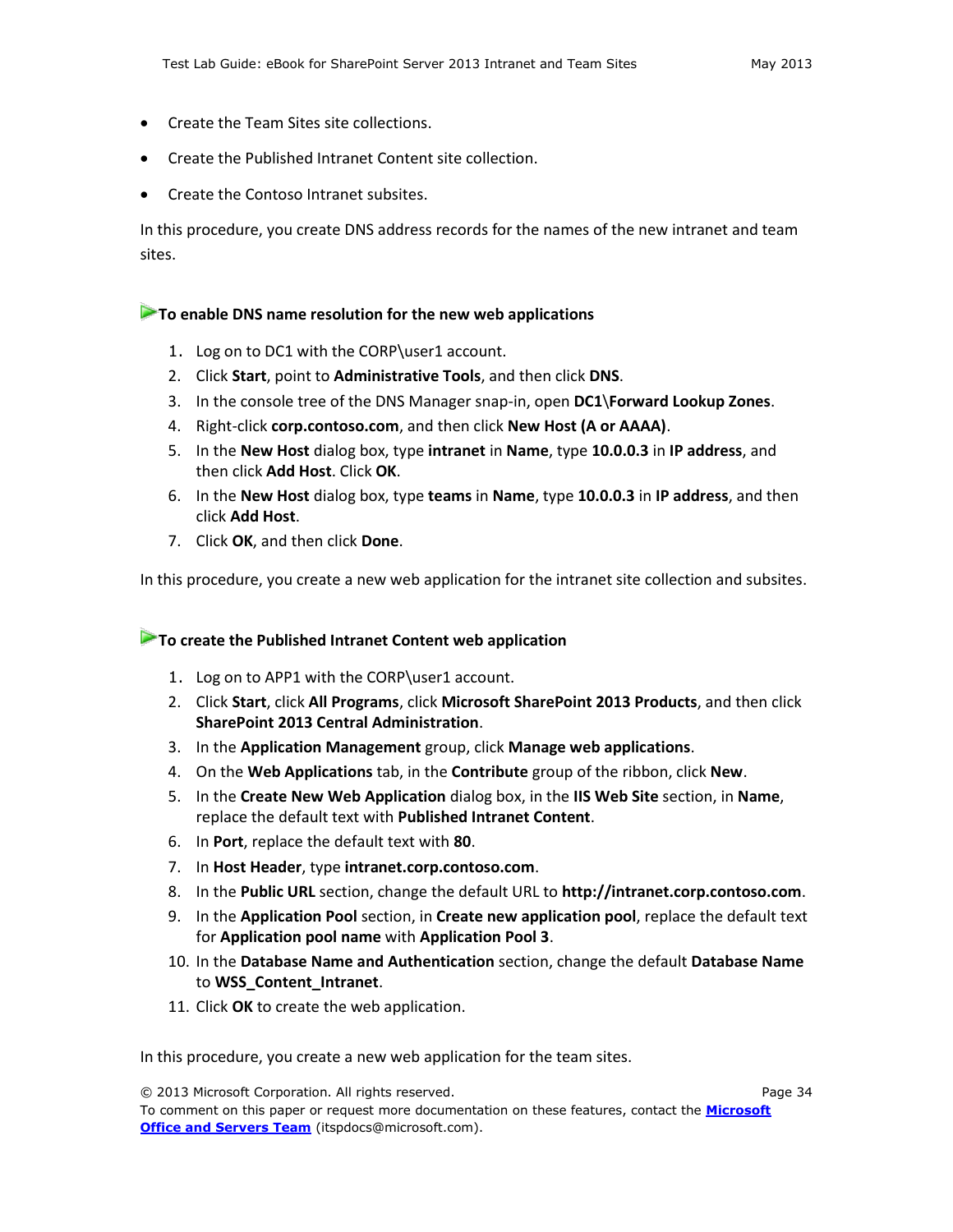#### **To create the Teams web application**

- 1. On the **Web Applications** tab, in the **Contribute** group of the ribbon, click **New**.
- 2. In the **Create New Web Application** dialog box, in the **IIS Web Site** section, in **Name**, replace the default text with **Team Sites**.
- 3. In **Port**, replace the default text with **80**.
- 4. In **Host Header**, type **teams.corp.contoso.com**.
- 5. In the **Public URL** section, change the default URL to **http://teams.corp.contoso.com**.
- 6. In the **Application Pool** section, click **Create new application pool** and replace the default text for **Application pool name** with **Application Pool 4**.
- 7. In the **Database Name and Authentication** section, change the default **Database Name** to **WSS\_Content\_Team1**.
- 8. Click **OK** to create the web application.

In this procedure, you create and configure separate content databases for each of the team sites.

#### **To create the content databases for the Teams web application**

- 1. In the list of quick links, click **Application Management**.
- 2. On the **Application Management** page, in the **Databases** section, click **Manage content databases**.
- 3. On the **Content Databases** page, click the down arrow next to **http://intranet.corp.contoso.com**, and then click **Change Web Application**.
- 4. In **Select Web Application**, click **Team Sites**.
- 5. Click the **WSS\_Content\_Team1** content database.
- 6. On the **Manage Content Database Settings** page, in the **Database Capacity Settings** section, replace the default value in the **Number of sites before a warning event is generated** box with **5**.
- 7. Replace the default value in the **Maximum number of sites that can be created in this database** box with **6**.
- 8. Click **OK**.
- 9. On the **Content Databases** page, click **Add a content database**.
- 10. On the **Add Content Database** page, in the **Database Name and Authentication** section, type **WSS\_Content\_Team2** in the **Database Name** box.
- 11. In the **Database Capacity Settings** section, replace the default value in the **Number of sites before a warning event is generated** box with **5**.
- 12. Replace the default value in the **Maximum number of sites that can be created in this database** box with **6**.
- 13. Click **OK** to create the content database.
- 14. On the **Content Databases** page, click the **WSS\_Content\_Team2** database.

© 2013 Microsoft Corporation. All rights reserved. Page 35 To comment on this paper or request more documentation on these features, contact the **[Microsoft](mailto:itspdocs@microsoft.com?subject=Test%20Lab%20Guide%20feedback:)  [Office and Servers Team](mailto:itspdocs@microsoft.com?subject=Test%20Lab%20Guide%20feedback:)** (itspdocs@microsoft.com).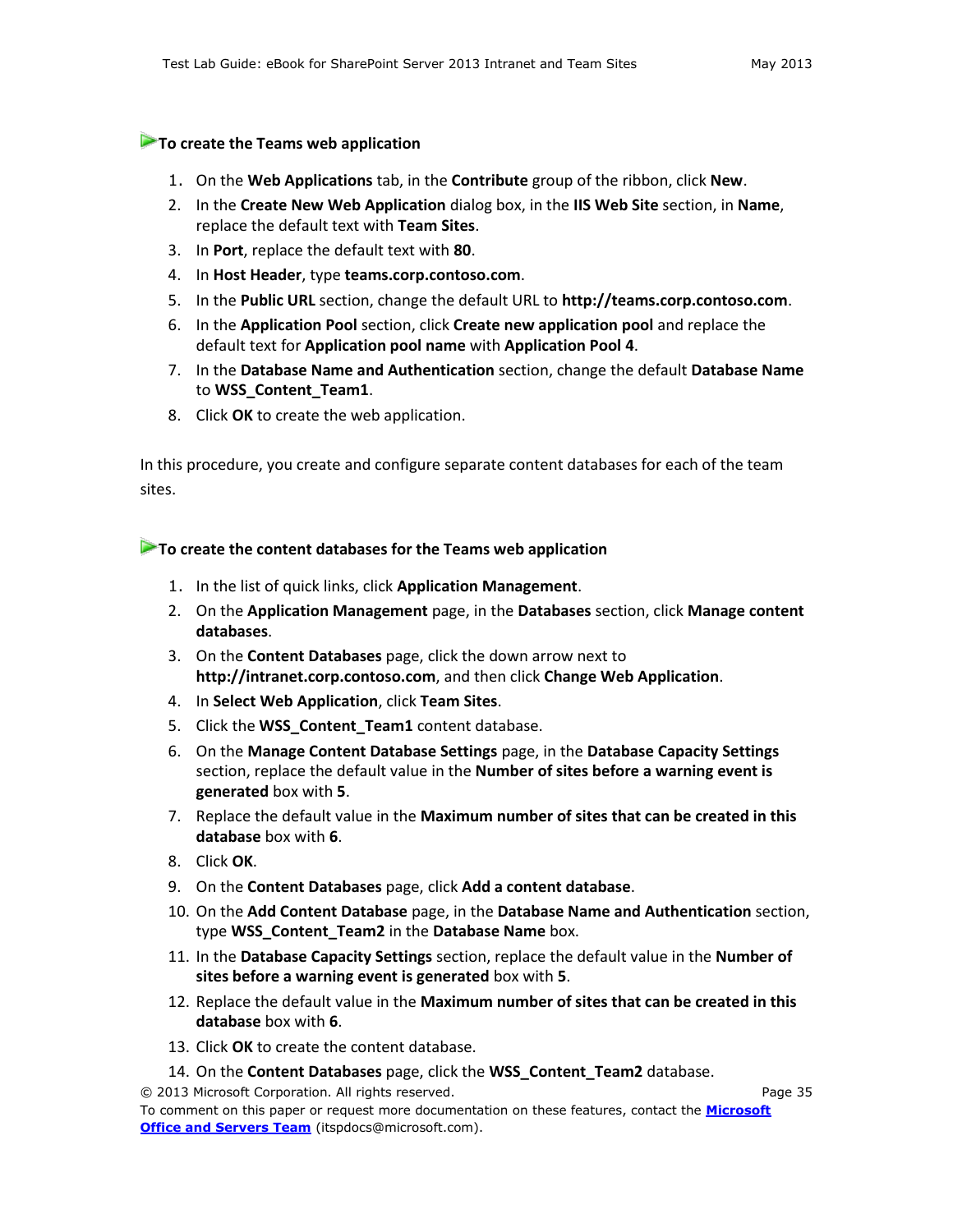- 15. On the **Manage Content Database Settings** page, in the **Database Information** section, select **Offline** from the **Database status** list.
- 16. Click **OK**.
- 17. On the **Content Databases** page, click **Add a content database**.
- 18. On the **Add Content Database** page, in the **Database Name and Authentication** section, type **WSS\_Content\_Team3** in the **Database Name** box.
- 19. In the **Database Capacity Settings** section, replace the default value in the **Number of sites before a warning event is generated** box with **5**.
- 20. Replace the default value in the **Maximum number of sites that can be created in this database** box with **6**.
- 21. Click **OK** to create the content database.
- 22. On the **Content Databases** page, click the **WSS\_Content\_Team3** database.
- 23. On the **Manage Content Database Settings** page, in the **Database Information** section, select **Offline** from the **Database status** list.
- 24. Click **OK**.

This will set all of the databases, except WSS\_Content\_Team1 to Offline.

In this procedure, you create a quota template that will be used for team sites.

#### **To create the Teams Sites quota template**

- 1. In the Quick Launch list, click **Application Management**.
- 2. On the **Application Management** page, in the **Site Collections** section, click **Specify quota templates**.
- 3. On the **Quota Templates** page, in the **Template Name** section, select **Create a new template**, and select **Personal Site** from the **Template to start from** list.
- 4. For **New template name**, type **Contoso Team Sites**.
- 5. In the **Storage Limit Values** section, replace the default value in the **Limit site storage to a maximum of** box with **30000** and the default value in the **Send warning E-mail when Site Collection storage reaches** box with **20000**.
- 6. Click **OK** to create the template.

In this procedure, you create the team site collections in the Teams web application.

#### **To create the team site collections**

- 1. On the **Application Management** page, in the **Site Collections** section, click **Create site collections.**
- 2. On the **Create Site Collection** page, ensure that **http://teams.corp.contoso.com** is selected in the **Web Application** list.
- 3. In the **Title and Description** section, in the **Title** box, type **Team Sites**.

© 2013 Microsoft Corporation. All rights reserved. Page 36

To comment on this paper or request more documentation on these features, contact the **[Microsoft](mailto:itspdocs@microsoft.com?subject=Test%20Lab%20Guide%20feedback:)  [Office and Servers Team](mailto:itspdocs@microsoft.com?subject=Test%20Lab%20Guide%20feedback:)** (itspdocs@microsoft.com).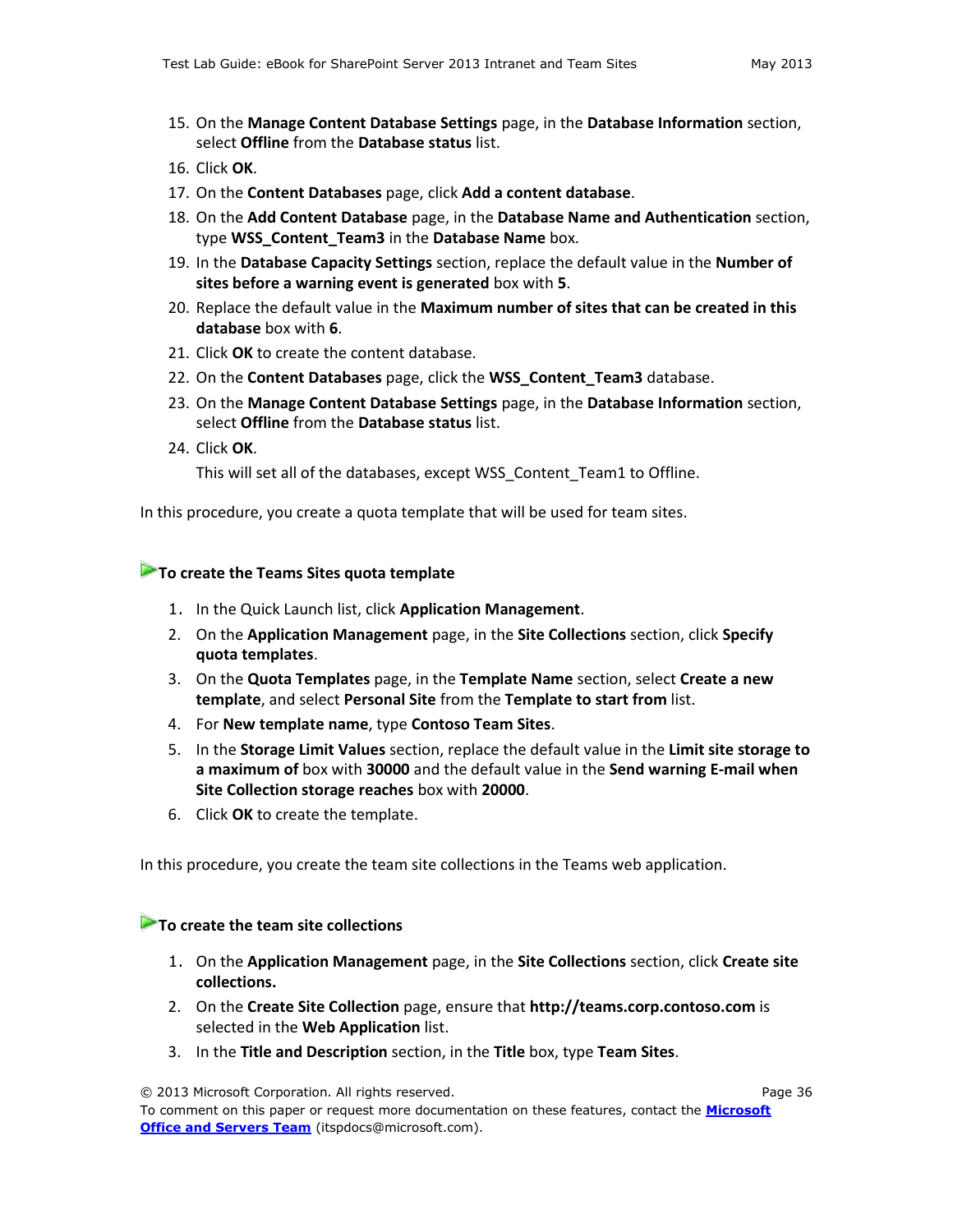- 4. In the **Web Site Address** section, select **/** in the list.
- 5. In the **Primary Site Collection Administrator** and **Secondary Site Collection Administrator** sections, type **User1**.
- 6. In the **Quota Template** section, select **Contoso Team Sites** from the **Select a quota template** list.
- 7. Click **OK** to create the top-level site collection. This creates the top-level site collection under which the three team sites are hosted. This site collection will be created in the WSS\_Content\_Team1 content database.
- 8. On the **Top-Level Site Successfully Created** page, click **OK**.
- 9. On the **Application Management** page, in the **Site Collections** section, click **Create site collections.**
- 10. On the **Create Site Collection** page, ensure that **http://teams.corp.contoso.com** is selected in the **Web Application** list.
- 11. In the **Title and Description** section, in the **Title** box, type **Team 1**.
- 12. In the **Web Site Address** section, select **/sites/** in the list and type **team1**.
- 13. In the **Primary Site Collection Administrator** and **Secondary Site Collection Administrator** sections, type **User1**.
- 14. In the **Quota Template** section, select **Contoso Team Sites** from the **Select a quota template** list.
- 15. Click **OK** to create the site collection. This site collection will be created in the WSS Content Team1 content database.
- 16. On the Top-Level Site Successfully Created page, click **OK**.
- 17. On the **Application Management** page, in the **Databases** section, click **Manage content databases**.
- 18. On the **Content Databases** page, click the WSS\_Content\_Team2 database.
- 19. On the **Manage Content Database Settings** page, in the **Database Information** section, select **Ready** from the **Database status** list.
- 20. Click **OK**.
- 21. On the **Content Databases** page, click the WSS\_Content\_Team1 database.
- 22. On the **Manage Content Database Settings** page, in the **Database Information** section, select **Offline** from the **Database status** list.
- 23. Click **OK**.
- 24. On the **Application Management** page, in the **Site Collections** section, click **Create site collections.**
- 25. On the **Create Site Collection** page, ensure that **http://teams.corp.contoso.com** is selected in the **Web Application** list.
- 26. In the **Title and Description** section, in the **Title** box, type **Team 2**.
- 27. In the **Web Site Address** section, select **/sites/**, and then type **team2**.
- 28. In the **Primary Site Collection Administrator** and **Secondary Site Collection Administrator** sections, type User1.

<sup>© 2013</sup> Microsoft Corporation. All rights reserved. Page 37

To comment on this paper or request more documentation on these features, contact the **[Microsoft](mailto:itspdocs@microsoft.com?subject=Test%20Lab%20Guide%20feedback:)  [Office and Servers Team](mailto:itspdocs@microsoft.com?subject=Test%20Lab%20Guide%20feedback:)** (itspdocs@microsoft.com).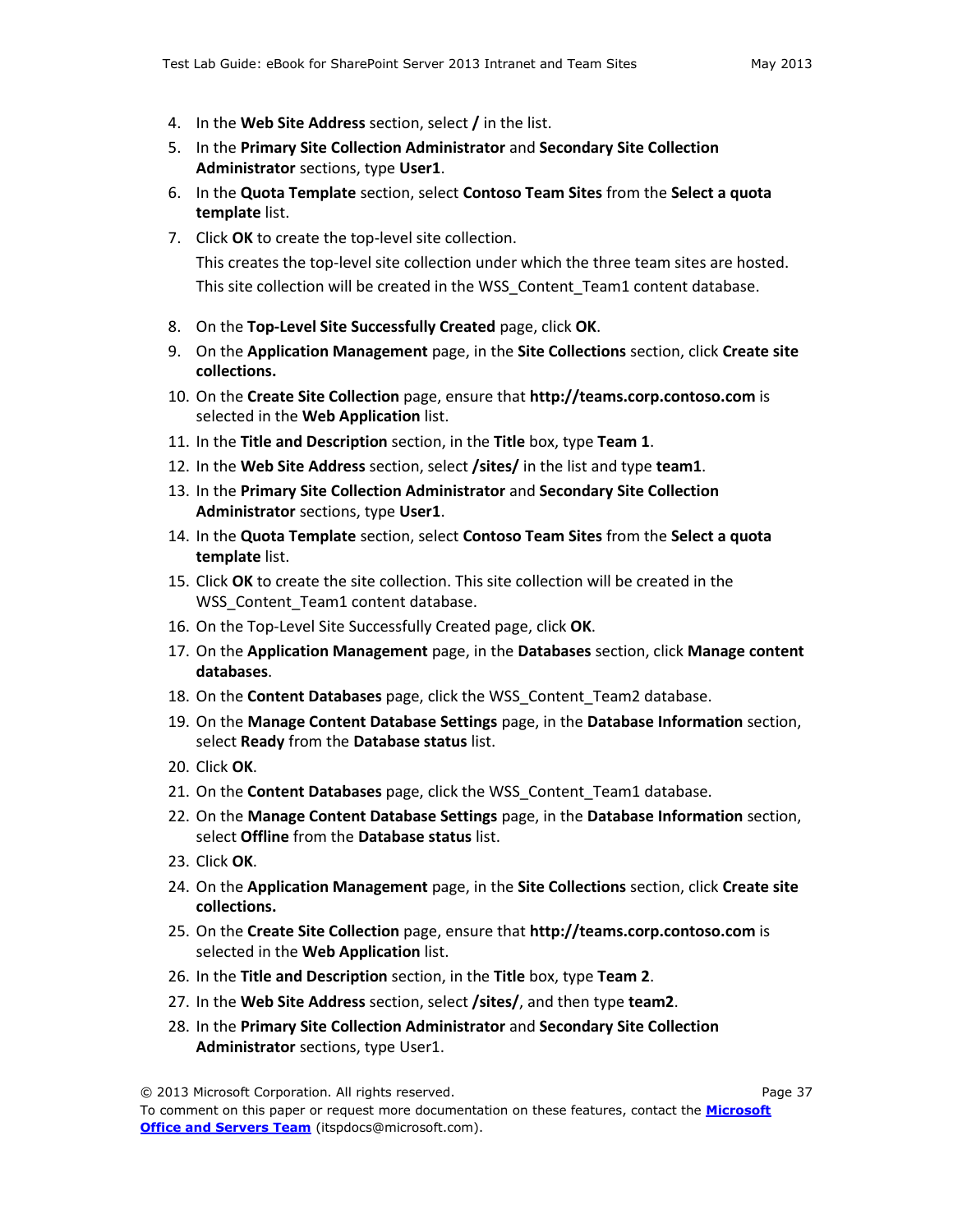- 29. In the **Quota Template** section, select **Contoso Team Sites** from the **Select a quota template** list.
- 30. Click **OK** to create the site collection. This site collection will be created in the WSS\_Content\_Team2 content database.
- 31. On the **Top-Level Site Successfully Created** page, click **OK**.
- 32. On the **Application Management** page, in the **Databases** section, click **Manage content databases**.
- 33. On the **Content Databases** page, click the WSS\_Content\_Team3 database.
- 34. On the **Manage Content Database Settings** page, in the **Database Information** section, select **Ready** from the **Database status** list.
- 35. Click **OK**.
- 36. On the **Content Databases** page, click the WSS\_Content\_Team2 database.
- 37. On the **Manage Content Database Settings** page, in the **Database Information** section, select **Offline** from the **Database status** list.
- 38. Click **OK**.
- 39. On the **Application Management** page, in the **Site Collections** section, click **Create site collections.**
- 40. On the **Create Site Collection** page, ensure that **http://teams.corp.contoso.com** is selected in the **Web Application** list.
- 41. In the **Title and Description** section, in the **Title** box, type **Team 3**.
- 42. In the **Web Site Address** section, select **/sites/**, and then type **team3**.
- 43. In the **Primary Site Collection Administrator** and **Secondary Site Collection Administrator** sections, type **User1**.
- 44. In the **Quota Template** section, select **Contoso Team Sites** in the **Select a quota template** list.
- 45. Click **OK** to create the site collection.

This site collection will be created in the WSS\_Content\_Team3 content database.

- 46. On the **Top-Level Site Successfully Created** page, click **OK**.
- 47. On the **Application Management** page, in the **Databases** section, click **Manage content databases**.
- 48. On the **Content Databases** page, click the WSS\_Content\_Team1 database.
- 49. On the **Manage Content Database Settings** page, in the **Database Information** section, select **Ready** from the **Database status** list.
- 50. Click **OK**.
- 51. On the **Content Databases** page, click the WSS\_Content\_Team2 database.
- 52. On the **Manage Content Database Settings** page, in the **Database Information** section, select **Ready** from the **Database status** list.
- 53. Click **OK**. Now, all three content databases are ready for content storage.

In this procedure, you create the Contoso Intranet site collection in the Published Intranet Content web application.

© 2013 Microsoft Corporation. All rights reserved. Page 38 To comment on this paper or request more documentation on these features, contact the **[Microsoft](mailto:itspdocs@microsoft.com?subject=Test%20Lab%20Guide%20feedback:)  [Office and Servers Team](mailto:itspdocs@microsoft.com?subject=Test%20Lab%20Guide%20feedback:)** (itspdocs@microsoft.com).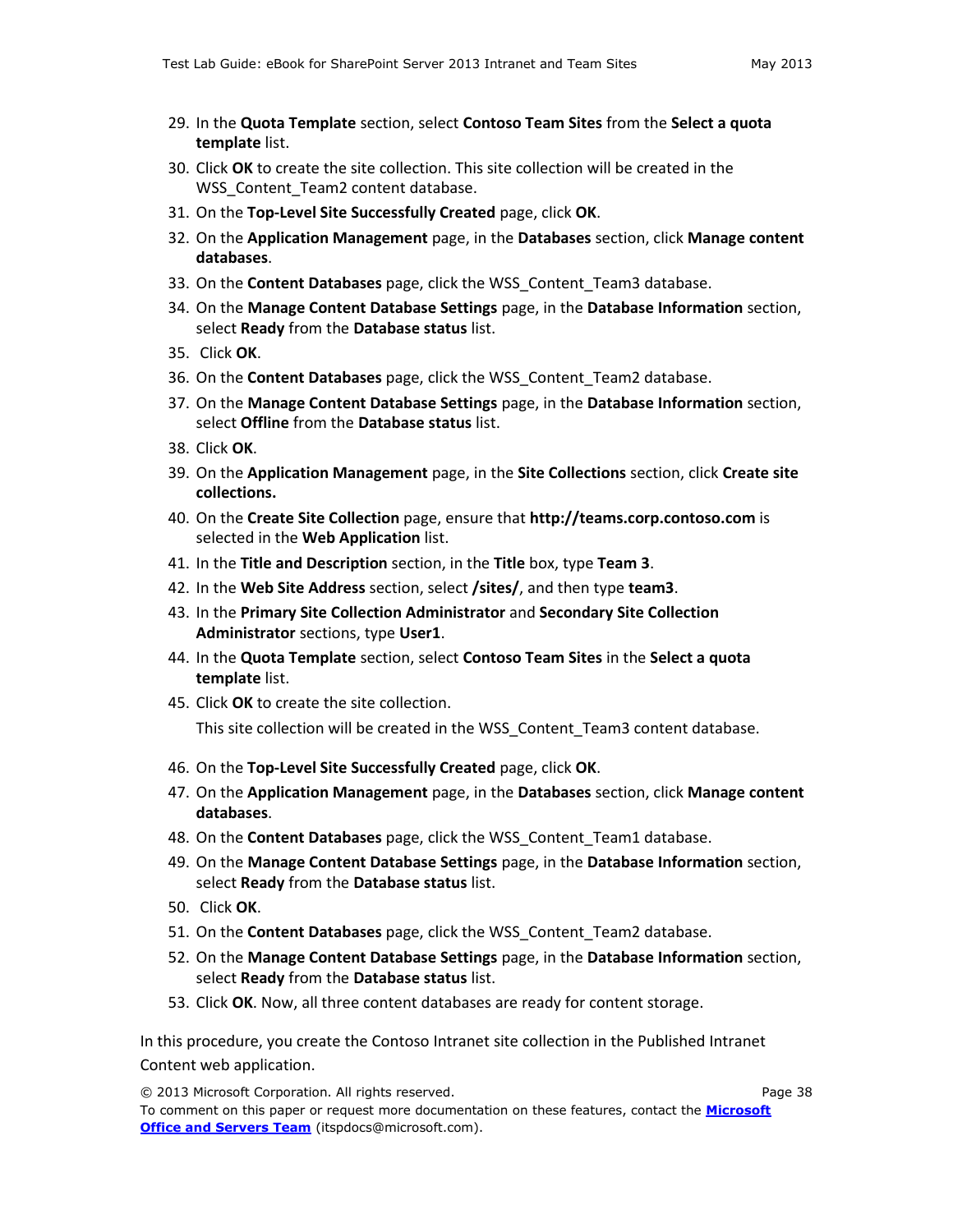#### **To create the Contoso Intranet site collection on APP1**

- 1. On APP1, in the Quick Launch list, click **Application Management**.
- 2. In the **Site Collections** section, click **Create site collections.**
- 3. On the **Create Site Collection** page, click the down arrow next to **http://teams.corp.contosotlg.com/**, and then click **Change Web Application**.
- 4. In **Select Web Application,** click **Published Intranet Content**.
- 5. In the **Title and Description** section, in the **Title** box, type **Contoso Intranet**.
- 6. In the **Web Site Address** section, select **/**.
- 7. In the **Primary Site Collection Administrator** and **Secondary Site Collection Administrator** sections, type **User1**.
- 8. Click **OK** to create the top-level site collection. This will create the top-level site collection under which the three division sites will be hosted.
- 9. On the **Top-Level Site Successfully Created** page, click **OK**.

In this procedure, you create three subsites in the Contoso Intranet site collection for the human resources, facilities, and purchasing departments.

#### **To create the Contoso Intranet subsites**

- 1. Log on to CLIENT1 with the CORP\User1 account.
- 2. Start Internet Explorer, type **http://intranet.corp.contoso.com/** in the address bar, and press **ENTER**. This page might take a minute to render for the first time.
- 3. On the Contoso Intranet page, in the Quick Launch list, click **Site Contents**, and then click **New subsite** under **Subsites**.
- 4. On the **New SharePoint Site** page, in the **Title and Description** section, type **Human Resources** in the **Title** box.
- 5. In the **Web Site Address** section, type **hr** in the **URL name** box. Click **Create** to create the new site. The Human Resources site will appear.
- 6. Type **http://intranet.corp.contoso.com/** in the address bar of Internet Explorer, and then press ENTER.
- 7. On the Contoso Intranet page, click **Site Contents** in the Quick Launch list, and then click **New subsite** under **Subsites**.
- 8. On the **New SharePoint Site** page, in the **Title and Description** section, type **Facilities** in the **Title** box.
- 9. In the **Web Site Address** section, type **facilities** in the **URL name** box.
- 10. Click **Create** to create the new site.

The Facilities site will appear.

<sup>© 2013</sup> Microsoft Corporation. All rights reserved. Page 39

To comment on this paper or request more documentation on these features, contact the **[Microsoft](mailto:itspdocs@microsoft.com?subject=Test%20Lab%20Guide%20feedback:)  [Office and Servers Team](mailto:itspdocs@microsoft.com?subject=Test%20Lab%20Guide%20feedback:)** (itspdocs@microsoft.com).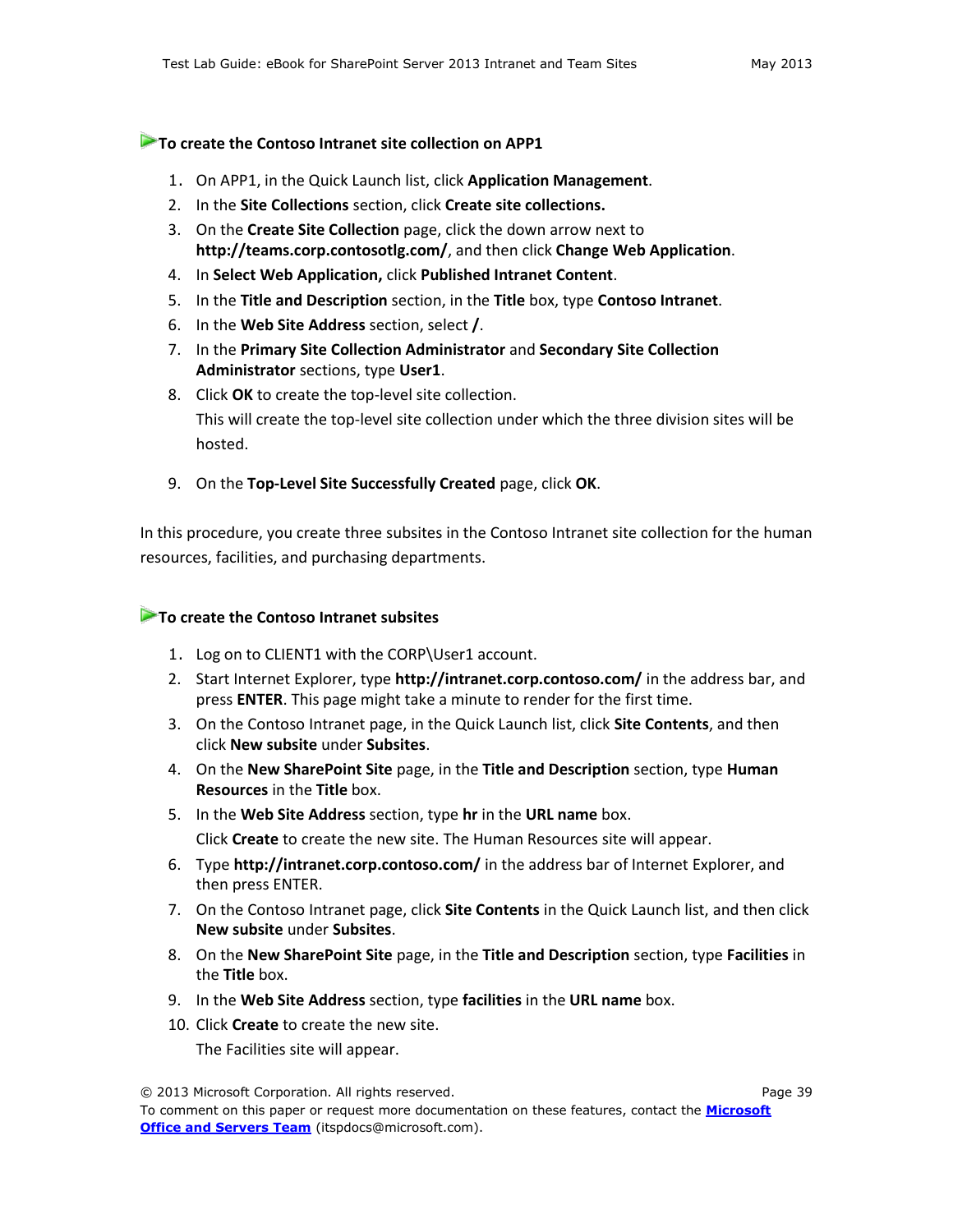- 11. Type **http://intranet.corp.contoso.com/** in the address bar of Internet Explorer, and then press ENTER.
- 12. On the Contoso Intranet page, click **Site Contents** in the Quick Launch list, and then click **New subsite** under **Subsites**.
- 13. On the **New SharePoint Site** page, in the **Title and Description** section, type **Purchasing** in the **Title** box.
- 14. In the **Web Site Address** section, type **purchasing** in the **URL name** box.
- 15. Click **Create** to create the new site.

The Purchasing site will appear.

## <span id="page-39-0"></span>**Step 2: Verify the intranet and team sites**

Verifying the intranet and team sites from CLIENT1 consists of the following:

- Verify the intranet sites.
- Verify the team sites.

In this procedure, you verify access to the intranet sites that were created on APP1.

#### **To verify the intranet sites on CLIENT1**

- 1. On CLIENT1, in the address bar of Internet Explorer, type **http://intranet.corp.contoso.com/hr**.
- 2. In Internet Explorer, also browse to the http://intranet.corp.contoso.com/facilities and http://intranet.corp.contoso.com/purchasing sites.

In this procedure, you verify access to the team sites that were created on APP1.

#### **To verify the team sites on CLIENT1**

- 1. On CLIENT1, in the address bar of Internet Explorer, type **http://teams.corp.contoso.com/sites/team1**. This page might take a minute to render for the first time.
- 2. Browse to the **http://teams.corp.contoso.com/sites/team2** and **http://teams.corp.contoso.com/sites/team3** pages.

You are now ready to begin exploring the functionality of SharePoint 2013 intranet and team sites to create and share content, such as:

- Documents (click **new document** on a site collection or subsite home page)
- Wiki pages (click **Site Contents** in the Quick Launch list, then the **Site Pages** icon)
- Tasks (click the **Working on a deadline?** icon on a home page)

© 2013 Microsoft Corporation. All rights reserved. Page 40

To comment on this paper or request more documentation on these features, contact the **[Microsoft](mailto:itspdocs@microsoft.com?subject=Test%20Lab%20Guide%20feedback:)  [Office and Servers Team](mailto:itspdocs@microsoft.com?subject=Test%20Lab%20Guide%20feedback:)** (itspdocs@microsoft.com).